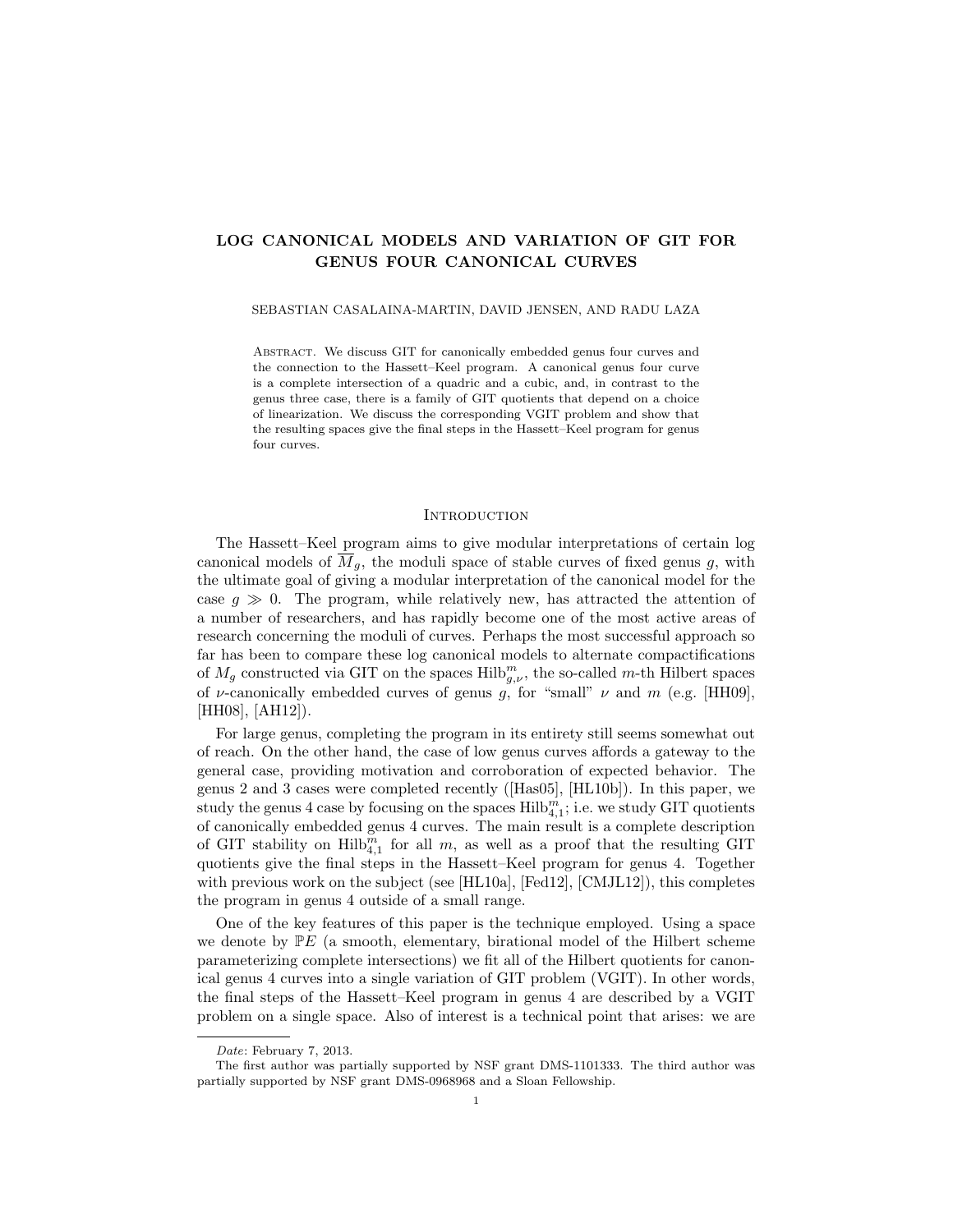forced to do VGIT for linearizations that lie outside of the ample cone. A priori this leads to an ambiguity in the meaning of Mumford's numerical criterion for stability. However we are able to circumvent this issue to provide a complete analysis of the stability conditions on PE.

While examples of GIT for hypersurfaces are abundant in the literature (e.g. [MFK94, §4.2], [Sha80], [All03], [Laz09]), this appears to be one of the first examples of GIT for complete intersections (see however [AM99] and [MM93] for  $(2, 2)$ complete intersections, and Benoist [Ben11] for some generic stability results in a situation similar to ours). Furthermore, unlike the projective spaces parameterizing hypersurfaces or the Grassmannian parameterizing complete intersections of type  $(d, \ldots, d)$ , the natural parameter space in our situation has Picard rank two, and thus provides a natural setting for variation of GIT. We believe the techniques we develop in this paper for studying VGIT for spaces of complete intersections will have a number of further applications beyond moduli spaces of curves.

The Hassett–Keel program for genus 4 curves: known and new results. To put our results in context, we recall some background on the Hassett–Keel program. Namely, for  $\alpha \in [0,1]$ , the log minimal models of  $\overline{M}_g$  are defined to be the projective varieties

$$
\overline{M}_g(\alpha) := \mathrm{Proj} \left( \bigoplus_{n=0}^\infty H^0 \left( n(K_{\overline{M}_g} + \alpha \delta) \right) \right),
$$

where  $\delta$  is the boundary divisor in  $\overline{M}_g$ . Hassett and Hyeon have explicitly constructed the log minimal models  $\overline{M}_g(\alpha)$  for  $\alpha \ge \frac{7}{10} - \epsilon$  (see [HH09, HH08]). Hyeon and Lee have also described the next stage of the program in the specific case that  $g = 4$  (see [HL10a]): as  $\alpha$  decreases from  $\frac{2}{3} + \epsilon$  to  $\frac{2}{3}$ , they construct a map that contracts the locus of Weierstrass genus 2 tails, replacing them with  $A_4$  singularities. Thus, the known spaces for the Hassett–Keel program in genus 4 are:

(0.1) M<sup>4</sup> = M4[1, 9 <sup>11</sup> ) M ps <sup>4</sup> = M4[ 9 11 , 7 <sup>10</sup> ) \* /M hs <sup>4</sup> = M4( 7 10 , 2 3 ) u ( M cs <sup>4</sup> = M4( 7 <sup>10</sup> ) M4( 2 3 )

where the notation  $\overline{M}_g(I)$  for an interval I means  $\overline{M}_g(\alpha) \cong \overline{M}_g(\beta)$  for all  $\alpha, \beta \in I$ . The double arrows correspond to divisorial contractions, the single arrows to small contractions, and the dashed arrows to flips.

The main result of the paper is the construction of the log minimal models  $\overline{M}_4(\alpha)$ for  $\alpha \leq \frac{5}{9}$  via a VGIT analysis of canonically embedded curves in  $\mathbb{P}^3$ .

**Main Theorem.** For  $\alpha \leq \frac{5}{9}$ , the log minimal models  $\overline{M}_4(\alpha)$  arise as GIT quotients of the parameter space PE. Moreover, the VGIT problem gives us the following diagram: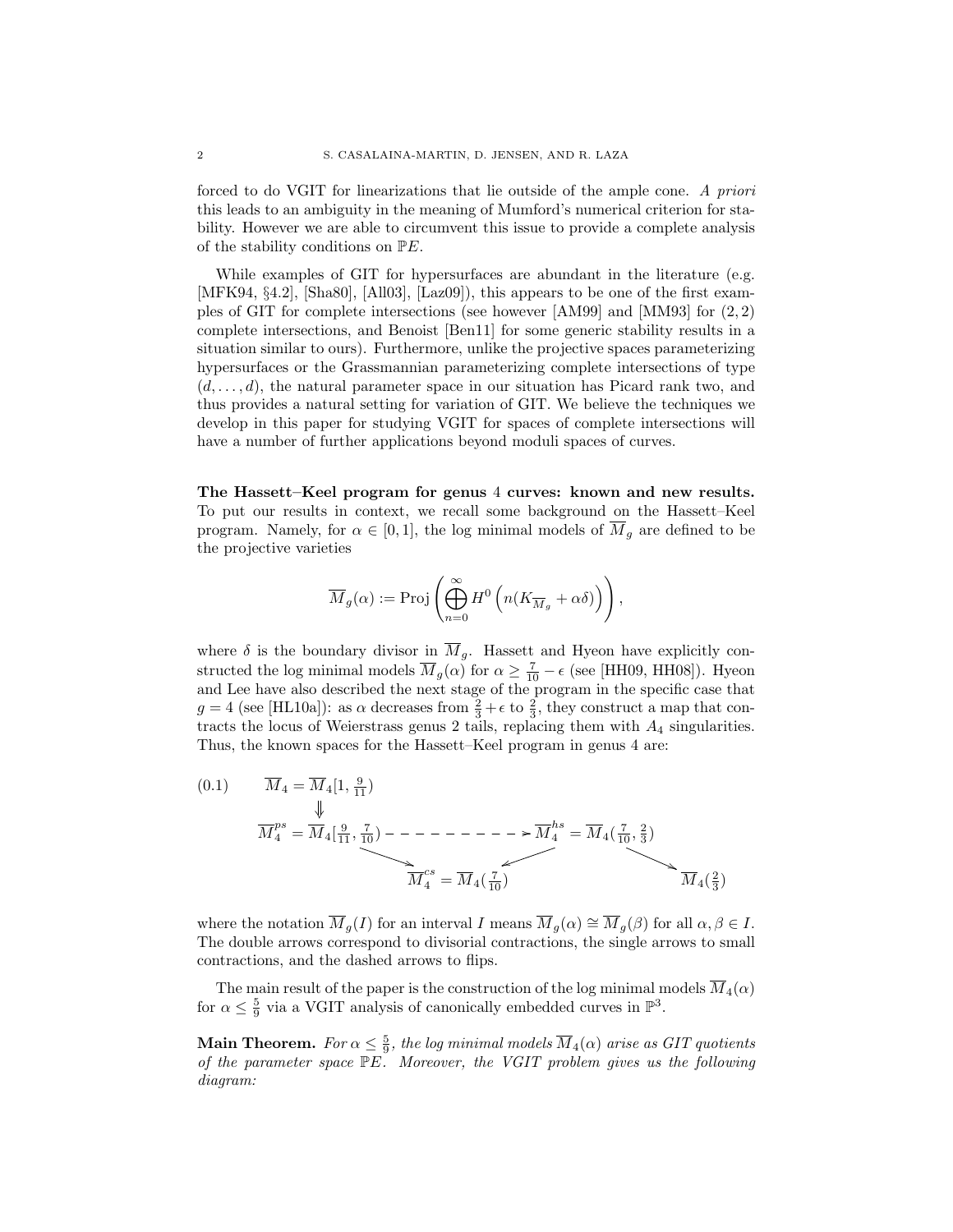

More specifically,

- i) the end point  $\overline{M}_4(\frac{8}{17} + \epsilon)$  is obtained via GIT for  $(3,3)$  curves on  $\mathbb{P}^1 \times \mathbb{P}^1$ as discussed in [Fed12];
- ii) the other end point  $\overline{M}_4(\frac{5}{9})$  is obtained via GIT for the Chow variety of genus 4 canonical curves as discussed in [CMJL12];
- iii) the remaining spaces  $\overline{M}_4(\alpha)$  for  $\alpha$  in the range  $\frac{8}{17} < \alpha < \frac{5}{9}$  are obtained via appropriate  $\text{Hilb}_{4,1}^m$  quotients, with the exception of  $\alpha = \frac{23}{44}$ .

Thus in genus 4, the remaining unknown range for the Hassett–Keel program is the interval  $\alpha \in (\frac{5}{9}, \frac{2}{3})$ . Using the geometric meaning of the spaces  $\overline{M}_4(\alpha)$  for  $\alpha \leq \frac{5}{9}$ and the predictions of [AFS10], we expect that there are exactly two more critical values:  $\alpha = \frac{19}{29}$ , when the divisor  $\delta_2$  should be contracted to a point, and  $\alpha = \frac{49}{83}$ , when the locus of curves with hyperelliptic normalization obtained by introducing a cusp at a Weierstrass point should be flipped, being replaced by curves with  $A_6$  singularities. We do not expect that these models can be obtained by further varying the GIT problem we consider here. In fact, since each of these predicted models arises prior to the predicted flip of the hyperelliptic locus ( $\alpha = \frac{5}{9}$ ), they should be unrelated to spaces of canonical curves. It is believed that each of these two intermediate models ought to correspond to a quotient of the Hilbert scheme of bicanonical curves.

GIT for canonical genus 4 curves. As already mentioned, GIT for pluricanonical curves has long been used to produce projective models for the moduli space of curves. For example Mumford used asymptotic stability for  $\nu$ -canonical curves, with  $\nu \geq 5$ , to show the projectivity of  $\overline{M}_q$ , and recently the case  $\nu < 5$  has been used in the Hassett–Keel program. The basic idea is that as the values  $\nu$  and  $m$ decrease one should obtain the log minimal models  $\overline{M}_g(\alpha)$  for progressively smaller values of  $\alpha$  (e.g. [FS10, Table 1]). Thus from the perspective of the Hassett–Keel program, it is of interest to understand GIT for canonically embedded curves. This turns out to be difficult, and to our knowledge the only case where the stability conditions have been described completely prior to this paper is for genus 3. On the other hand, it was recently proved (see [AFS12]) that the generic non-singular canonical curve of arbitrary genus is stable. In this paper, we completely describe the stability conditions for genus 4 canonical curves.

We set up the analysis of the GIT stability for canonical genus 4 curves as follows. The canonical model of a smooth, non-hyperelliptic genus 4 curve is a  $(2, 3)$ -complete intersection in  $\mathbb{P}^3$ . A natural parameter space for complete intersections is a projective bundle  $\mathbb{P}E \to \mathbb{P}^9$  on which  $G = SL(4,\mathbb{C})$  acts naturally. Since rank( $Pic(PE)$ ) = 2, the GIT computation involves a choice of linearization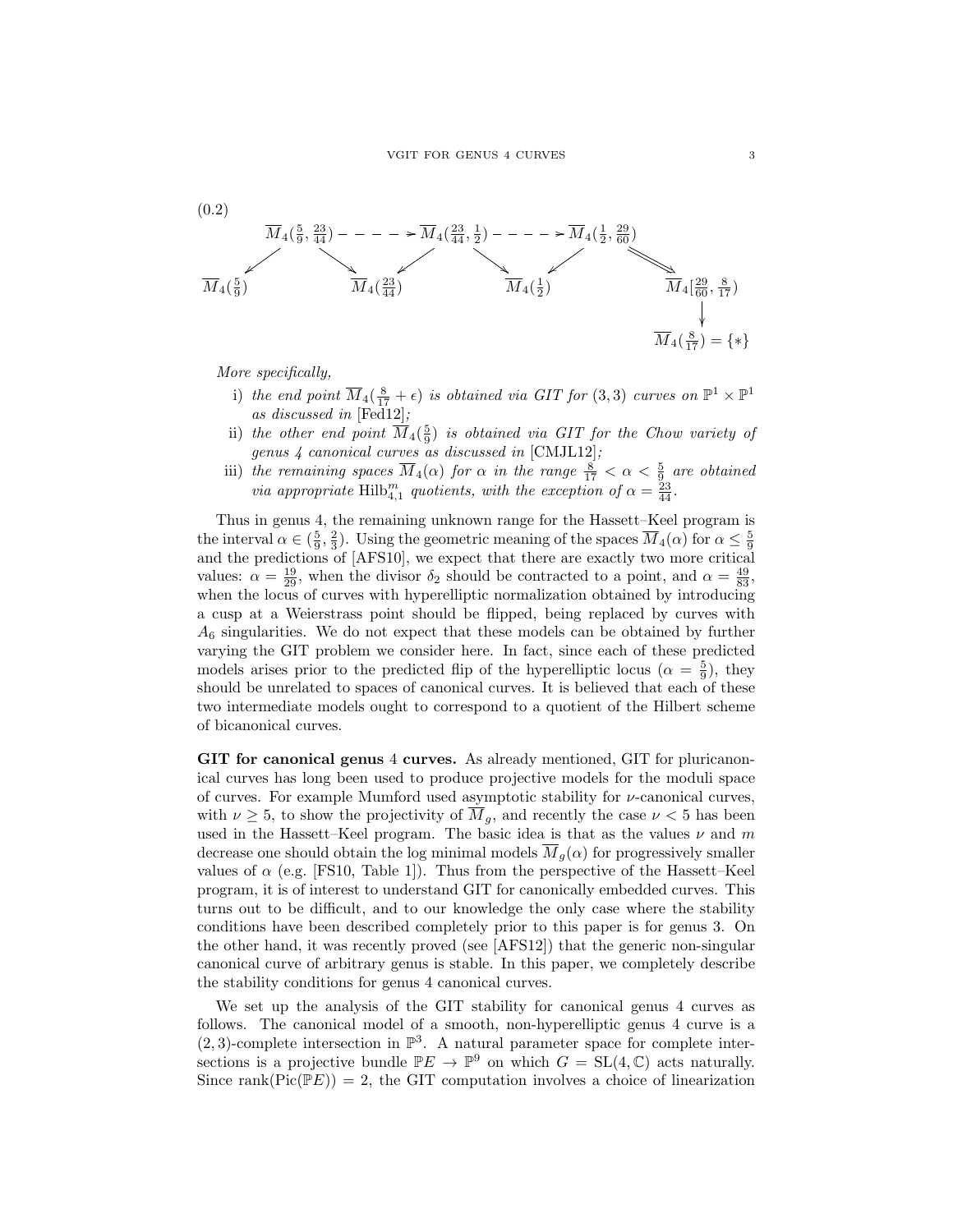parameterized by  $t \in \mathbb{Q}_+ \cup \{0\}$  (corresponding to the linearization  $\eta + th$ , where  $\eta$ is the pullback of  $\mathcal{O}(1)$  from the space of quadrics  $\mathbb{P}^9$  and h is the relative  $\mathcal{O}(1)$ ). In this paper, we analyze the geometry of the quotients  $\mathbb{P}E/\!\!/_{t}\mathsf{SL}(4)$  as the linearization varies and relate them to the Hassett–Keel spaces  $\overline{M}(\alpha)$ . We note that a related setup for GIT for complete intersections occurs in recent work of Benoist [Ben11].

One naturally identifies two special cases. First, for  $0 < t \ll 1$  one easily sees that  $\mathbb{P}E/\!\!/_{t}SL(4)$  coincides with the GIT quotient for  $(3,3)$  curves on  $\mathbb{P}^{1} \times \mathbb{P}^{1}$ ; this was analyzed by Fedorchuk [Fed12]. At the other extreme, the case  $t = \frac{2}{3}$  was shown in [CMJL12] to be isomorphic to both the quotient of the Chow variety for genus 4 canonical curves, as well as to the Hassett–Keel space  $\overline{M}_4(\frac{5}{9})$ . The content of this paper is to describe the GIT quotient for the intermediary values  $t \in$  $(0, \frac{2}{3})$ . We work with  $\mathbb{P}E$ , but show that all of the quotients of type  $\mathrm{Hilb}_{4,1}^m/\!\!/ \mathrm{SL}(4)$ arise in this way. The advantage of working with  $P E$  is that we have VGIT on a single, elementary space, where the stability computation is straightforward and corresponds directly to the variation of parameters.

Geometric description of the birational maps in the main theorem. As mentioned, the Hassett–Keel program aims to give modular interpretations to the spaces  $\overline{M}_g(\alpha)$  and to the birational maps between them. Essentially, as  $\alpha$  decreases, it is expected that  $\overline{M}_g(\alpha)$  parameterizes curves with increasingly complicated singularities, and at the same time special curves from  $\overline{M}_g$  are removed (e.g. curves with elliptic tails, or hyperelliptic curves, etc.). In the situation of our main result, the maps of the diagram (0.2) are intuitively described as follows. In  $\overline{M}_{4}(\frac{5}{9})$ , the hyperelliptic locus is contracted, as is the locus of elliptic triboroughs, and the locus of curves in  $\Delta_0$  with hyperelliptic normalization obtained by gluing two points that are conjugate under the hyperelliptic involution. The next map flips these loci, replacing them with curves that have  $A_8$ ,  $D_4$ , and  $A_7$  singularities, respectively.

The second flip (at  $\alpha = \frac{23}{44}$ ) removes the locus of cuspidal curves whose normalization is hyperelliptic, replacing them with curves possessing a separating  $A_7$ singularity. The third flip (at  $\alpha = \frac{1}{2}$ ) removes the locus of nodal curves whose normalization is hyperelliptic, replacing them with the union of a conic and a double conic. Finally, the map to  $\overline{M}_4(\frac{29}{60})$  contracts the Gieseker–Petri divisor to a point, corresponding to a triple conic. This geometric description of the various maps is summarized in Tables 2 and 3 in §3.

We note that the critical slopes occurring in our analysis are in concordance with the general predictions of Alper–Fedorchuk–Smyth [AFS10]. We also note that at  $\alpha = \frac{5}{9}$  and  $\alpha = \frac{23}{44}$ , we observe a phenomenon that first occurs in genus 4. Namely, the critical values at which the separating  $A_5$  and  $A_7$  singularities appear differ from those at which the non-separating singularities appear.

Acknowldegements. The authors are grateful to O. Benoist and M. Fedorchuk for discussions relevant to this paper, and for specific comments on an earlier draft. We also thank the referees for detailed comments that have improved the paper.

**Table of spaces.** The following table, relating the parameters  $\alpha$ , t and  $m$ , describes the relationships among the various spaces occurring in this paper. Note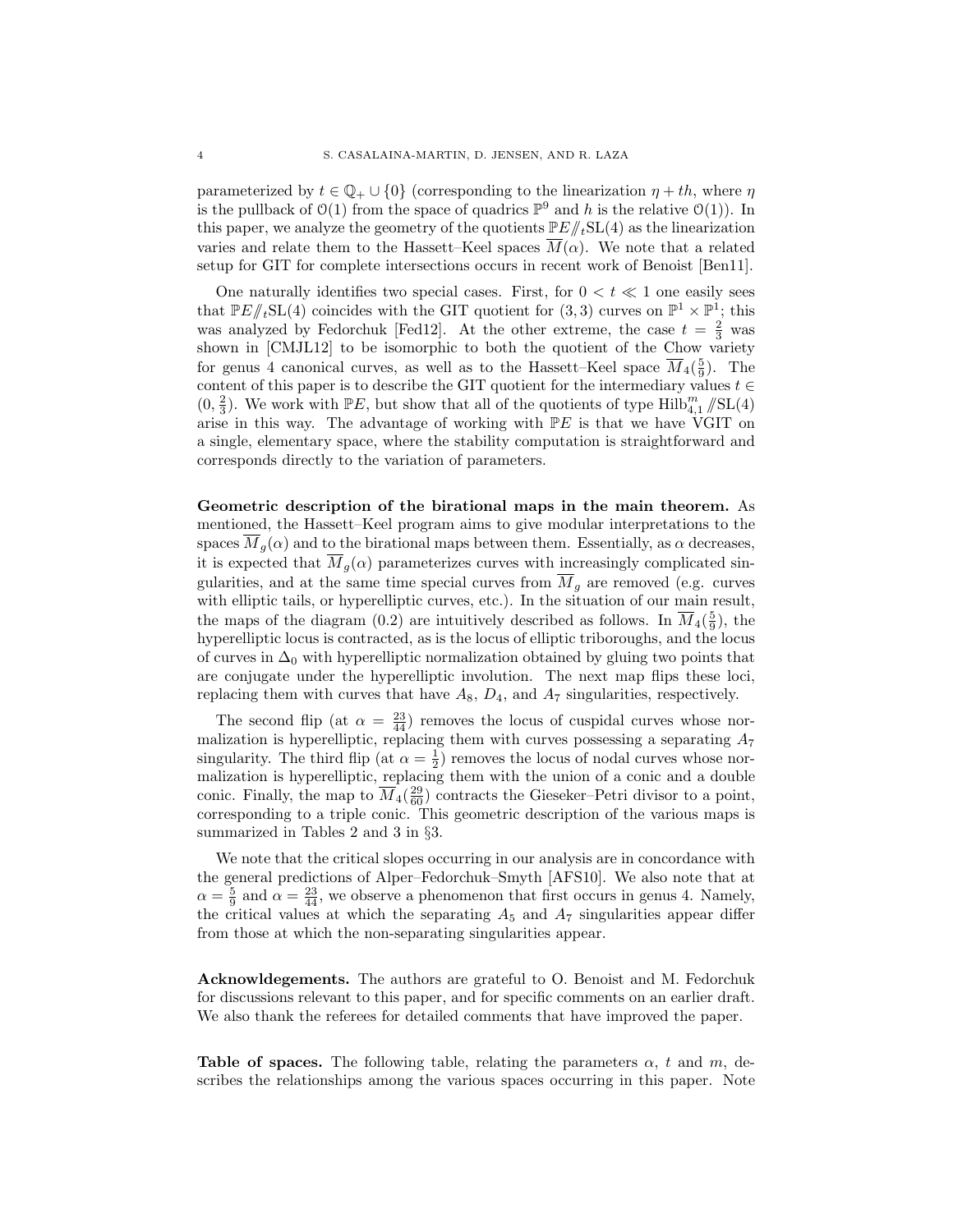| $\overline{M}_g(\alpha)$                   | $\mathbb{P}E/\!\!/_{t}\mathrm{SL}(4)$    | $\,m$                            | $\mathrm{Hilb}_{4,1}^m/\!/\Lambda_m\mathrm{SL}(4)$ | Other                                                                                   |
|--------------------------------------------|------------------------------------------|----------------------------------|----------------------------------------------------|-----------------------------------------------------------------------------------------|
| $\frac{5}{9}$                              | $\frac{2}{3}$                            | $\infty$                         |                                                    | Chow <sub>4,1</sub> $/\!\!/_{\Lambda_{\infty}}$ SL(4)                                   |
| $\left(\frac{23}{44},\frac{5}{9}\right)$   | $\left(\frac{6}{11}, \frac{2}{3}\right)$ | $\frac{17+\sqrt{129}}{4},\infty$ | $\geq 8$                                           |                                                                                         |
| $\frac{23}{44}$                            | $\frac{6}{11}$                           | $17 + \sqrt{129}$                |                                                    |                                                                                         |
| $\left(\frac{1}{2}, \frac{23}{44}\right)$  | $\left(\frac{2}{5},\frac{6}{11}\right)$  | $17 + \sqrt{129}$<br>4,          | 5, 6, 7                                            |                                                                                         |
| $\frac{1}{2}$                              | $\frac{2}{5}$                            | 4                                | $\overline{4}$                                     |                                                                                         |
| $(\frac{29}{60}, \frac{1}{2})$             | $(\frac{2}{9}, \frac{2}{5})$             | $(\frac{20}{7}, 4)$              | 3                                                  |                                                                                         |
| $\left(\frac{8}{17}, \frac{29}{60}\right]$ | $(0, \frac{2}{9})$                       | $(2,\frac{20}{7})$               |                                                    | $\left  \mathbb{O}_{\mathbb{P}^1 \times \mathbb{P}^1} (3,3) \right  /\!\!/ {\rm SO}(4)$ |
| $rac{8}{17}$                               | $\theta$                                 | $\overline{2}$                   | $\overline{2}$                                     |                                                                                         |

Table 1. Relationship among the spaces appearing in this paper.

that the following relations (see Proposition 1.8 and Theorem 7.1) hold:

$$
t = \frac{34\alpha - 16}{33\alpha - 14}, \quad \alpha = \frac{14t - 16}{33t - 34}, \quad t = \begin{cases} \frac{m-2}{m+1} & 2 \le m \le 4, \\ \frac{2m^2 - 8m + 8}{3m^2 - 9m + 8} & m \ge 5. \end{cases}
$$

## 1.  $\mathbb{P}E$  and its geometry

In this section we recall the projective bundle  $\mathbb{P}E$  considered in [CMJL12] (see also [Ben11] for a more general setup) parameterizing subschemes of  $\mathbb{P}^3$  defined by a quadric and a cubic. The primary aim is to describe various rational maps from PE to projective space and their induced polarizations in terms of standard generators for the Picard group.

1.1. **Preliminaries.** We start by recalling the definition of the bundle  $\mathbb{P}E$  from [CMJL12] and establishing some basic properties. We fix the notation

$$
V_d := H^0(\mathbb{P}^3, \mathbb{O}_{\mathbb{P}^3}(d))
$$

for each  $d \in \mathbb{Z}$ , and define  $\mathcal Q$  to be the universal quadric:

$$
Q \longrightarrow \mathbb{P}^3 \times \mathbb{P}V_2
$$
  
\n
$$
\downarrow \qquad \qquad \downarrow \pi_2
$$
  
\n
$$
\mathbb{P}V_2 \longrightarrow \mathbb{P}V_2.
$$

There is an exact sequence of sheaves

(1.1) 
$$
0 \to \mathcal{I}_{\mathcal{Q}} \to \mathcal{O}_{\mathbb{P}^3 \times \mathbb{P} V_2} \to \mathcal{O}_{\mathcal{Q}} \to 0.
$$

Setting  $\pi_1 : \mathbb{P}^3 \times \mathbb{P}V_2 \to \mathbb{P}^3$  (resp.  $\pi_2 : \mathbb{P}^3 \times \mathbb{P}V_2 \to \mathbb{P}V_2$ ) to be the first (resp. second) projection, then tensoring (1.1) by  $\pi_1^* \mathcal{O}_{\mathbb{P}^3}(3)$  and projecting with  $\pi_{2*}$  we obtain an exact sequence:

 $(1.2)$   $0 \to \pi_{2*}(\mathcal{I}_{\mathcal{Q}} \otimes \pi_1^*\mathcal{O}_{\mathbb{P}^3}(3)) \to \pi_{2*}(\pi_1^*\mathcal{O}_{\mathbb{P}^3}(3)) \to \pi_{2*}(\mathcal{O}_{\mathcal{Q}} \otimes \pi_1^*\mathcal{O}_{\mathbb{P}^3}(3)) \to 0.$ 

We will define the projective bundle  $\mathbb{P}E$  using the locally free sheaf on the right.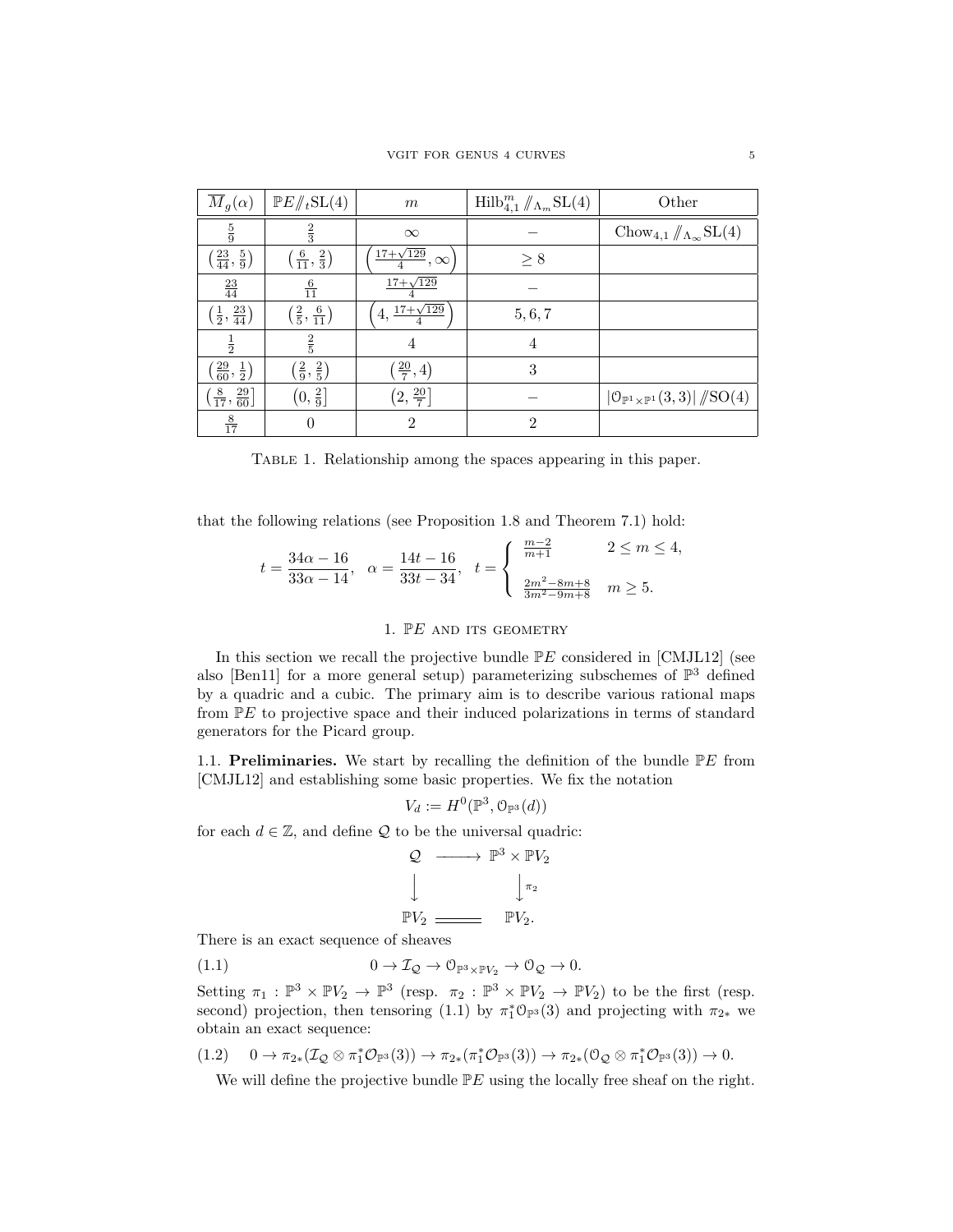**Definition 1.3.** In the notation above, let  $\mathcal{E} := \pi_{2*}(\mathbb{O}_{\mathcal{Q}} \otimes \pi_1^*\mathcal{O}_{\mathbb{P}^3}(3)), E :=$  $\underline{\text{Spec}}_{\mathbb{P} V_2}(\mathcal{E}^{\vee})$  and  $\mathbb{P} E := \underline{\text{Proj}}_{\mathbb{P} V_2}(\mathcal{E}^{\vee})$ . We denote the natural projection as  $\pi$ :  $\overline{\mathbb{P} E} \to \mathbb{P} V_2$ .

*Remark* 1.4. Points of  $\mathbb{P}E$  correspond to pairs  $([q], [f])$  where  $[q] \in \mathbb{P}V_2$  is the class of a non-zero element  $q \in V_2$ , and  $[f] \in \mathbb{P}E_{[q]}$  is the class of a non-zero element  $f \in V_3/\langle x_0q, x_1q, x_2q, x_3q\rangle$ . Sometimes we will instead consider f as an element of  $V_3$  not lying in the span of  $\langle x_0q, x_1q, x_2q, x_3q \rangle$ . We will often write  $(q, f)$  rather than  $([q], [f])$  if there is no chance of confusion. This description motivates calling  $\mathbb{P}E$  the space of (2,3)-subschemes in  $\mathbb{P}^3$ . Throughout, we will write  $U \subset \mathbb{P}E$  for the open subset of points  $(q, f)$  such that q and f do not have a common factor. Note there is a non-flat family of sub-schemes of  $\mathbb{P}^3$  over  $\mathbb{P}E$  that restricts to a flat family over  $U$ .

We point out that

 $(1.5)$   $\pi_{2*}(\pi_1^*\mathcal{O}_{\mathbb{P}^3}(3)) \cong V_3 \otimes_{\mathbb{C}} \mathcal{O}_{\mathbb{P}V_2}$  and  $\pi_{2*}(\mathcal{I}_{\mathcal{Q}} \otimes \pi_1^*\mathcal{O}_{\mathbb{P}^3}(3))) \cong V_1 \otimes_{\mathbb{C}} \mathcal{O}_{\mathbb{P}V_2}(-1)$ ,

so (1.2) can be written as

(1.6) 
$$
0 \to V_1 \otimes_{\mathbb{C}} \mathcal{O}_{\mathbb{P} V_2}(-1) \to V_3 \otimes_{\mathbb{C}} \mathcal{O}_{\mathbb{P} V_2} \to \mathcal{E} \to 0.
$$

Remark 1.7. With this description of  $\mathcal{E}$ , it is easy to describe many of the invariants of E and PE. Setting  $x = c_1(\mathbb{O}_{\mathbb{P} V_2}(1))$ , the Chern character of E is ch(E) =  $20 - 4\sum_{k=0}^{\infty} \frac{(-1)^k x^k}{k!}$  $\frac{(1)^k x^k}{k!}$ . Denoting the line bundles  $\eta = \pi^* \mathbb{O}_{\mathbb{P} V_2}(1)$  and  $h = \mathbb{O}_{\mathbb{P} E}(1)$ , it is standard that  $\operatorname{Pic}(\mathbb{P} E) \cong \mathbb{Z}\eta \oplus \mathbb{Z}h$ , and

$$
K_{\mathbb{P}E} = -14\eta - 16h.
$$

We define the **slope** of a line bundle  $a\eta + bh$  (with  $a \neq 0$ ) to be equal to  $t = \frac{b}{a}$ .

1.2. Morphisms to projective space. As mentioned above, there is a family

$$
\begin{array}{ccc}\n\mathcal{C} & \longrightarrow & \mathbb{P}^3 \times \mathbb{P}E \\
\downarrow & & \downarrow \pi_2 \\
\mathbb{P}E & \longrightarrow & \mathbb{P}E.\n\end{array}
$$

of  $(2, 3)$ -subschemes of  $\mathbb{P}^3$  parameterized by  $\mathbb{P}E$  that is flat exactly over the locus U of points  $([q], [f])$  such that q and f do not have a common linear factor. Consequently, there is a birational map

$$
\mathbb{P} E \dashrightarrow \text{Hilb}_{4,1}
$$

whose restriction to U is a morphism; here  $Hilb_{4,1}$  is the component of the Hilbert scheme containing genus 4 canonical curves.

1.2.1. The moduli space of curves. The rational map  $\text{Hilb}_{4,1} \dashrightarrow \overline{M}_4$  induces a rational map

$$
\mathbb{P} E \dashrightarrow \overline{M}_4.
$$

Setting  $\lambda$  and  $\delta$  to be the pull-backs of the corresponding classes on  $\overline{M}_4$  one can check (e.g. [CMJL12, §1]) that

$$
\lambda = 4\eta + 4h,
$$
  
\n
$$
\delta = 33\eta + 34h.
$$

Conversely,  $\eta = \frac{17}{2}\lambda - \delta$  and  $h = -\frac{33}{4}\lambda + \delta$ .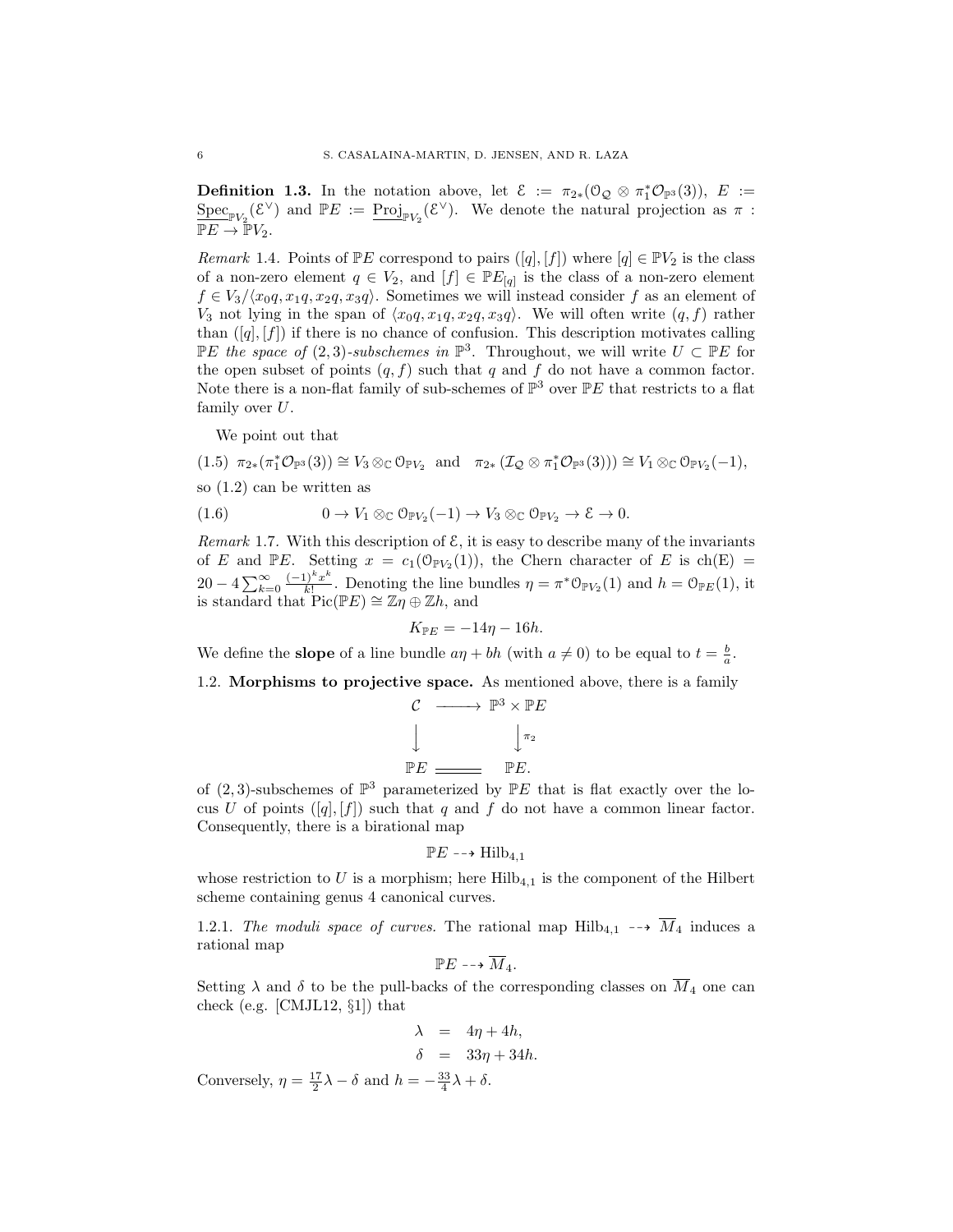1.2.2. Grassmannians. For each point in  $Hilb<sub>4,1</sub>$ , we have an associated ideal sheaf  $\mathcal{I} \subseteq \mathcal{O}_{\mathbb{P}^3}$ . The generic point of Hilb<sub>4,1</sub> corresponds to a canonical curve, so that  $\mathcal{I}$ is the sheaf associated to a homogeneous ideal of the form  $(q, f) \subseteq \mathbb{C}[X_0, \ldots, X_3]$ where  $q$  is a quadric and  $f$  is a cubic. Since  $q$  and  $f$  have no common irreducible factors in this case, we get the following resolution of the ideal sheaf  $\mathcal{I}:$ 

$$
0 \longrightarrow \mathcal{O}_{\mathbb{P}^3}(-5) \stackrel{(f,-q)}{\longrightarrow} \mathcal{O}_{\mathbb{P}^3}(-2) \oplus \mathcal{O}_{\mathbb{P}^3}(-3) \stackrel{\binom{q}{f}}{\longrightarrow} \mathcal{I} \longrightarrow 0.
$$

It follows that

$$
k_m := h^0(\mathcal{I}(m)) = {m+1 \choose 3} + {m \choose 3} - {m-2 \choose 3}.
$$

Set

$$
n_m = h^0(\mathbb{O}_{\mathbb{P}^3}(m)) = \binom{m+3}{3}.
$$

With this notation, there is a rational map  $\psi_m$ : Hilb<sub>4,1</sub> -->  $\mathbb{G}(k_m, n_m)$ , and recall that  $\text{Hilb}_{4,1}^m$  is defined to be the closure of the image of  $\psi_m$ . The Plücker embedding induces a linearization  $\Lambda_m$  on Hilb<sub>4,1</sub>. Composing the rational map  $\mathbb{P}E \dashrightarrow$  Hilb<sub>4,1</sub> with  $\psi_m$  defines a rational map

$$
\varphi_m : \mathbb{P} E \dashrightarrow \text{Hilb}_{4,1}^m
$$

that restricts to a morphism on the open set  $U \subseteq \mathbb{P}E$ .

Since  $\mathbb{P}E$  is smooth, and codim<sub>PE</sub>( $\mathbb{P}E \setminus U$ ) > 2, each line bundle on U has a unique extension to a line bundle on  $\mathbb{P}E$ ; in other words, the restriction map  $Pic(PE) \to Pic(U)$  is an isomorphism. Since the restriction of  $\varphi_m$  to U is regular, there is a well defined pull-back

$$
\varphi_m^* : \mathrm{Pic}(\mathrm{Hilb}_{4,1}^m) \to \mathrm{Pic}(\mathbb{P} E)
$$

given by the composition  $Pic(Hilb_{4,1}^m) \xrightarrow{(\varphi_m|_{U})^*} Pic(U) \to Pic(\mathbb{P}E)$ .

**Proposition 1.8.** For all  $m \in \mathbb{N}$  there is a rational map

$$
\varphi_m : \mathbb{P}E \dashrightarrow \text{Hilb}_{4,1}^m
$$

that restricts to a morphism on the open set  $U \subseteq \mathbb{P}E$  of points  $([q], [f])$  such that q and f do not have a common linear factor. The pull-back of the polarization  $\Lambda_m$ on  $\text{Hilb}_{4,1}^m$  is given by the formula

$$
\varphi_m^* \Lambda_m = \left( \binom{m+1}{3} - \binom{m-2}{3} \right) \eta + \left( \binom{m}{3} - \binom{m-2}{3} \right) h,
$$

where we use the convention that  $\binom{a}{b} = 0$  if  $a < b$ . In particular, the slope of  $\varphi_m^* \Lambda_m$ is given by

$$
t = \begin{cases} \frac{m-2}{m+1} & 2 \le m \le 4\\ \frac{2m^2 - 8m + 8}{3m^2 - 9m + 8} & m \ge 5. \end{cases}
$$

*Proof.* This follows directly from the construction of  $\varphi_m$  and is left to the reader.  $\Box$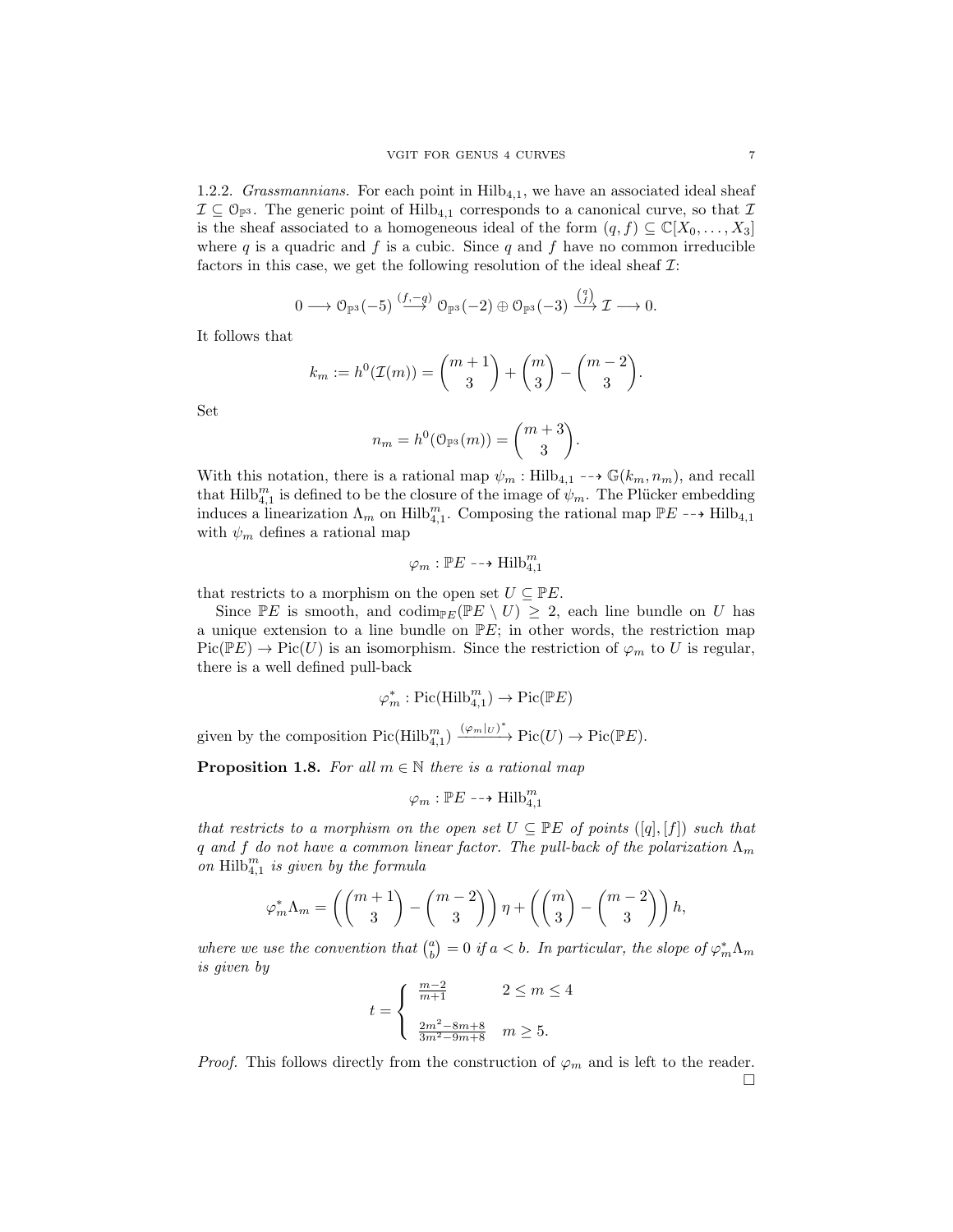1.2.3. The Chow variety. The Hilbert-Chow morphism  $\psi_{\infty}$ : Hilb<sub>4.1</sub>  $\rightarrow$  Chow<sub>4.1</sub> induces a birational map  $\varphi_{\infty} : \mathbb{P}E \dashrightarrow \text{Chow}_{4,1}$ . We will denote by  $\Lambda_{\infty}$  the canonical polarization on the Chow variety. The following was established in the proof of [CMJL12, Thm. 2.11].

Proposition 1.9 ([CMJL12]). The birational map

 $\varphi_{\infty} : \mathbb{P}E \dashrightarrow \text{Chow}_{4,1}$ 

restricts to a morphism on the locus of points  $([q], [f])$  such that q and f do not have a common linear factor. The pull-back of the canonical polarization  $\Lambda_{\infty}$  on Chow<sub>4,1</sub> is proportional to  $3\eta + 2h$ .

Remark 1.10. There is a constant  $c \in \mathbb{Q}_+$  such that  $\lim_{m\to\infty} \frac{1}{3m^2} \psi_m^* \Lambda_m = c \psi_\infty^* \Lambda_\infty$ (cf. [KM76, Thm. 4]). This is reflected in the slopes in Propositions 1.8 and 1.9.

1.3. Cones of divisors on  $\mathbb{P}E$ . We now consider the nef cone and pseudoeffective cone of  $\mathbb{P}E$ . Benoist [Ben11] has determined the nef cones of more general spaces of complete intersections. We state a special case of his result here, together with a basic observation on the pseudoeffective cone.

**Proposition 1.11** ([Ben11, Thm 2.7]). The nef cone of  $\mathbb{P}E$  has extremal rays of slope 0 and  $\frac{1}{2}$ . The pseudoeffective cone of PE has an extremal ray of slope 0 and contains the ray of slope  $\frac{34}{33}$ .

Proof. The computation of the nef cone is in [Ben11, Thm 2.7]. For the pseudoeffective cone, on the one hand,  $\eta$  is effective (in fact semi-ample), but not big, so it generates one boundary of the pseudoeffective cone. The discriminant divisor  $\delta$  is effective, establishing the other claim.

1.4. The Rojas–Vainsencher resolution. Rojas–Vainsencher [RV02] have constructed an explicit resolution W of the rational map  $\mathbb{P}E \dashrightarrow \text{Hilb}_{4,1}$ , giving a diagram:



It is shown in [RV02, Thm. 3.1] that W can be obtained from  $\mathbb{P}E$  via a sequence of seven blow-ups along SL(4)-invariant smooth subvarieties, and the resulting space W is isomorphic to  $\mathbb{P}E$  along  $U \subseteq \mathbb{P}E$ , the locus of complete intersections. In particular, SL(4) acts on W (compatibly with the action on  $\mathbb{P}E$ ), and W is nonsingular.

# 2. SINGULARITIES OF  $(2, 3)$ -COMPLETE INTERSECTIONS

In this section we discuss the possible isolated singularities of  $(2, 3)$ -complete intersections in  $\mathbb{P}^3$ . Recall that given such a complete intersection, the quadric is uniquely determined by the curve, while the cubic is only determined modulo the quadric. In the GIT analysis, the only relevant cases are when the quadric and cubic are not simultaneously singular, by which we mean that they have no common singular points. In this case, we can choose either the quadric or cubic to obtain local coordinates and view the singularities of C as planar singularities.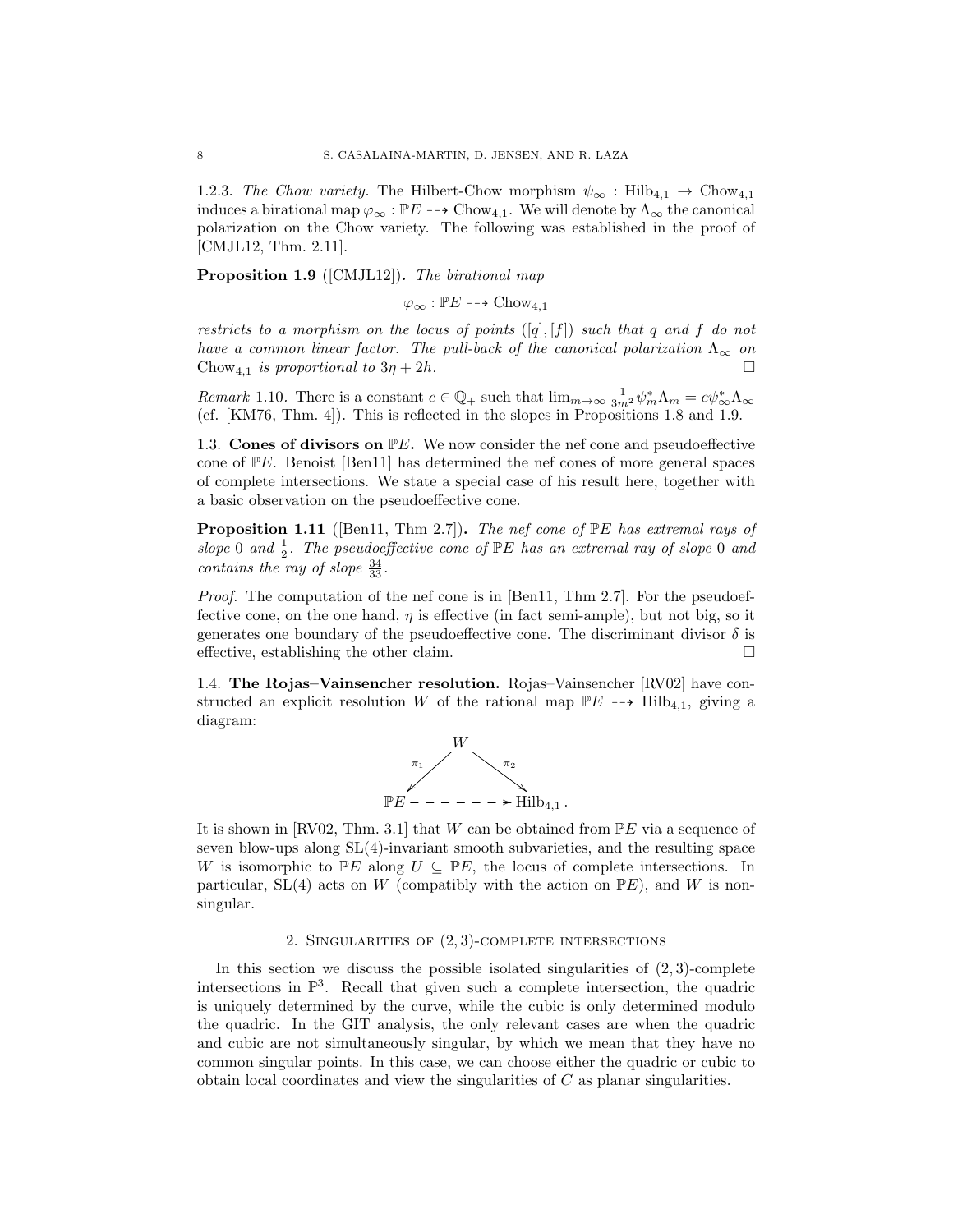2.1. Double Points. The only planar singularities of multiplicity two are the  $A_k$ singularities. We will see later in our GIT analysis that when  $k$  is odd, it is important to distinguish between two types of  $A_k$  singularities, those that separate the curve and those that do not.

**Proposition 2.1.** There exists a reduced  $(2, 3)$ -complete intersection possessing a non-separating singularity of type  $A_k$  if and only if  $k \leq 8$ . Moreover, if C is a  $(2, 3)$ -complete intersection with a separating  $A_k$  singularity at a smooth point of the quadric on which it lies, then one of the following holds:

- (1)  $k = 9$ , and C is the union of two twisted cubics.
- (2)  $k = 7$ , and C is the union of a quartic and a conic.
- (3)  $k = 5$ , and C is the union of a quintic and a line.

*Proof.* The local contribution of an  $A_k$  singularity to the genus is  $\lfloor \frac{k}{2} \rfloor$ . Since the arithmetic genus of a (2, 3)-complete intersection is 4, it follows that it cannot admit an  $A_k$  singularity if  $k \geq 10$ . Conversely, it is easy to see that there exist  $(2, 3)$ -complete intersections with non-separating singularities of type  $A_k$  for each  $k \le 8$  (e.g. see [Fed12, §2.3.7]).

If C possesses a separating singularity of type  $A_{2n-1}$ , then  $C = C_1 \cup C_2$ , where  $C_1$ and  $C_2$  are connected curves meeting in a single point with multiplicity n. A case by case analysis of the possibilities gives the second statement of the proposition. It is straightforward to check that there is no (2, 3)-complete intersection with a separating node or tacnode.

2.2. Triple Points. Let C be a  $(2,3)$ -complete intersection with a singularity of multiplicity 3, which does not contain a line component meeting the residual curve only at the singularity. Notice that projection from the singularity maps C onto a cubic in  $\mathbb{P}^2$ . It follows that C is contained in the cone over this cubic. We choose specific coordinates so that the singular point is  $p = (1, 0, 0, 0)$  and the tangent space to the quadric at p is given by  $x_3 = 0$ . Now, consider the 1-PS with weights  $(1, 0, 0, -1)$ . The flat limit of C under this one-parameter subgroup is cut out by the equations:

$$
x_0x_3 + q'(x_1, x_2) = f'(x_1, x_2) = 0
$$

where  $q'$  and  $f'$  are forms in the variables  $x_1, x_2$ . We see that this limit is the union of three (not necessarily distinct) conics meeting at the points  $p$  and  $(0, 0, 0, 1)$ .

Following [Fed12] we will refer to these unions of conics as *tangent cones*. In our GIT analysis we will see that, for a given linearization, the semistable tangent cones are precisely the polystable (i.e. semi-stable with closed orbit) curves with triple point singularities. Note that the conics are distinct if and only if the original triple point is of type  $D_4$ .

2.3. Curves on Singular Quadrics. As we vary the GIT parameters, we will see that certain subloci of curves on singular quadrics are progressively destabilized. In this section we briefly describe each of these loci. The first locus to be destabilized is the set of curves lying on low-rank quadrics.

**Proposition 2.2.** The only reduced  $(2, 3)$ -complete intersections with more than one component of positive genus consist of two genus one curves meeting in 3 points. Such a curve necessarily lies on a quadric of rank 2, and moreover the general complete intersection of a cubic and a rank 2 quadric is such a curve.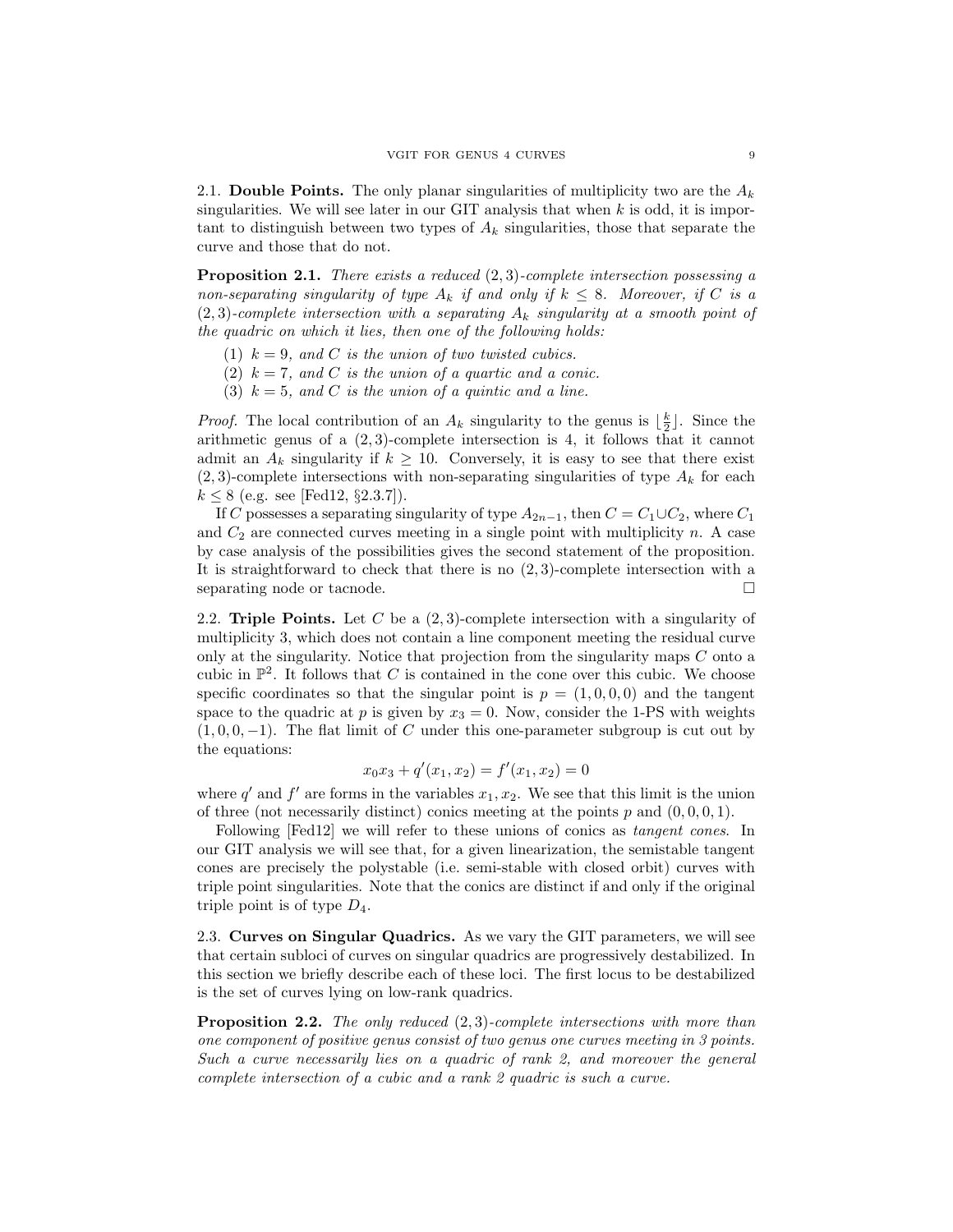*Proof.* Suppose that  $C = C_1 \cup C_2$  is the union of two positive genus curves. Neither curve may have degree 2 or less, and hence both have degree 3. Any degree 3 curve that spans  $\mathbb{P}^3$  is rational, and hence the two curves are both plane cubics. Since C is contained in a unique quadric, it follows that this quadric must be the union of two planes, and hence C is as described above.  $\square$ 

Following  $[AFS10]$ , we refer to such curves as *elliptic triboroughs*. The locus of elliptic triboroughs is expected to be flipped in the Hassett–Keel program at the critical value  $\alpha = \frac{5}{9}$ . This is exactly what we will prove in the following sections.

We now consider curves on a quadric of rank 3. More specifically, we will see that a curve lies on a quadric cone if and only if its normalization admits a Gieseker– Petri special linear series. The proposition below follows by a standard argument. The result is not needed in the ensuing proofs, but is useful in giving a geometric interpretation to the stability computations in later sections.

**Proposition 2.3.** Let  $C \subset \mathbb{P}^3$  be a complete intersection of a cubic and a quadric of rank at least 3, non-singular everywhere except possibly one point. Then the following hold:

- (1) If C is smooth, it has a vanishing theta-null if and only if it lies on a quadric cone.
- (2) The normalization of C is a hyperelliptic genus 3 curve if and only if C lies on a quadric cone and has a node or cusp at the vertex.
- (3) C is a tacnodal curve such that the two preimage points of the tacnode via the normalization are conjugate under the hyperelliptic involution if and only if C lies on a quadric cone and has a tacnode at the vertex.

 $\Box$ 

## 3. The two boundary cases

In this section we describe two previously studied birational models for  $\overline{M}_4$  that are obtained via GIT for canonically embedded genus 4 curves (see [Fed12] and [CMJL12]). In the later sections we will see that these two models coincide with the "boundary cases" in our GIT problem. In other words, each of the models is isomorphic to a quotient of  $\frac{\mathbb{P}E}{\mathbb{S}L(4)}$  for a certain choice of linearization, and all of the other linearizations we consider are effective combinations of these two.

3.1. Chow Stability, following  $\text{[CMIL12]}$ . Let Chow<sub>4.1</sub> denote the irreducible component of the Chow variety containing genus 4 canonical curves. In [CMJL12], the authors study the GIT quotient  $Chow_{4,1} / \Lambda_{\infty} SL(4)$  and obtain the following:

**Theorem 3.1** ([CMJL12, Thm. 3.1]). The stability conditions for the quotient Chow<sub>4,1</sub>  $/\!\!/_{\Lambda_{\infty}}$ SL(4) are described as follows:

(0) Every semi-stable point  $c \in Chow_{4,1}$  is the cycle associated to a  $(2,3)$ complete intersection in  $\mathbb{P}^3$ . The only non-reduced  $(2,3)$ -complete intersections that give a semi-stable point  $c \in \text{Chow}_{4,1}$  are the genus 4 ribbons (all with associated cycle equal to the twisted cubic with multiplicity 2).

Assume now C is a reduced  $(2,3)$ -complete intersection in  $\mathbb{P}^3$ , with associated point  $c \in \text{Chow}_{4,1}$ . Let  $Q \subseteq \mathbb{P}^3$  be the unique quadric containing C. The following hold:

 $(0')$  c is unstable if C is the intersection of a quadric and a cubic that are simultaneously singular. Thus, in items (1) and (2) below we can assume C has only planar singularities.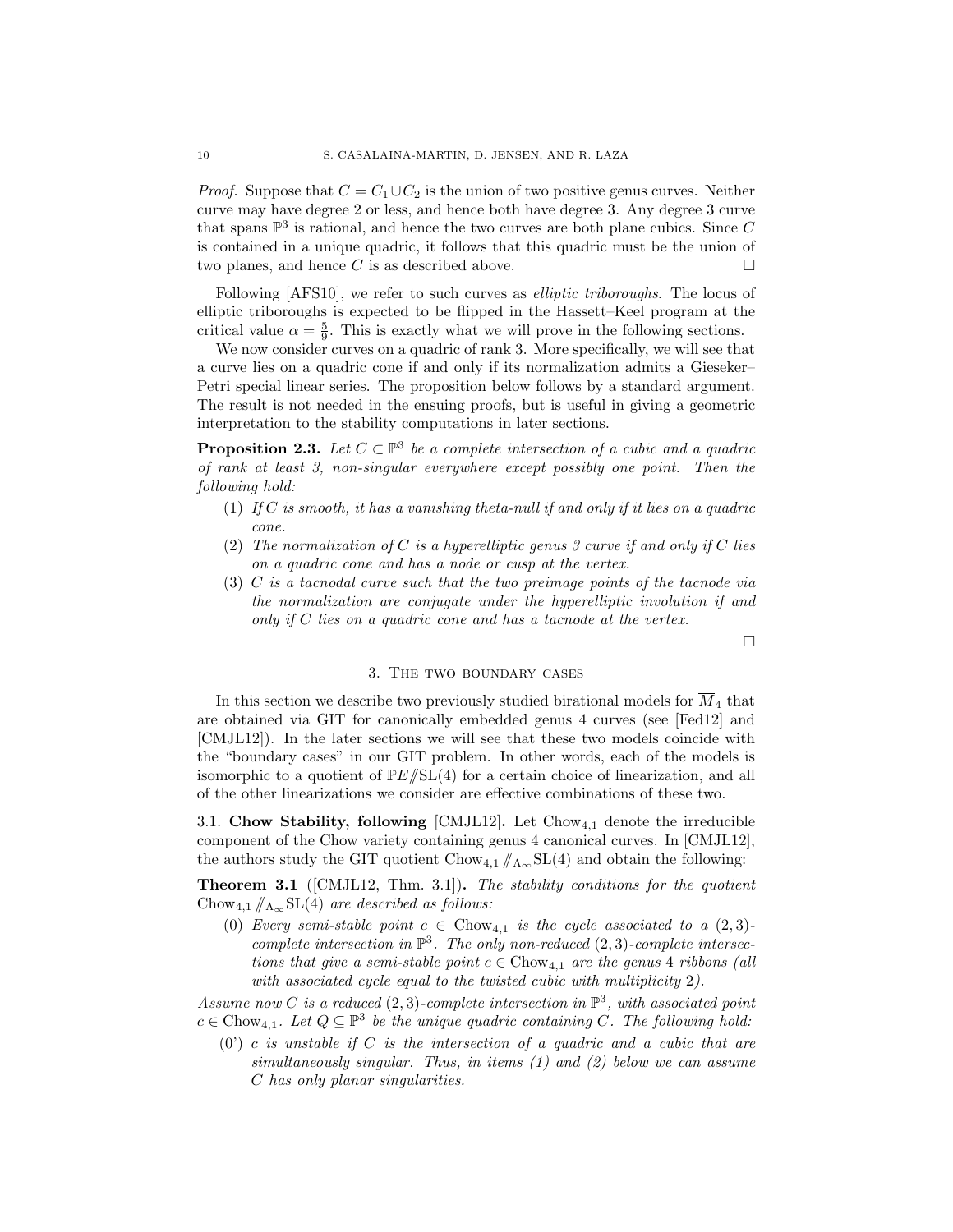- (1) c is stable if and only if rank $Q \geq 3$  and C is a curve with at worst  $A_1, \ldots, A_4$ singularities at the smooth points of  $Q$  and at worst an  $A_1$  or  $A_2$  singularity at the vertex of  $Q$  (if rank $Q = 3$ ).
- (2) c is strictly semi-stable if and only if
	- i) rank $Q = 4$  and
		- ( $\alpha$ ) C contains a singularity of type  $D_4$  or  $A_5$ , or,
		- $(\beta)$  C contains a singularity of type  $A_k$ ,  $k \geq 6$ , and C does not contain an irreducible component of degree  $\leq 2$ , or,
	- ii) rank $Q = 3$ , C has at worst an  $A_k$ ,  $k \in \mathbb{N}$ , singularity at the vertex of Q and
		- ( $\alpha$ ) C contains a  $D_4$  or an  $A_5$  singularity at a smooth point of Q or an  $A_3$  singularity at the vertex of  $Q$ , or,
		- (β) C contains a singularity of type  $A_k$ ,  $k \geq 6$ , at a smooth point of Q or a singularity of type  $A_k$ ,  $k \geq 4$ , at the vertex of Q, and C does not contain an irreducible component that is a line, or,
	- iii) rank $Q = 2$  and C meets the singular locus of Q in three distinct points.

Remark 3.2. In the example from [BE95, §7], it is shown that up to change of coordinates there is only one canonically embedded ribbon of genus 4. Moreover, it is shown that the ideal of this ribbon (again, up to change of coordinates) is generated by the quadric  $q = x_1 x_3 - x_2^2$  and the cubic

$$
f = \det \left( \begin{array}{ccc} x_3 & x_2 & x_1 \\ x_2 & x_1 & x_0 \\ x_1 & x_0 & 0 \end{array} \right).
$$

Remark 3.3. The closed orbits of semi-stable curves fall into 3 categories (see also [CMJL12, Rem. 3.2, 3.3]):

- (1) The curve  $C_D = V(x_0x_3, x_1^3 + x_2^3)$ , consisting of three pairs of lines meeting in two  $D_4$  singularities;
- (2) The maximally degenerate curve  $C_{2A_5} = V(x_0x_3 x_1x_2, x_0x_2^2 + x_1^2x_3)$  with two  $A_5$  singularities;
- (3) The curves  $C_{A,B} = V(x_2^2 x_1x_3, Ax_1^3 + Bx_0x_1x_2 + x_0^2x_3)$ , of which there is a pencil parameterized by  $4A/B^2$ . If  $4A/B^2 \neq 0, 1$ , then  $C_{A,B}$  has an  $A_5$ singularity at a smooth point of the singular quadric, and an  $A_3$  singularity at the vertex of the cone. If  $4A/B^2 = 0$ , then  $C_{A,B}$  has an  $A_5$  and  $A_1$ singularity at smooth points of the singular quadric, and an  $A_3$  singularity at the vertex of the cone. If  $4A/B^2 = 1$  the curve  $C_{A,B}$  is the genus 4 ribbon, and the associated point in  $Chow_{4,1}$  is the twisted cubic with multiplicity 2. Note also that the orbit closures of curves corresponding to cases (2) i)  $(\beta)$  and (2) ii)  $(\beta)$  contain the orbit of the ribbon.

Moreover, we can describe the degenerations of the strictly semi-stable points  $c \in$ Chow<sub>4,1</sub>. Let C be a (2,3)-scheme with strictly semi-stable cycle  $c \in Chow_{4,1}$ . If  $C$  contains a  $D_4$  singularity, or lies on a rank 2 quadric, then  $c$  degenerates to the cycle associated to  $C_D$ . If C lies on a quadric Q of rank at least 3, and either C contains an  $A_5$  singularity at a smooth point of  $Q$ , or an  $A_3$  singularity at the vertex of  $Q$  (if rank $Q = 3$ ), then c degenerates to either the cycle associated to  $C_{2A_5}$  or to the cycle associated to some  $C_{A,B}$  with  $4A/B^2 \neq 1$ . Otherwise, c degenerates to  $C_{A,B}$  with  $4A/B^2 = 1$ , a non-reduced complete intersection supported on a rational normal curve.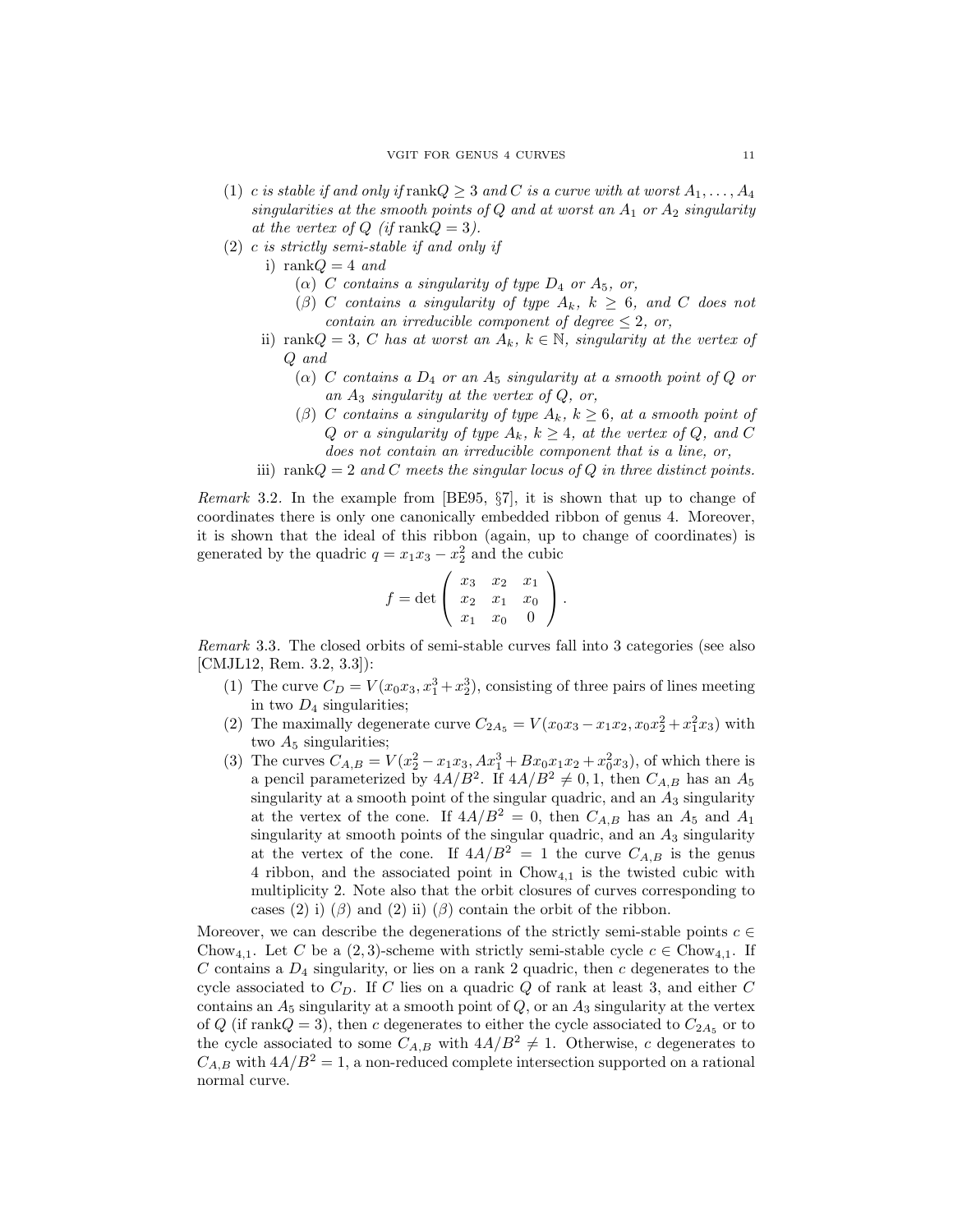Additionally, it is shown in [CMJL12] that the quotient of the Chow variety coincides with one of the Hassett–Keel spaces, specifically:

(3.4) 
$$
\text{Chow}_{4,1} / \! \! /_{\Lambda_{\infty}} \text{SL}(4) \cong \overline{M}_{4} \left( \frac{5}{9} \right).
$$

For the reader's convenience, we briefly describe the birational contraction  $\overline{M}_4 \dashrightarrow$ Chow<sub>4.1</sub>  $/\!\!/$ SL(4) in Table 2. In order to make sense of the table, we need to recall some standard terminology. Specifically, a tail of genus  $i$  is a genus  $i$  connected component of a curve that meets the residual curve in one point. Similarly, a bridge of genus  $i$  is a genus  $i$  connected component of a curve that meets the residual curve in two points. By conjugate points on a hyperelliptic curve, we mean points that are conjugate under the hyperelliptic involution. An elliptic triborough is a genus 1 connected component of a curve that meets the residual curve in three points.

| Semi-stable Singularity | Locus Removed in $M_4$                                      |
|-------------------------|-------------------------------------------------------------|
| $A_2$                   | elliptic tails                                              |
| $A_3$                   | elliptic bridges                                            |
| $A_4$                   | genus 2 tails attached at a Weierstrass point               |
| non-separating $A_5$    | genus 2 bridges attached at conjugate points                |
| separating $A_5$        | general genus 2 tails                                       |
| $A_6$                   | hyperelliptic genus 3 tails attached at a Weierstrass       |
|                         | point                                                       |
| non-separating $A_7$    | curves in $\Delta_0$ with hyperelliptic normalization glued |
|                         | at conjugate points                                         |
| $A_8$ , $A_9$ , ribbons | hyperelliptic curves                                        |
|                         | elliptic triboroughs                                        |

TABLE 2. The birational contraction  $\overline{M}_4 \dashrightarrow \text{Chow}_{4,1} / \text{SL}(4)$ 

Remark 3.5. We note in particular that the rational map  $\overline{M}_4 \dashrightarrow \text{Chow}_{4,1}/\text{SL}(4)$ contracts the boundary divisors  $\Delta_1$  and  $\Delta_2$ , the closure of the hyperelliptic locus, and the locus of elliptic triboroughs.

3.2. Terminal Stability (i.e. stability for (3, 3) curves on quadric surfaces) following [Fed12]. Recall that every canonically embedded curve  $C$  of genus 4 is contained in a quadric in  $\mathbb{P}^3$ . If this quadric is smooth, then it is isomorphic to  $\mathbb{P}^1 \times \mathbb{P}^1$ , and C is a member of the class  $|\mathcal{O}_{\mathbb{P}^1 \times \mathbb{P}^1}(3,3)|$ . The automorphism group of the quadric is  $SO(4)$ , which is isogenous to  $SL(2) \times SL(2)$ . The GIT quotient  $|O(3,3)|/SO(4)$  was studied in detail by Fedorchuk in [Fed12]. Because this GIT quotient appears as the last stage of the log minimal model program for  $\overline{M}_4$ , we refer to curves that are (semi)stable with respect to this action as terminally (semi)stable. We summarize the results of [Fed12] here.

**Theorem 3.6** (Fedorchuk [Fed12, §2.2]). Let  $C \in |O(3,3)|$ . C is terminally stable if and only if its has at worst double points as singularities and it does not contain a line component L meeting the residual curve  $C' = \overline{C \setminus L}$  in exactly one point. C is terminally semi-stable if and only if it contains neither a double-line component, nor a line component  $L$  meeting the residual curve  $C'$  in exactly one point, which is also a singular point of C' (i.e.  $L \cap C' = \{p\}$  and  $p \in Sing(C')$ ).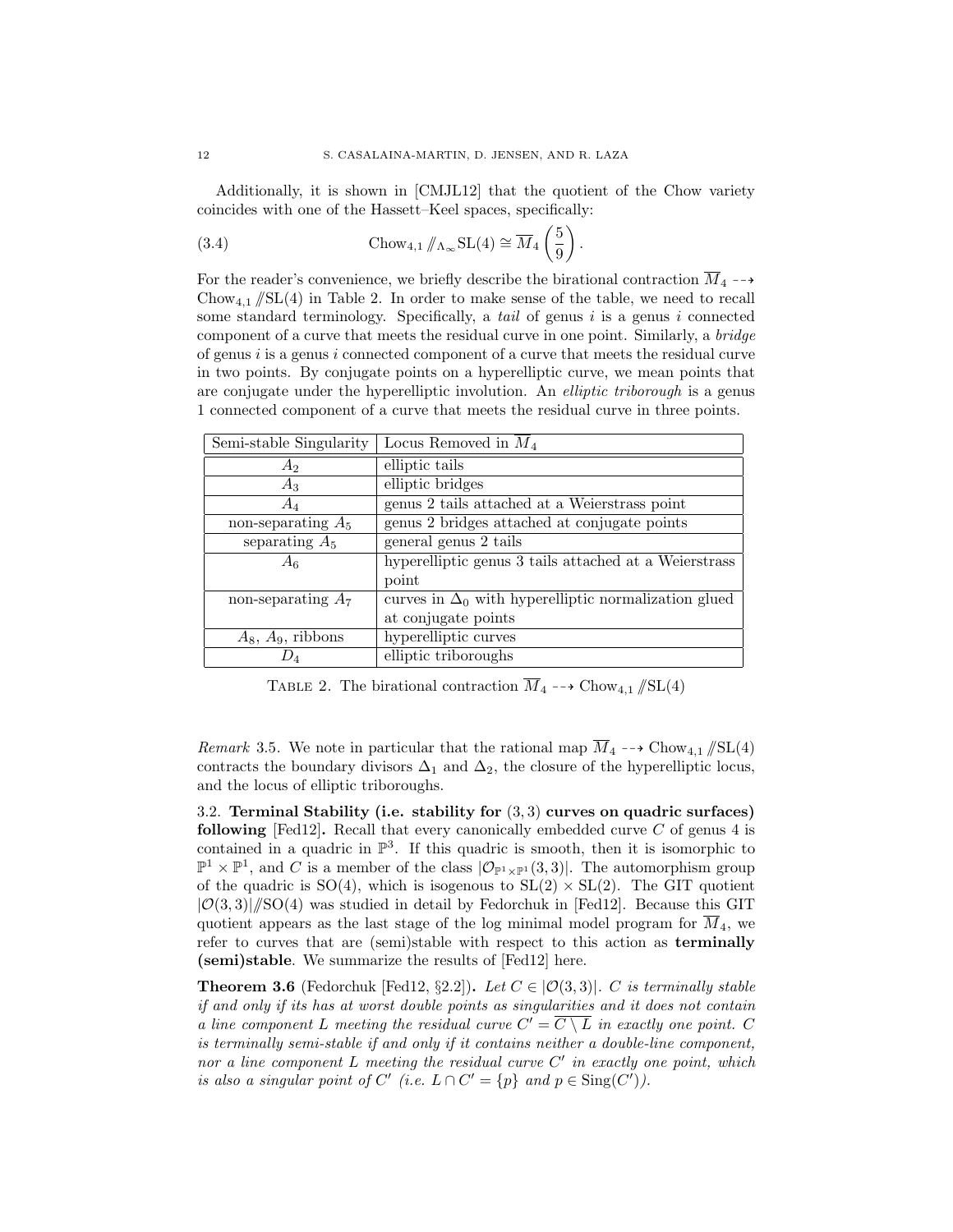Remark 3.7. The closed orbits of strictly semi-stable curves fall into 4 categories:

- (1) The maximally degenerate curve  $C_{2A_5} = V(x_0x_3 x_1x_2, x_0x_2^2 + x_1^2x_3)$  with 2  $A_5$  singularities (same curve as in Rem. 3.3(2));
- (2) The triple conic  $V(x_0x_3 x_1x_2, x_3^3);$
- (3) Unions of a smooth conic and a double conic meeting transversally. As discussed in Remark 2.4 in [Fed12], there is a one-dimensional family of such curves;
- (4) Unions of three conics meeting in two  $D_4$  singularities  $V(x_0x_3 x_1x_2, x_1^3 +$  $x_2^3$  (analogue of the case of Rem. 3.3(1)).

As mentioned above, Fedorchuk [Fed12] showed that this GIT quotient is the final non-trivial step in the Hassett–Keel program for genus 4, specifically:

(3.8) 
$$
|\mathcal{O}(3,3)|/\!|\mathrm{SO}(4) \cong \overline{M}_4 \left[\frac{29}{60}, \frac{8}{17}\right) \to \overline{M}_4 \left(\frac{8}{17}\right) = \{*\}.
$$

In this paper we are interested in describing the behavior of the Hassett–Keel program for genus 4 curves in the interval  $\alpha \in \left[\frac{8}{17}, \frac{5}{9}\right]$  (with endpoints described by (3.8) and (3.4) respectively). In particular, in the following sections, we will give an explicit factorization of the birational map

$$
\Psi: \overline{M}_4\left(\frac{5}{9}\right) \cong \text{Chow}_{4,1} \mathop{\mathop{\notimes} \text{SL}}\nolimits(4) \dashrightarrow |\mathcal{O}(3,3)| / \mathop{\text{SO}}\nolimits(4) \cong \overline{M}_4\left[\frac{29}{60}, \frac{8}{17}\right)
$$

as the composition of two flips and a divisorial contraction.

For the moment, by comparing the stability conditions given by Theorems 3.1 and 3.6 and by simple geometric considerations, we obtain a rough description of the birational map  $\Psi$  as summarized in Table 3 (see also [Fed12, Table 1]). The first three lines of the table correspond to strictly semi-stable points of  $Chow_{4,1}$  that are all flipped by the map  $\overline{M}_4(\frac{5}{9}-\epsilon) \to \overline{M}_4(\frac{5}{9})$ . Then, note that every Chow-stable curve contained in a quadric cone is terminally unstable. There are three types of such curves: those that do not meet the vertex of the cone, those that meet it in a node, and those that meet it in a cusp. These correspond to the latter three lines in the table, as well as the three critical slopes in our VGIT problem. These last three lines correspond, in order, to the flip at  $\alpha = \frac{23}{44}$ , the flip at  $\alpha = \frac{1}{2}$ , and the divisorial contraction at  $\alpha = \frac{29}{60}$ .

| Semi-stable Singularity                | Locus Removed                                    |
|----------------------------------------|--------------------------------------------------|
| non-separating $A_5$                   | tacnodal curves glued at conjugate points        |
| $A_6$ , non-sep. $A_7$ , $A_8$ , $A_9$ | ribbons (see Rem. $3.3(3)$ )                     |
| $D_{4}$                                | elliptic triboroughs                             |
| separating $A_7$                       | cuspidal curves with hyperelliptic normalization |
| contains a double conic                | nodal curves with hyperelliptic normalization    |
| triple conic                           | curves with vanishing theta-null                 |

TABLE 3. The birational map  $Chow_{4,1} / SL(4) \longrightarrow |\mathcal{O}(3, 3)| /SO(4)$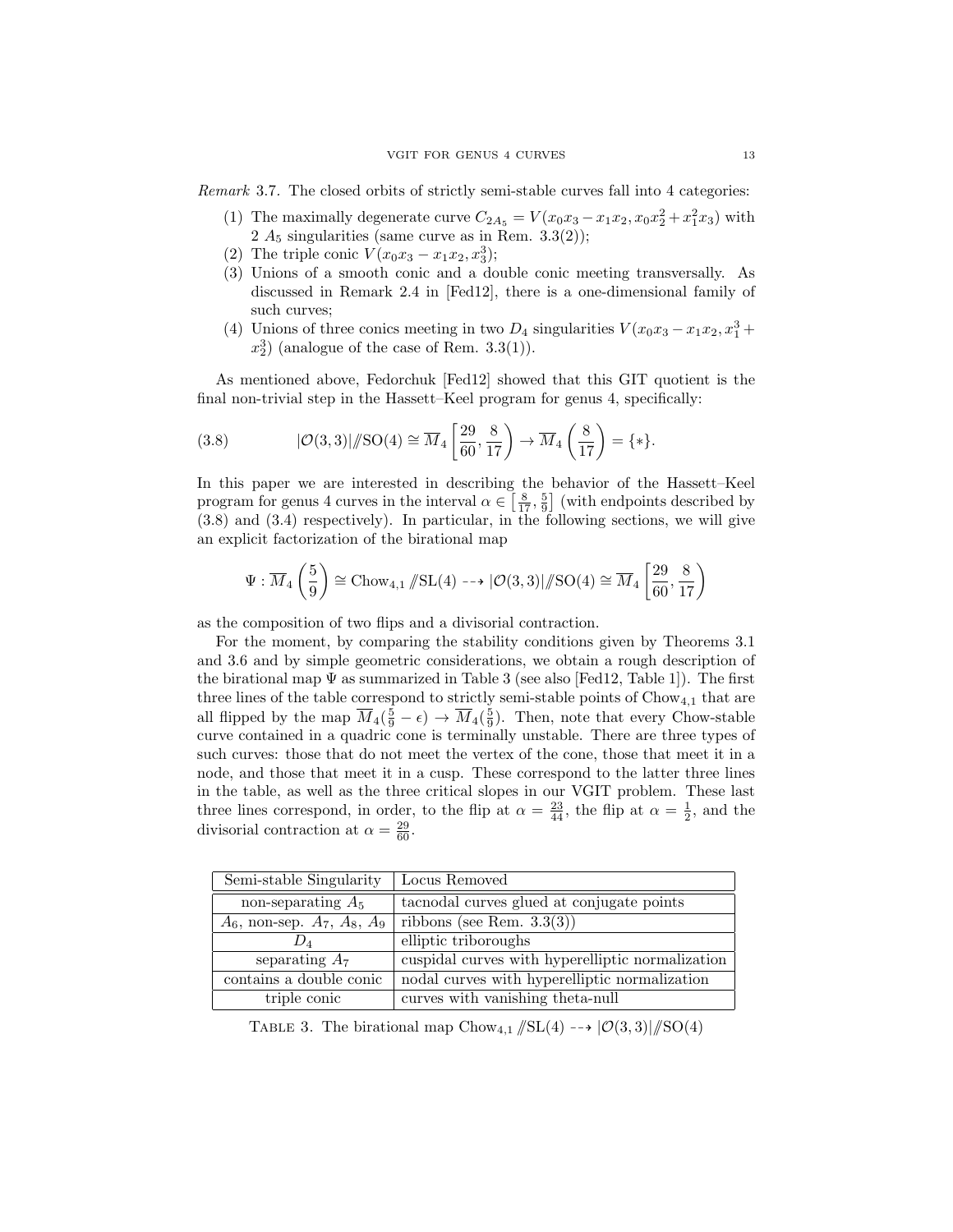### 4. NUMERICAL STABILITY OF POINTS IN PE

In this section we determine the stability conditions on  $\mathbb{P}E$  as the slope t of the linearization varies by using the Hilbert–Mumford numerical criterion. We note that a discussion of the Hilbert–Mumford index in a related and more general situation than ours was done by Benoist [Ben11], whose results we are using here.

A technical issue arises in this section. Namely, we are interested in applying the numerical criterion for slopes  $t \in (0, \frac{2}{3}]$ . However, by Proposition 1.11, the linearizations of slope  $t \geq \frac{1}{2}$  are not ample. Thus, for  $t \geq \frac{1}{2}$ , special care is needed to define a GIT quotient  $\mathbb{P}E/\!\!/_{t}\mathrm{SL}(4)$  and to understand the stability conditions by means of the numerical criterion. In this section we make the necessary modifications to handle this non-standard GIT case. Namely, here we work with "numerical" (semi-)stability instead of the usual (Mumford) (semi-)stability. Then, in Section 6, we prove that there is no difference between the two notions of stability and that everything has the expected behavior. In short, for slopes  $t \in (0, \frac{1}{2})$  everything works as usual, since the linearization is ample. For  $t \geq \frac{1}{2}$  one can still proceed as in the ample case, but this is justified only a posteriori by the results of Section 6.

4.1. The numerical criterion for  $\mathbb{P}E$ . Let us start by recalling the Hilbert– Mumford index for hypersurfaces. That is, we consider the case of  $SL(r + 1)$  acting on  $\mathbb{P}H^0(\mathbb{P}^r, \mathcal{O}_{\mathbb{P}^r}(d))$ . In this case, given a one-parameter subgroup (1-PS)  $\lambda : \mathbb{G}_m \to$  $SL(r+1)$ , the action on  $H^0(\mathbb{P}^r, \mathcal{O}_{\mathbb{P}^r}(1))$  can be diagonalized. We describe the action of  $\lambda$  in these coordinates with a weight vector  $\alpha = (\alpha_0, \alpha_1, \dots, \alpha_r)$ . For a monomial  $x^a = x_0^{a_0} \cdots x_r^{a_r} \in H^0(\mathbb{P}^r, \mathbb{O}_{\mathbb{P}^r}(d))$  in these coordinates, we define the  $\lambda$ -weight of  $x^a$  to be

$$
wt_{\lambda}(x^a)=\alpha.a=\alpha_0a_0+\alpha_1a_1+\ldots+\alpha_ra_r.
$$

The Hilbert–Mumford invariant associated to a non-zero homogeneous form  $F \in$  $H^0(\mathbb{P}^r, \mathbb{O}_{\mathbb{P}^r}(d))$  and a 1-PS  $\lambda$  is then given by

$$
\mu(F,\lambda) = \max_{x^a \text{ monomials in } F} wt_{\lambda}(x^a).
$$

Following [Ben11], the Hilbert–Mumford index for complete intersections  $V(f, q)$ has a simple expression in terms of the indices for the associated hypersurfaces.

Proposition 4.1 ([Ben11, Prop 2.15]). The Hilbert–Mumford index of a point  $([q], [f]) \in \mathbb{P} E$  is given by

$$
\mu^{a\eta + bh}(([q],[f]),\lambda) = a\mu(q,\lambda) + b\mu(f,\lambda),
$$

where  $f \in H^0(\mathbb{P}^3, \mathcal{O}(3))$  is a representative of [f] of minimal  $\lambda$ -weight.

Recall from §1.1 that the *slope* of the line bundle  $a\eta + bh$  is defined to be  $t =$  $\frac{b}{a}$ . Throughout we will write  $\mu^t((q],[f]),\lambda)$  for the Hilbert–Mumford index with respect to the linearization  $\eta + th$ .

**Definition 4.2.** We say that  $([q], [f])$  is numerically t-stable (resp. numerically t-semi-stable) if, for all non-trivial one-parameter subgroups  $\lambda$ ,

$$
\mu^t(([q],[f]),\lambda) > 0
$$
 (resp.  $\geq 0$ ).

While we will typically only refer to numerical (semi-)stability for points of  $\mathbb{P}E$ , we will occasionally want to refer to this notion in more generality. Recall that the definition can be made in the situation where one has a reductive group G acting on a proper space X with respect to a linearization  $L$  ([MFK94, Def. 2.1, p.48]).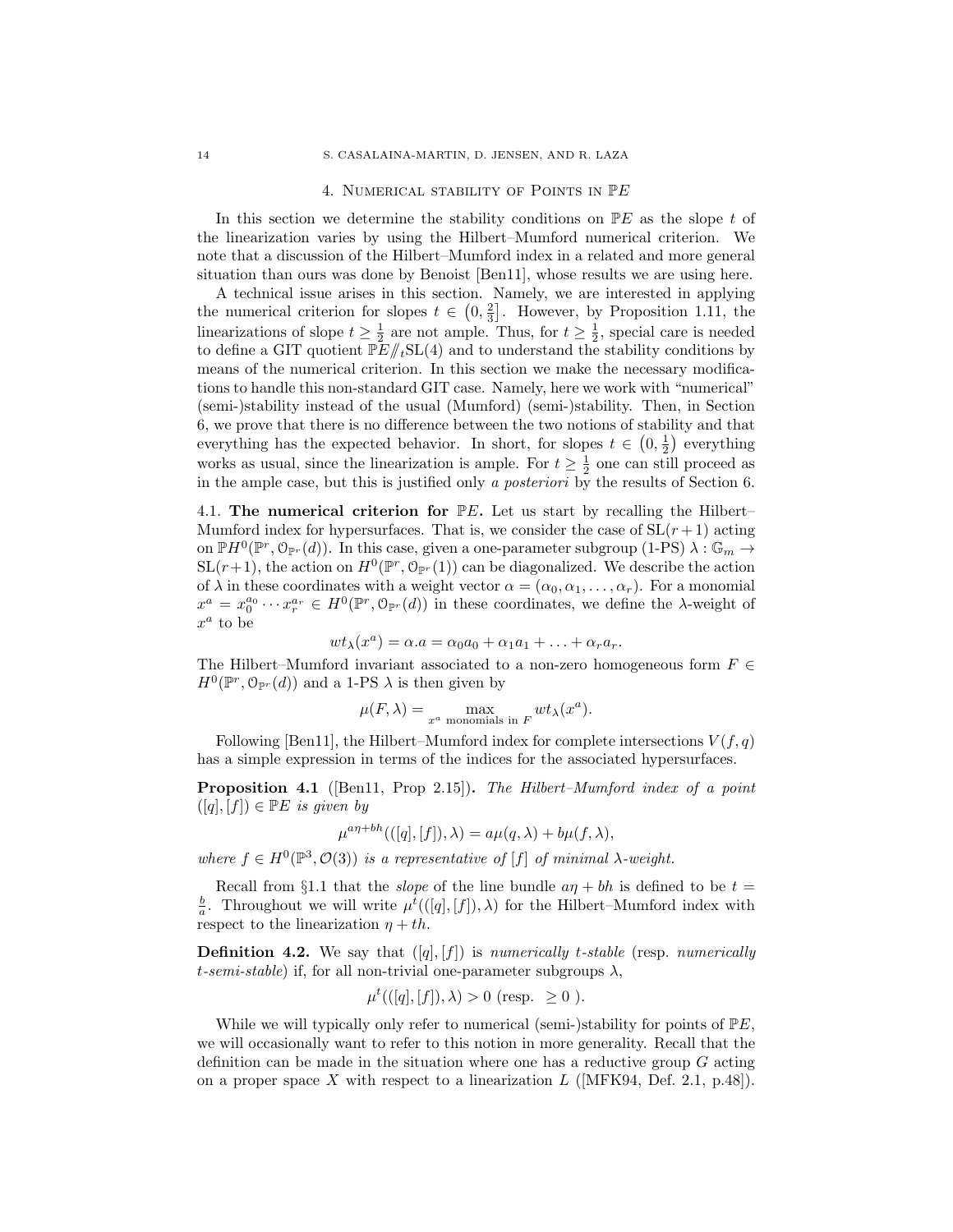We will use the notation  $X^{ns}$  and  $X^{ns}$  to refer to the numerically semi-stable, and numerically stable loci respectively.

*Remark* 4.3. We recall that for the general GIT set-up, with a reductive group  $G$ acting on a space  $X$  with respect to a linearization  $L$ , Mumford [MFK94, Def. 1.7] defines a point  $x \in X$  to be *semi-stable* (and a similar definition for stable) if there exists an invariant section  $\sigma \in H^0(X, L^{\otimes n})$  such that  $\sigma(x) \neq 0$  and  $X_{\sigma}$  is affine. We will use the standard notation  $X^{(s)s}$  to denote the (semi-)stable points in this sense. To emphasize the distinction with numerical (semi-)stability, and avoid confusion, we will sometimes refer to this as Mumford (semi-)stability. For *ample* line bundles on projective varieties, the Hilbert–Mumford numerical criterion ([MFK94, Thm. 2.1]) gives that numerical (semi-)stability agrees with (semi-)stability. If L is not ample, however, the notions may differ (see e.g. Remark 4.4). In our situation, we work with numerical stability, since it is easily computable; in the end (using the results in Section 6), we will prove that this is same as Mumford stability. Of course, this distinction is only relevant in the non-ample case (i.e. linearizations of slopes  $t \geq \frac{1}{2}$ ).

Remark 4.4. The following simple example illustrates some of the differences between numerical stability and Mumford stability. Let G be a reductive group acting on a smooth projective variety X with  $\dim(X) \geq 2$ , and let L be an ample linearization. Consider the blow-up  $\pi : X' \to X$  along a closed G-invariant locus Z (with codim  $Z \geq 2$ ) that contains at least one semi-stable point  $p \in Z \cap X^{ss}$ . Note that the rings of invariant sections  $R(X, L)^G$  and  $R(X', \pi^*L)^G$  agree via pullback of sections, and the Hilbert-Mumford indices agree by functoriality ([MFK94, iii), p.49]). It follows that any point q in the fiber  $\pi^{-1}(p)$  (contained in the exceptional divisor  $E$ ) will be numerically semi-stable. But no such point can be Mumford semi-stable, because the pull-back of a section  $\sigma$  that does not vanish at q does not vanish on  $\pi^{-1}(p)$ , and consequently  $X'_{\sigma}$  can not be affine.

**Notation 4.5.** When considering GIT quotients, we will use the notation  $X/\!\!/_{L}G$ for the categorical quotient of the semi-stable locus  $X^{ss}$  ([MFK94, Thm. 1.10]); we will call this the (categorical) GIT quotient. Note this may not necessarily agree with Proj  $R(X, L)^G$  when L is not ample.

4.2. Application of the numerical criterion. We begin our discussion by identifying points of  $\mathbb{P}E$  that fail to be numerically semi-stable for any linearization. Note that in order to show that a certain pair  $([q], [f])$  is not t-numerically semi-stable, it suffices to find a 1-PS  $\lambda$  and a representative f such that  $\mu(q, \lambda) + t\mu(f, \lambda) < 0$ , since for any representative f, one has  $\mu^t(([q], [f]), \lambda) \leq \mu(q, \lambda) + t\mu(f, \lambda)$  (cf. Proposition 4.1).

**Proposition 4.6.** If q is a reducible quadric, then  $(q, f)$  is not numerically t-semistable for any  $t < \frac{2}{3}$ . Moreover, if q and f share the common linear factor  $x_0$ , then  $(q, f)$  is destabilized by the 1-parameter subgroup with weights  $(-3, 1, 1, 1)$  for any  $t\leq \frac{2}{3}$ .

*Proof.* Suppose that q is singular along the line  $x_2 = x_3 = 0$ , and consider the 1-PS  $\lambda$  with weights  $(1, 1, -1, -1)$ . Then  $\mu(q, \lambda) = -2$  and  $\mu(f, \lambda) \leq 3$ . Hence  $\mu^t((q, f), \lambda) < 0$ , so  $(q, f)$  is not numerically t-semi-stable.

To see the second statement, let  $\lambda$  be the 1-PS with weights (-3, 1, 1, 1) and note that  $\mu(q, \lambda) \leq -2$ ,  $\mu(f, \lambda) \leq -1$ .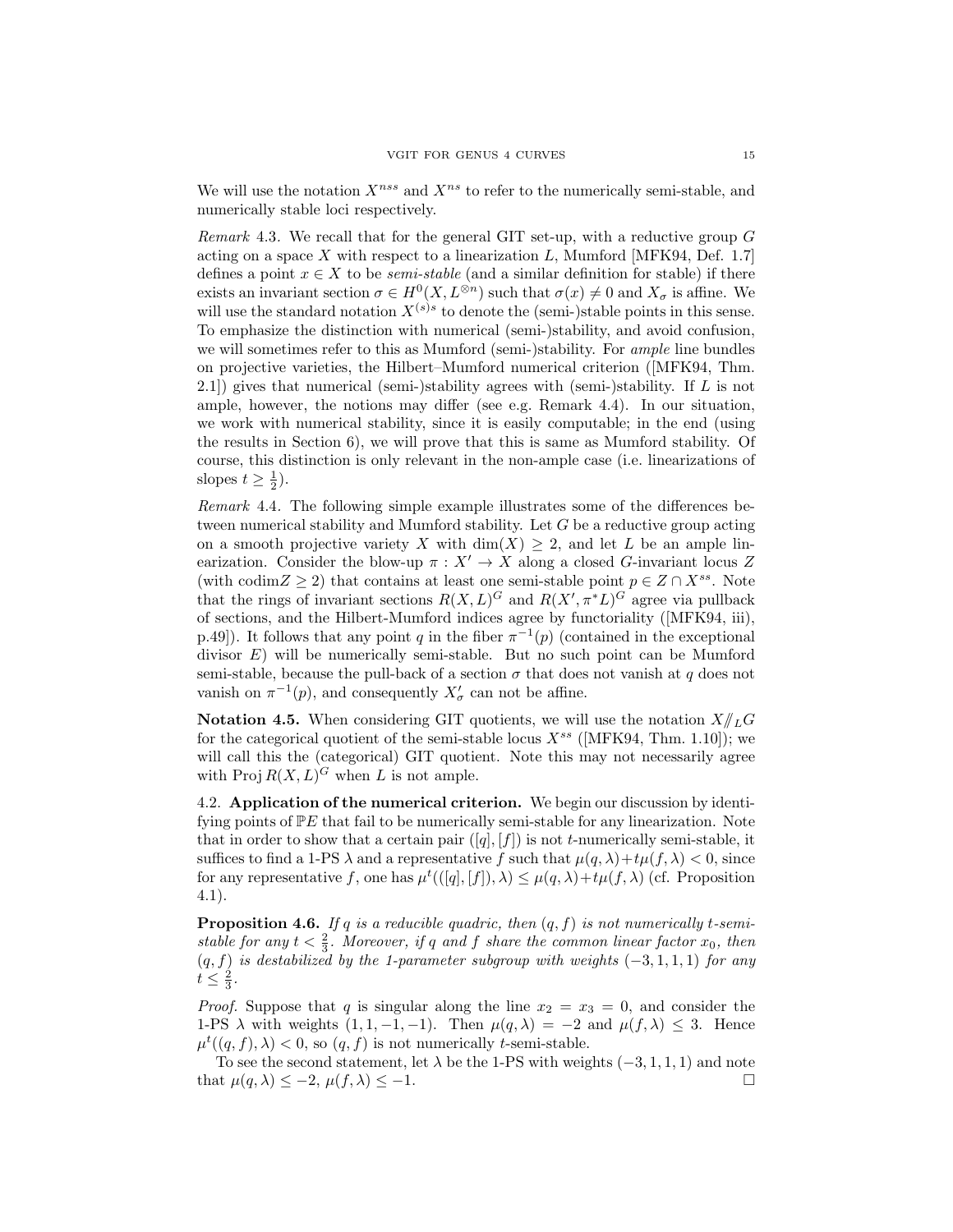Note that, as a consequence, every numerically t-semi-stable point of  $\mathbb{P} E$  for  $t < \frac{2}{3}$  is a complete intersection. The only points of  $\mathbb{P}E$  that do not correspond to complete intersections are those where  $q$  and  $f$  share a common linear factor. Henceforth, we will refer interchangeably to stability of the point  $(q, f) \in \mathbb{P}E$  and stability of the curve  $C = V(q, f)$ .

**Proposition 4.7.** If q and f are simultaneously singular, then  $(q, f)$  is not numerically t-semi-stable for any  $t \leq \frac{2}{3}$ .

*Proof.* Suppose that q and f are both singular at the point  $(1, 0, 0, 0)$ , and consider the 1-PS with weights  $(3, -1, -1, -1)$ . Then  $\mu(q, \lambda) = -2$  and  $\mu(f, \lambda) \leq 1$ . Hence  $\mu^t((q, f), \lambda) \leq -\frac{4}{3} < 0$ , so  $(q, f)$  is not numerically *t*-semi-stable.

Proposition 4.8. Suppose that q is a quadric cone and f passes through the singular point p of q. If p is not a node or a cusp of  $C$ , then  $(q, f)$  is not numerically t-semi-stable for any  $t < \frac{2}{3}$ .

*Proof.* Without loss of generality, we may assume that  $q = x_1x_3 - x_2^2$ . We write the cubic in coordinates as

$$
f = \sum_{a+b+c+d=3} \alpha_{a,b,c,d} x_0^a x_1^b x_2^c x_3^d.
$$

If  $p = (1, 0, 0, 0)$  is not a node of C, then the projectivized tangent cone to C at p is a double line contained in the quadric cone. Hence, the tangent space to the cubic at p meets the quadric in a double line. We may therefore assume that this tangent space is the plane  $x_3 = 0$ . It follows that  $\alpha_{3,0,0,0} = \alpha_{2,1,0,0} = \alpha_{2,0,1,0} = 0$ . Since p is not a cusp, we have  $\alpha_{1,2,0,0} = 0$  as well. Now, consider the 1-PS with weights  $(3, 1, -1, -3)$ . Then  $\mu(q, \lambda) = -2$  and  $\mu(f, \lambda) \leq 3$ . It follows that  $\mu^t((q, f), \lambda) < 0$ , so  $(q, f)$  is not numerically t-semi-stable.

# **Corollary 4.9.** Ribbons are not numerically t-semi-stable for any  $t < \frac{2}{3}$ .

*Proof.* This follows from Remark 3.2 and the proposition above.  $\Box$ 

**Proposition 4.10.** Suppose that C contains a line L and let  $C' = \overline{C \setminus L}$  be the residual curve. If  $p \in L \cap C'$  is a singular point of  $C'$ , then C is not numerically t-stable for any  $t \leq \frac{2}{3}$ . If, in addition, L meets C' with multiplicity 3 at p, then C is not numerically t-semi-stable for any  $t \leq \frac{2}{3}$ . In particular, if C contains a double line, then it is not numerically t-semi-stable for any  $t \leq \frac{2}{3}$ .

*Proof.* By Propositions 4.6 and 4.8, we may assume that the singular point  $p =$  $(1, 0, 0, 0)$  is a smooth point of the quadric q. Without loss of generality, we may assume that the line L is cut out by  $x_2 = x_3 = 0$  and that the tangent plane to q at p is cut out by  $x_3 = 0$ . As above, we write the cubic in coordinates as

$$
f = \sum_{a+b+c+d=3} \alpha_{a,b,c,d} x_0^a x_1^b x_2^c x_3^d.
$$

By replacing f with a cubic of the form  $f - (\alpha x_0 + \beta x_1)q$  for suitable choices of  $\alpha$  and  $\beta$ , we obtain a representative for f such that  $\alpha_{2,0,0,1} = \alpha_{1,1,0,1} = 0$ . From the assumption that C contains L, we may conclude that  $\alpha_{a,3-a,0,0} = 0$  (a =  $(0, 1, 2, 3)$ . From the assumption that C' is singular at p, we may further conclude that  $\alpha_{2,0,1,0} = \alpha_{1,1,1,0} = 0$ . Now consider the 1-PS  $\lambda$  with weights  $(1, 0, 0, -1)$ .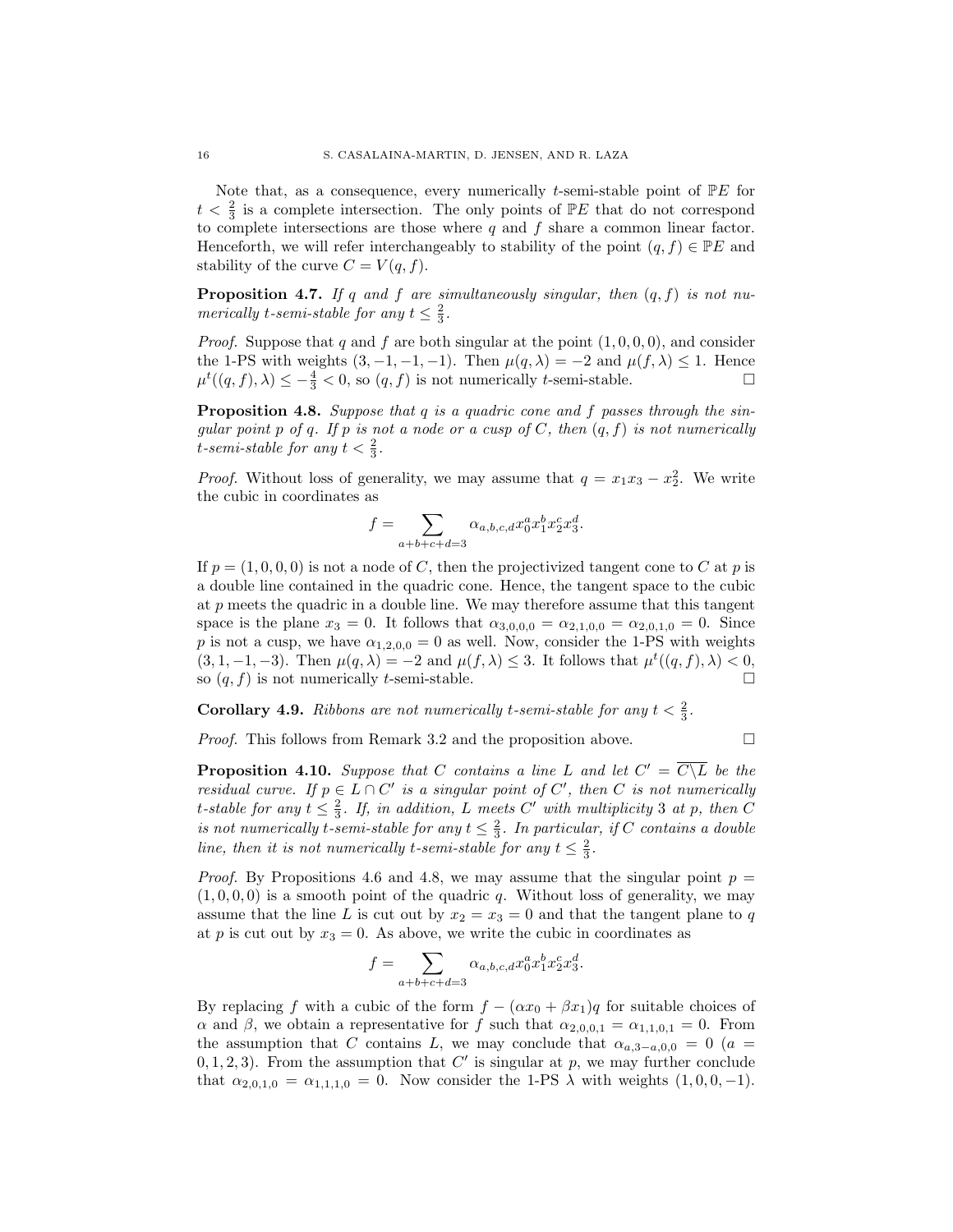Then  $\mu(q, \lambda) \leq 0$  and  $\mu(f, \lambda) \leq 0$ . It follows that  $\mu^t((q, f), \lambda) \leq 0$ , so  $(q, f)$  is not numerically t-stable.

Let us now assume further that  $L$  meets  $C'$  with multiplicity 3 at  $p$ . Then we obtain in addition that  $\alpha_{0,2,1,0} = 0$ . Considering the 1-PS  $\lambda$  with weights  $(3, 1, -1, -3)$ , we see that  $\mu(q, \lambda) \leq 0$  and  $\mu(f, \lambda) \leq -1$ . It follows that  $\mu^t((q, f), \lambda)$ 0, so  $(q, f)$  is not numerically *t*-semi-stable.

The case of a double line follows by taking the reduced line and its residual curve; i.e.  $C = 2L + C'' = L + C'$  where  $C' = L + C''$ . — Первый процесс в серверності процесс в серверності процесс в серверності процесс в серверності процесс в с<br>Первої в серверності процесс в серверності процесс в серверності процесс в серверності процесс в серверності

Proposition 4.11. If C has a singularity of multiplicity greater than two, it is not numerically t-stable for any  $t \leq \frac{2}{3}$ . Moreover, if C has a singularity of multiplicity greater than three, it is not numerically t-semi-stable for any  $t \leq \frac{2}{3}$ .

*Proof.* Without loss of generality, we may assume that the singular point is  $p =$  $(1, 0, 0, 0)$  and by Proposition 4.10 we may assume that C does not contain a line  $L$  through  $p$ .

Let us first consider the case where  $p$  is a triple point. Because  $C$  does not contain any lines L such that  $L \cap \overline{C \setminus L} = \{p\}$ , projection from p maps C onto a cubic in  $\mathbb{P}^2$ . Hence, C is contained in the cone over this cubic. Consequently, this cone gives a representative f for  $[f]$ , which we will fix for the computations that follow. Suppose now that the tangent space to the quadric at p is given by  $x_3 = 0$ . Then consider the 1-PS with weights  $(1, 0, 0, -1)$ . We see that both  $\mu(q, \lambda) \leq 0$ and  $\mu(f, \lambda) \leq 0$  and hence C is not numerically t-stable for any t.

Now let us consider the case where  $p$  has multiplicity 4. Projection from  $p$  maps C onto a conic in  $\mathbb{P}^2$ . Since C is contained in the cone over this conic, it follows that  $p$  is the singular point of a quadric cone containing  $C$ . We have already seen, however, that unless  $p$  is a node or cusp of  $C$ , then  $C$  is not numerically t-semistable.  $\Box$ 

We now consider three curves that are terminally semi-stable, but not Chow semi-stable. We determine those values of  $t$  at which they become numerically unstable.

**Proposition 4.12.** If C contains a conic C' that meets  $\overline{C\setminus C'}$  in an  $A_7$  singularity, it is numerically t-unstable for all  $t > \frac{6}{11}$ . If q is a quadric cone and C has a cusp at the singular point of q, it is numerically t-unstable for all  $t < \frac{6}{11}$ .

Proof. First, consider the case where  $C$  contains a conic  $C'$  meeting the residual curve in an  $A_7$  singularity. Without loss of generality, we assume that the conic is contained in the plane  $x_3 = 0$ , the singularity occurs at the point  $(1, 0, 0, 0)$ , and the quadric  $\frac{f}{x_3}$  contains the line  $x_2 = x_3 = 0$ . By assumption, the tangent space to q at this point contains this line, and the quadric  $\frac{f}{x_3}$  is singular. Now, consider the 1-PS with weights  $(7, 3, -1, -9)$ . Then  $\mu(q, \lambda) \leq 6$  and  $\mu(f, \lambda) \leq -11$ . It follows that

$$
\mu^t((q,f),\lambda) \le -11t + 6
$$

which is negative when  $t > \frac{6}{11}$ .

Now, consider the case where  $q$  is a quadric cone and  $C$  has a cusp at the singular point of q. Without loss of generality, we may assume that  $q = x_1x_3 - x_2^2$ . We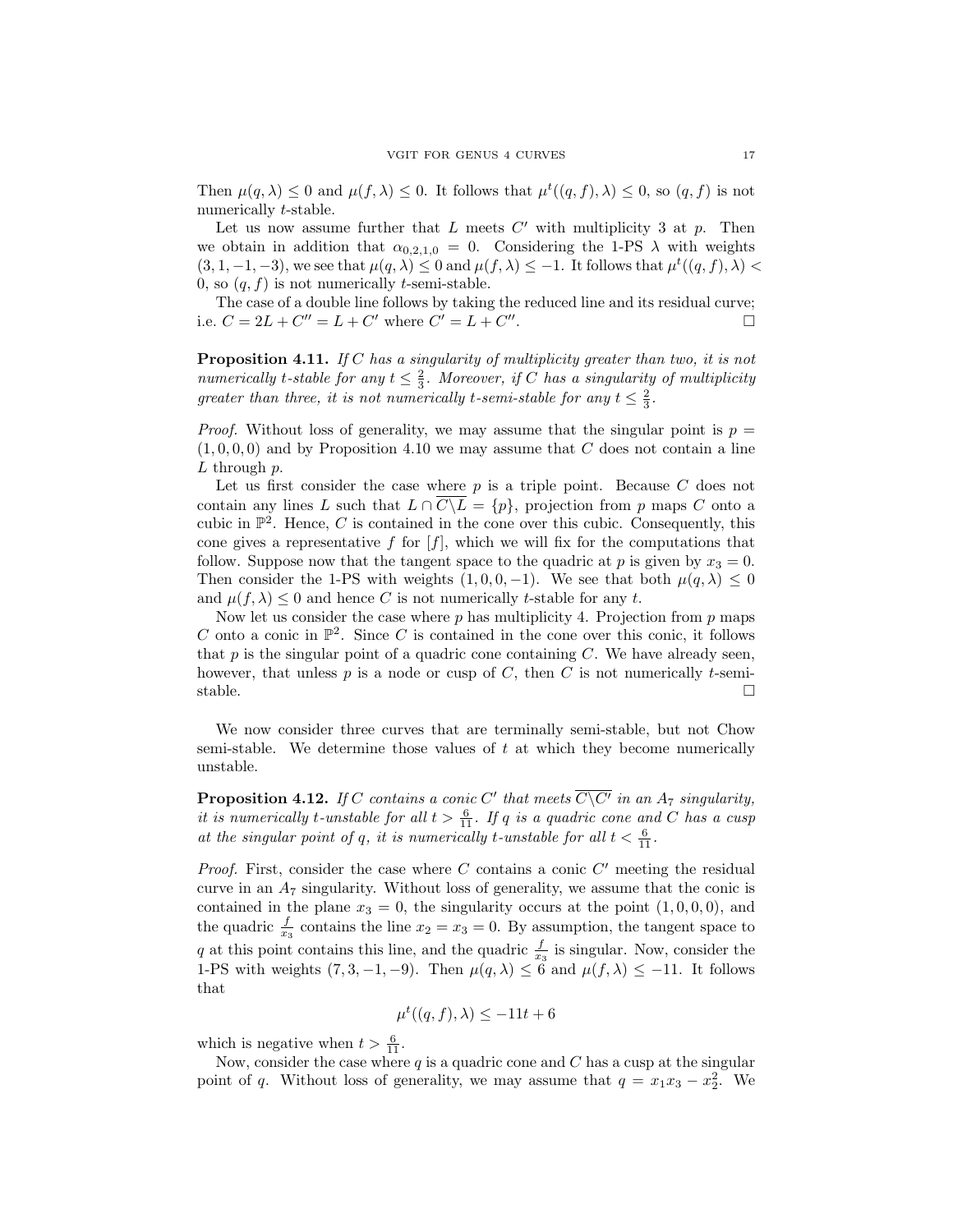write a representative for the cubic in coordinates as

$$
f = \sum_{a+b+c+d=3} \alpha_{a,b,c,d} x_0^a x_1^b x_2^c x_3^d.
$$

As above, we may assume that the tangent space to the cubic at the cone point of q is the plane  $x_3 = 0$ . It follows that  $\alpha_{3,0,0,0} = \alpha_{2,1,0,0} = \alpha_{2,0,1,0} = 0$ . Consider the 1-PS with weights  $(9, 1, -3, -7)$ . Then  $\mu(q, \lambda) = -6$  and  $\mu(f, \lambda) \le 11$ . It follows that

$$
\mu^t(([q],[f]),\lambda) \le 11t - 6
$$
  
 $\frac{6}{11}$ .

which is negative when  $t < \frac{6}{11}$ .

Remark 4.13. We will see in Theorem 6.3 (3) that the minimal orbit of the above strictly semi-stable curves at  $t = \frac{6}{11}$  is given by

$$
x_1^2 + x_0 x_2 = x_2^2 x_3 + x_0 x_3^2 = 0.
$$

This curve consists of two components meeting in a separating  $A_7$  singularity. One of the components is a conic. The other is a quartic with a cusp at the vertex of the cone.

Proposition 4.14. If C contains a double conic component, it is numerically tunstable for all  $t > \frac{2}{5}$ . If q is a quadric cone and f passes through the singular point of the cone, then it is is numerically t-unstable for all  $t < \frac{2}{5}$ .

*Proof.* First, consider the case where  $C$  contains a double conic component. Without loss of generality, we may assume that the conic is contained in the plane  $x_0 = 0$ . Consider the 1-PS with weights  $(-3, 1, 1, 1)$ . Then  $\mu(q, \lambda) \leq 2$ , and, since f is divisible by  $x_0^2$ , we have  $\mu(f, \lambda) \leq -5$ . It follows that

$$
\mu^t((q,f),\lambda) \le -5t + 2
$$

which is negative when  $t > \frac{2}{5}$ .

Now, consider the case where  $q$  is a quadric cone and  $f$  passes through the singular point. Without loss of generality, we may assume that the singularity occurs at the point  $p = (1, 0, 0, 0)$ . Consider the 1-PS with weights  $(3, -1, -1, -1)$ . Then, since q is singular at p,  $\mu(q, \lambda) = -2$ . Furthermore, since f contains p,  $\mu(f, \lambda) \leq 5$ , so

$$
\mu^t((q,f),\lambda) \le 5t - 2
$$

which is negative when  $t < \frac{2}{5}$ 

Remark 4.15. We will see in Theorem 6.3 (4) that here, the relevant minimal orbit of strictly semi-stable curves is given by the union of two rulings of a quadric cone and a double conic:

$$
q(x_0, x_1, x_2) = x_0 x_3^2 = 0.
$$

**Proposition 4.16.** If  $C$  is a triple conic, then it is numerically t-unstable for all  $t > \frac{2}{9}$ . If q is singular, then  $(q, f)$  is numerically t-unstable for all  $t < \frac{2}{9}$ .

*Proof.* First, consider the case where  $C$  is a triple conic. Without loss of generality, we may assume that  $f = x_0^3$ . Consider the 1-PS with weights  $(-3, 1, 1, 1)$ . Then  $\mu(q, \lambda) \leq 2$  and  $\mu(f, \lambda) = -9$ . Hence

$$
\mu^t((q, f), \lambda) \le -9t + 2
$$

which is negative when  $t > \frac{2}{9}$ .

. В последните поставите на селото на селото на селото на селото на селото на селото на селото на селото на се<br>Селото на селото на селото на селото на селото на селото на селото на селото на селото на селото на селото на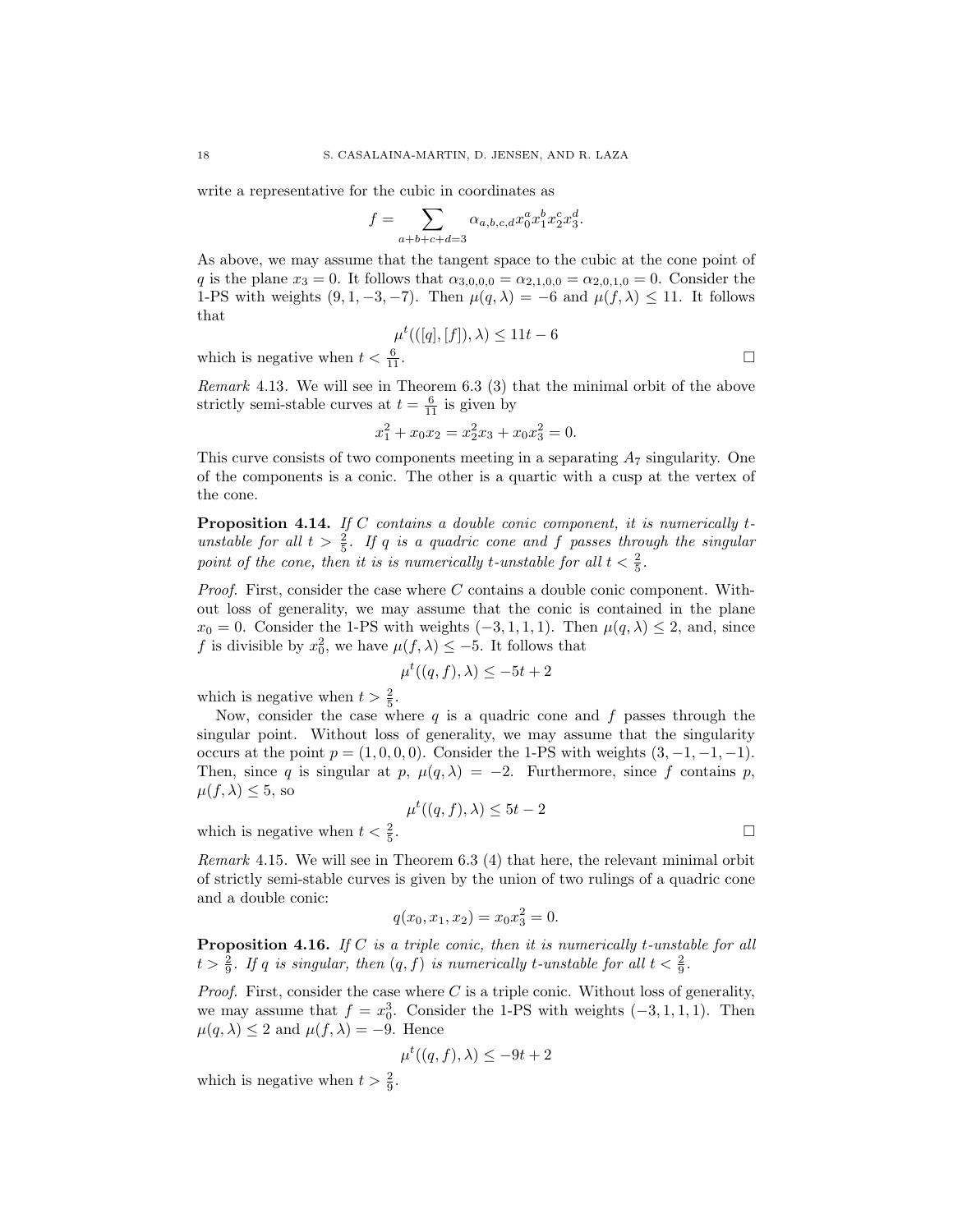Now, consider the case where  $q$  is singular. Without loss of generality, we may assume that the singular point is the point  $p = (1, 0, 0, 0)$ . Consider the 1-PS with weights  $(3, -1, -1, -1)$ . Then, since q is singular at p, we have  $\mu(q, \lambda) = -2$  and  $\mu(f, \lambda) \leq 9$ , so

$$
\mu^t((q, f), \lambda) \le 9t - 2
$$

which is negative when  $t < \frac{2}{9}$ 

$$
\qquad \qquad \Box
$$

We now change directions, and establish stability in some cases. First, we recall a basic result from GIT.

**Lemma 4.17.** Let  $X$  be a scheme (of finite type over an algebraically closed field k) and let G be a reductive algebraic group (over k) acting on X. Suppose  $L$ is a G-linearized line bundle on X. There is a natural induced action of G on  $X^{ss}$  and an induced linearization on  $L|_{X^{ss}}$  so that there is an isomorphism of categorical quotients  $X/\!\!/_{L}G \cong X^{ss}/\!\!/_{L|_{X^{ss}}}G$ . Moreover, if X is complete, L is ample, and  $X^{ss} \neq \emptyset$ , then there exists  $m, n_0 \in \mathbb{N}$  such that for all  $n \geq n_0$ ,  $H^0(X^{ss},(L_{ss}^{\otimes m})^{\otimes n})^G = H^0(X,(L^{\otimes m})^{\otimes n})^G.$ 

*Proof.* First we consider the GIT quotients  $X/\!\!/_{L}G$  and  $X^{ss}/\!\!/_{L|_{X^{ss}}}G$ . If  $X^{ss} = \emptyset$ , then the statement of the lemma is vacuous, so we may assume  $\widetilde{X}^{ss} \neq \emptyset$ . Then the injective restriction maps  $H^0(X, L^{\otimes n})^G \to H^0(X^{ss}, L|_{X^{ss}}^{\otimes n})^G$  make it clear that any  $x \in X^{ss}$  is semi-stable for the G-linearization of  $L|_{X^{ss}}$ . Thus the semi-stable loci agree. Since the G-action on  $X^{ss}$  is induced from that on  $X$ , one concludes there is an isomorphism  $X/\!\!/_{L} G \cong X^{ss}/\!\!/_{L|_{X^{ss}}} G$  of the categorical quotients.

Now let us consider the spaces of global sections

 $H^0(X^{ss},(L_{ss}^{\otimes m})^{\otimes n})^G$  and  $H^0(X,(L^{\otimes m})^{\otimes n})^G$ .

We are now assuming that X is complete, L is ample and  $X^{ss} \neq \emptyset$ . First, note that there is a surjection  $\pi: X^{ss} \to X/\!\!/_{L}G$ . Moreover, we have a line bundle  $\mathcal{O}(1)$ on  $X/\!\!/_{L}G$  such that (up to rescaling L) we have  $\pi^*{\mathfrak{O}}(1) = L_{ss}$ . By construction of Proj, and using the assumption that X is complete and L is ample, so that  $X/\!\!/_{L} G =$ Proj  $R(X, L)^G$ , we get  $H^0(X/\!\!/_{L}G, \mathcal{O}(n)) = H^0(X, L^{\otimes n})^G$  (for  $n \gg 0$ ). Finally, by construction,  $H^0(X^{ss}, L_{ss}^{\otimes n})^{G'} = H^0(X/\hspace{-3pt}/_{L}G, \mathcal{O}(n))$  completing the proof.

We use this lemma in the following.

**Lemma 4.18.** If  $0 < t < \frac{2}{9}$ , then  $(q, f)$  is t-(semi)stable if and only if q is smooth and  $f|_q$  is terminally (semi)stable.

*Proof.* Note that, when  $0 < t < \frac{2}{9}$ , the line bundle  $\eta + th$  is ample, so in this case numerical (semi-)stability is the same as actual (semi-)stability. Let  $Q$  be the smooth quadric defined by  $x_0^2 + x_1^2 + x_2^2 + x_3^2 = 0$  and write  $i : \mathbb{P} E_Q \hookrightarrow \mathbb{P} E$  for the inclusion of the fiber of  $\mathbb{P}E$  over Q. Write  $G = SL(4)$  and  $G' = SO(4)$  for the stabilizer of Q. Consider the quasi-projective variety  $\widetilde{\mathbb{P} E_Q} = G \times_{G'} \mathbb{P} E_Q$ , which is the quotient of  $G \times \mathbb{P} E_Q$  by the free action of  $G'$ :  $h(g, x) = (gh^{-1}, hx)$  for  $h \in G'$ . There is a natural identification of the ring of invariants (cf. [Kir09, p.10 Eq. (3)]):

(4.19) 
$$
R' := \bigoplus_{n\geq 0} H^0(\mathbb{P}E_Q, ni^*(\eta + th))^{G'} \cong \bigoplus_{n\geq 0} H^0(\widetilde{\mathbb{P}E_Q}, n(\eta + th))^G.
$$

Notice that  $\mathbb{P} E_Q$  has Picard rank 1, so  $i^*(\eta + th) = \mathcal{O}(d)$  for some  $d \geq 0$ .

Now, observe that  $\mathbb{P}E_Q$  is isomorphic to the open set  $V \subset \mathbb{P}E$  parameterizing pairs  $(q, f)$  where q is smooth. To see this, note that  $G \times \mathbb{P} E_Q$  admits a  $G'$ -invariant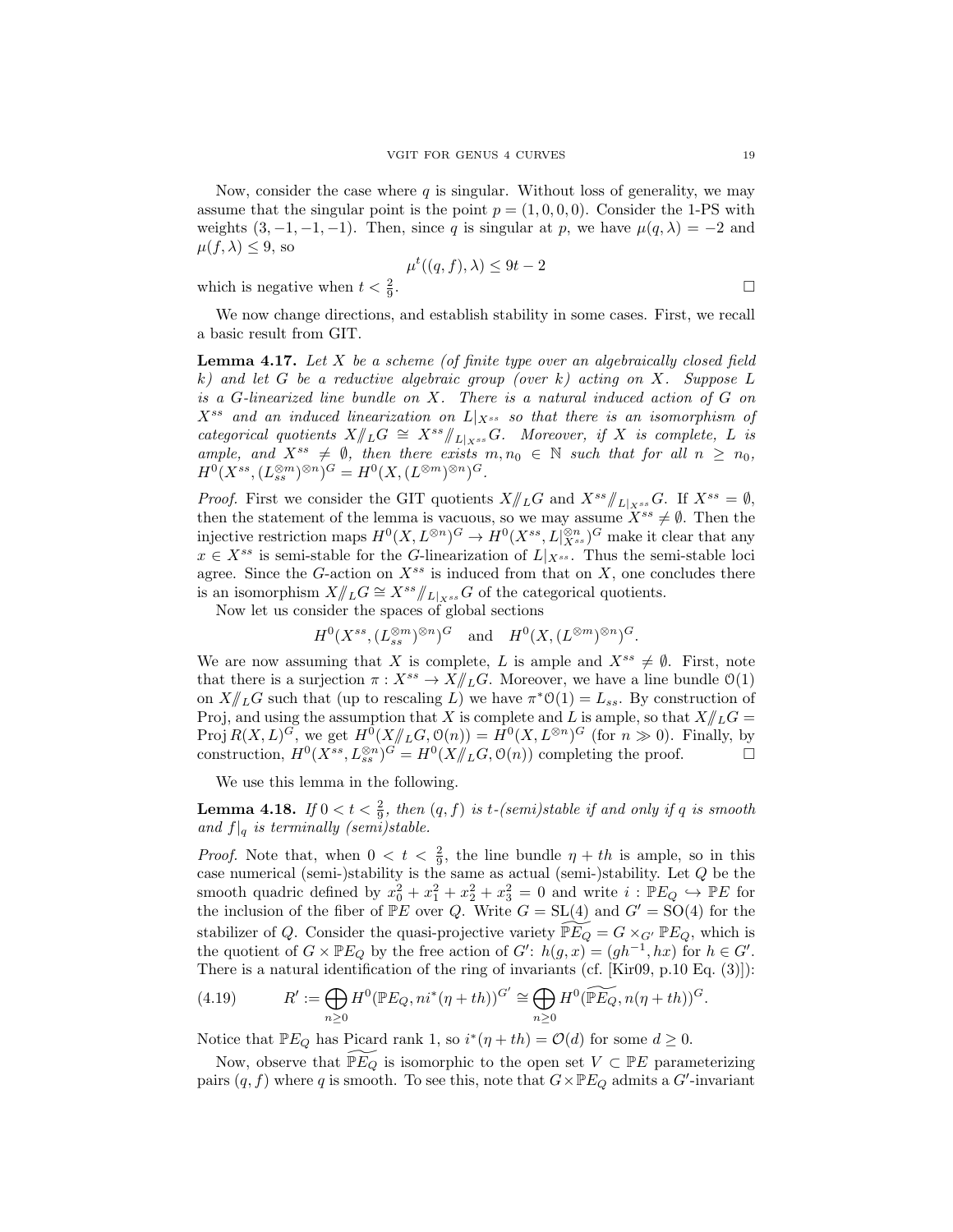map to this space sending  $(g, f)$  to  $(g \cdot Q, g \cdot f)$ . This map induces an isomorphism on the quotient because the quadric  $q$  is uniquely determined by an element of  $G/G'.$ 

Finally, note that when  $t < \frac{2}{9}$ , every numerically t-semi-stable point lies on a smooth quadric. From the computations above it follows that  $\mathbb{P}E^{ss} \subseteq V$ . Thus, by virtue of Lemma 4.17,

$$
H^{0}(\mathbb{P}E, n(\eta + th))^{G} \cong H^{0}(V, n(\eta + th))^{G}
$$

for these values of  $t$ . Hence

$$
\mathbb{P}E/\!\!/_{t}G = \text{Proj} \bigoplus_{n\geq 0} H^{0}(\mathbb{P}E, n(\eta + th))^{G} = \text{Proj} \bigoplus_{n\geq 0} H^{0}(V, n(\eta + th))^{G}
$$

$$
= \text{Proj} \bigoplus_{n\geq 0} H^{0}(\mathbb{P}E_{Q}, \mathcal{O}(n))^{G'} = \mathbb{P}E_{Q}/\!\!/G'.
$$

### 5. Quotients of the Hilbert Scheme

A standard approach to constructing birational models of  $\overline{M}_q$  is to consider the pluricanonical image of a curve as a point in a Chow variety or Hilbert scheme. One can then construct the GIT quotient of this Chow variety or Hilbert scheme by the group of automorphisms of the ambient projective space. This approach can be found, for example, in both Mumford's and Gieseker's constructions of  $M<sub>q</sub>$ as an irreducible projective variety (see [Mum77], [Gie82]). It is also the method by which Schubert [Sch91] constructed the moduli space of pseudostable curves  $\frac{v}{M}^{ps}_a$  $_g^{\nu\sigma}$ , and Hassett and Hyeon [HH08] constructed the first flip in the Hassett–Keel program. In our situation, we will consider the GIT quotients  $\text{Hilb}_{4,1}^m/\!\!/_{\Lambda_m} \text{SL}(4)$ . Recall that points of  $Hilb_{4,1}^m$  are called m-th Hilbert points.

5.1. Numerical criterion for finite Hilbert stability. A criterion for stability of Hilbert points was worked out in [HHL10]. We briefly review their results.

Let  $X \subset \mathbb{P}^N$  be a variety with Hilbert polynomial  $P(m)$ . We will write  $k_m =$  $\binom{N+m}{m}-P(m)$ . For any  $v \in \mathbb{R}^{N+1}$ , we define an ordering  $\lt_v$  on the set of monomials in  $N + 1$  variables as follows:

 $x^a <_v x^b$  if

- (1) deg  $x^a < \deg x^b$ ;
- (2) deg  $x^a = \deg x^b$  and  $v.a < v.b$ ;
- (3) deg  $x^a = \deg x^b$ ,  $v.a = v.b$ , and  $x^a <_{Lex} x^b$  in the lexicographic order.

In particular, given a 1-PS  $\lambda$  with weight vector  $\alpha = (\alpha_0, \alpha_1, \dots, \alpha_N)$ , the monomial order  $\lt_{\lambda}$  is the lexicographic order associated to the weight  $\alpha$ . For each polynomial f, let  $in_{\leq \lambda}(f)$  denote the largest term of f with respect to  $\leq_{\lambda}$ . For an ideal I, we define  $in_{\leq_{\lambda}}(I) = \langle in_{\leq_{\lambda}}(f) | f \in I \rangle$ .

**Proposition 5.1** ([HHL10]). A point  $I \in Hilb_{4,1}^m \subset \mathbb{G}(k_m,n_m)$  is semi-stable if and only if, for every 1-PS  $\lambda$ , we have

$$
\sum_{x^a \in in_{\leq \lambda}(I)} wt_{\lambda}(x^a) \geq 0
$$

where the left-hand sum is over the monomials  $x^a$  of degree m in  $in_{\leq \lambda}(I)$ .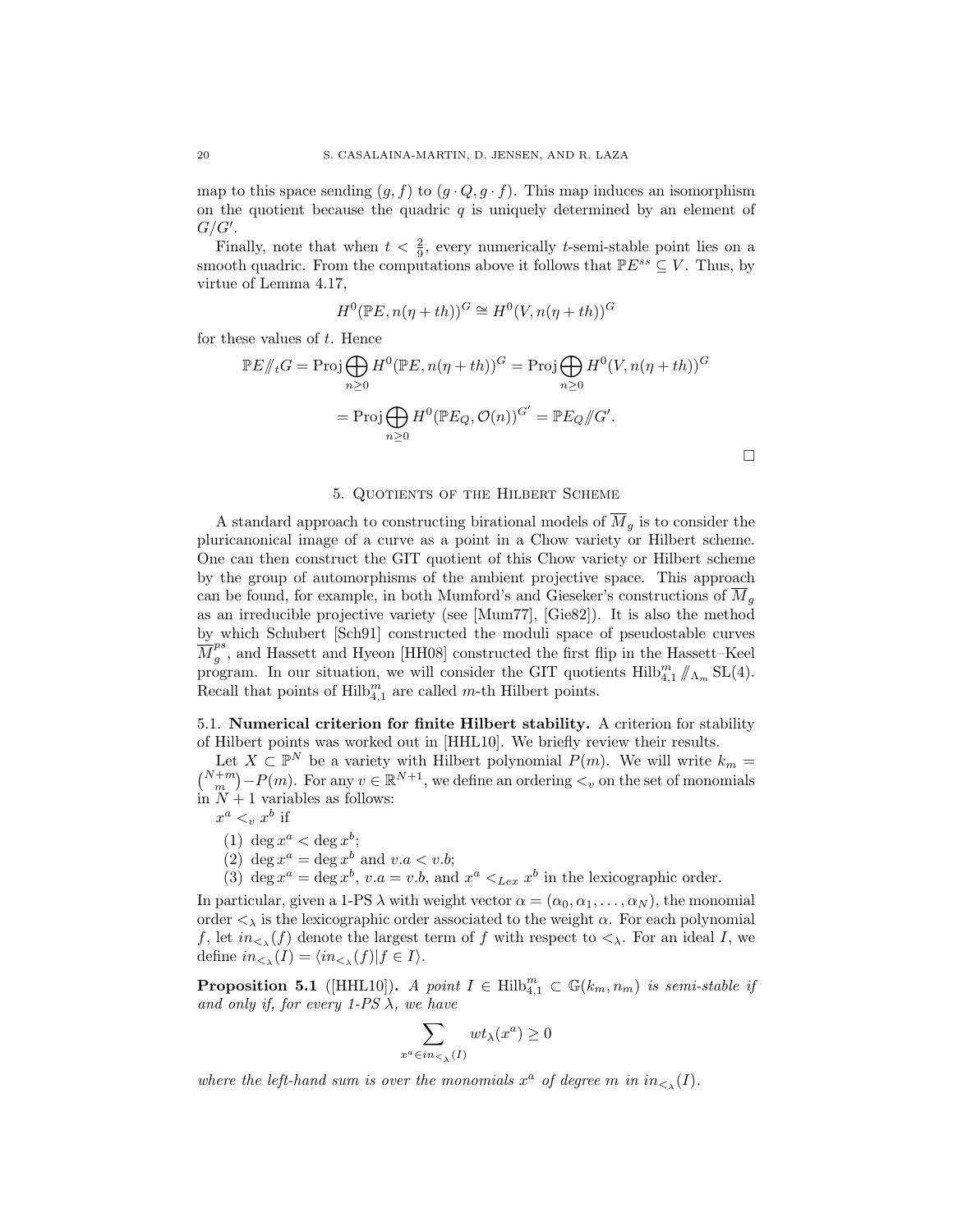Note that when  $k_m = 1$ , this criterion coincides with the criterion for hypersurfaces described in §4.

**Proposition 5.2.** If  $I \in Hilb_{4,1}^m$  is not the  $m^{th}$  Hilbert point of a  $(2,3)$ -complete intersection, then it is not m-Hilbert semi-stable for any  $m \geq 2$ . Similarly, if  $X \in \text{Chow}_{4,1}$  is not a complete intersection, then it is not Chow-semi-stable.

*Proof.* Let  $I \in Hilb_{4,1}^m \subset \mathbb{G}(k_m,n_m)$  be a vector space. We note that there is a quadric q and a cubic f, not divisible by  $q$ , such that I contains all monomials of the form  $qx^a$  and  $fx^b$ , where  $x^a$  is a monomial of degree  $m-2$  and  $x^b$  is a monomial of degree  $m-3$ . Indeed, this condition is closed in  $\mathbb{G}(k_m, n_m)$ , so it is satisfied by every element of  $\mathrm{Hilb}_{4,1}^m$ . If q and f do not share a common linear factor, then I is necessarily the  $m^{th}$  Hilbert point of the intersection  $q = f = 0$ .

Assume that  $q$  and  $f$  share a common linear factor. We may choose coordinates such that  $q = x_0x_1$ , and f is divisible by  $x_0$ . We may further assume that f has a nonzero  $x_0x_3^2$  term. Now, consider the 1-PS  $\lambda$  with weights  $(-3, 1, 1, 1)$ . By definition, I contains all of the monomials of the form  $x_0x_1x^a$ , where  $x^a$  is a monomial of degree  $m-2$ , and of the form  $x_0x_3^2x^b$ , where  $x^b$  is a monomial of degree  $m - 3$ . The number of such monomials is

$$
\binom{m+1}{3} + \binom{m}{3} - \binom{m-1}{3} = \frac{1}{6}(m-1)(m^2 + 4m - 6)
$$

and the total weight of these monomials is

$$
-2\binom{m+1}{3} - \binom{m}{3} = -\frac{1}{2}m^2(m-1).
$$

It follows that

$$
\sum_{x^a \in in_{\leq \lambda}(I)} wt_{\lambda}(x^a)
$$

$$
\leq m \left[ \binom{m+3}{3} - (6m-3) - \frac{1}{6}(m-1)(m^2 + 4m - 6) \right] - \frac{1}{2}m^2(m-1)
$$
  
=  $\frac{1}{2}m(m-2)(m-3) - \frac{1}{2}m^2(m-1) = -m(2m-3).$ 

Since this is negative for all  $m \geq 2$ , we see that I is not m-Hilbert semi-stable for these same  $m$ . We obtain the analogous result for the Chow variety by noting that  $\lim_{m\to\infty} \frac{-m(2m-3)}{m^2}$  < 0. □

We would like to compare the numerical criterion for points in the Hilbert scheme to the numerical criterion for points on  $\mathbb{P}E$ . To this end, we have the following:

**Proposition 5.3.** Suppose  $y \in Hilb_{4,1}$  corresponds to a  $(2,3)$ -complete intersection  $C \subseteq \mathbb{P}^3$ . Denote also by y the corresponding point in  $\mathbb{P}E$ . There exists a positive constant  $c \in \mathbb{Q}$  such that for any 1-parameter subgroup  $\lambda$ , we have  $\mu^{\frac{2}{3}}(y,\lambda) \geq$  $c\mu^{\psi^*_{\infty}\Lambda_{\infty}}(y,\lambda).$ 

*Proof.* This follows directly from Benoist [Ben11, Prop. 4.3] and Remark 1.10.  $\Box$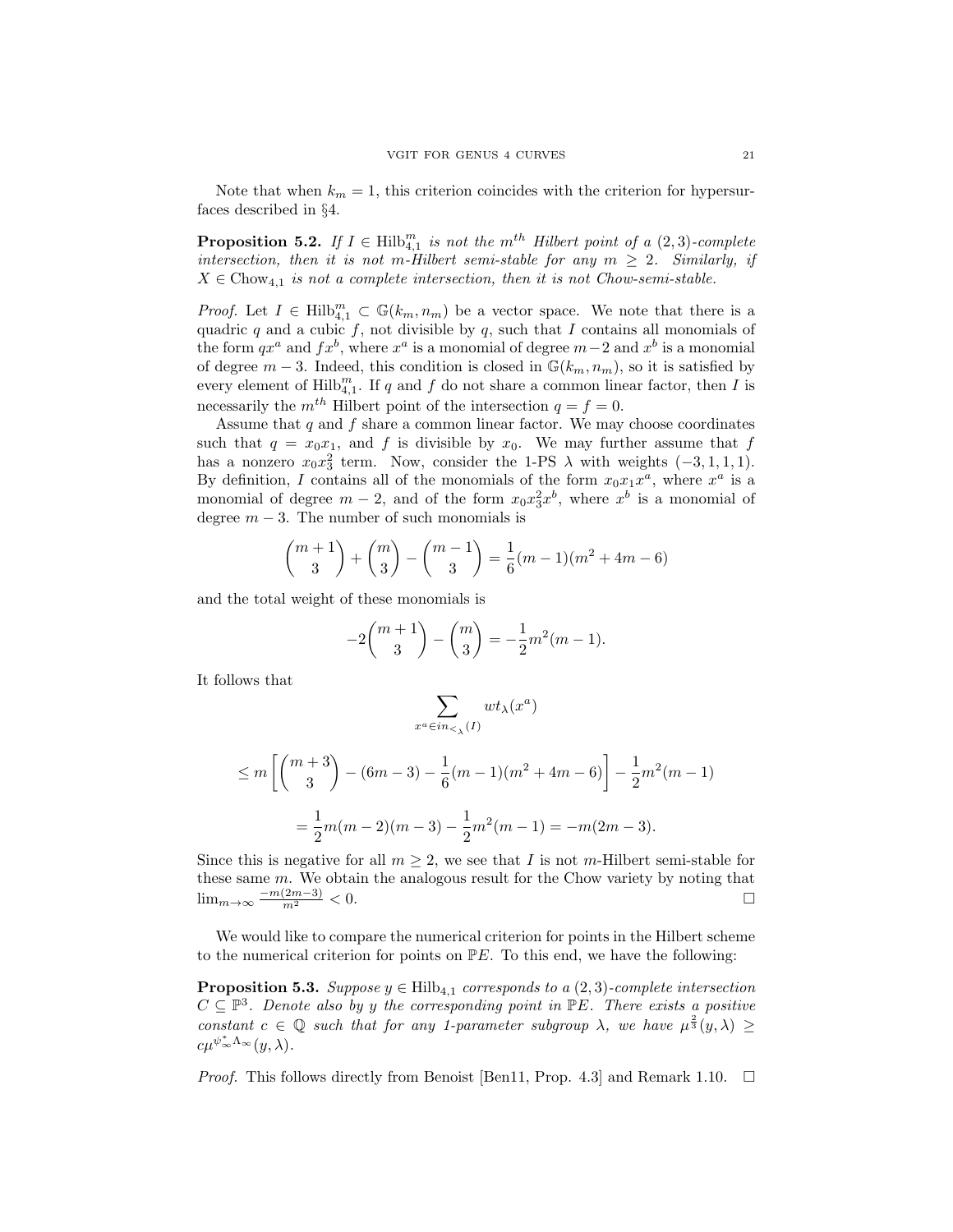### 6. Quotients of the Rojas–Vainsencher resolution

In this section we complete the arguments needed in Section 4 (esp. for Theorem 6.3) to handle GIT for non-ample bundles on  $\mathbb{P}E$ . The main point is to use the results on Hilbert stability of the previous section together with the Rojas– Vainsencher resolution W of the rational map  $\mathbb{P}E \dashrightarrow \text{Hilb}_{4,1}$  (see §1.4):



6.1. Study of GIT stability on  $W$ . Generally speaking, the key to understanding GIT quotients for non-ample bundles is to relate them to quotients of birational models with (semi)ample linearizations. In our situation, we consider the birational model  $W$  of  $\mathbb{P}E$  with linearizations of the form

$$
\alpha \pi_1^* \eta + \beta \pi_2^* (\psi_\infty^* \Lambda_\infty).
$$

Note that for  $\alpha, \beta \geq 0$ , these linearizations are semiample on W.

**Notation 6.1.** Set  $L(t) := \eta + th$  (on  $\mathbb{P}E$ ) and  $\Lambda := c\psi_{\infty}^*\Lambda_{\infty}$  (on  $\text{Hilb}_{4,1}$ ), where c is the constant in Proposition 5.3. Let  $M(t) = \alpha \pi_1^* L(0) + \beta \pi_2^* \Lambda$  (on W), where  $\alpha$ and  $\beta$  are such that  $L(t) = \alpha L(0) + \beta L(\frac{2}{3})$  (N.B. rank Pic( $\mathbb{P}E()= 2$ ). We will write  $W^{ss}(t)$  for the semistable locus on W with respect to the linearization  $M(t)$ , and  $\mathbb{P}E^{nss}(t)$  for the numerically semistable locus with respect to  $L(t)$ .

We start by making the following observations on the behavior of GIT on W.

**Proposition 6.2.**  $W^{ss}(t) \subseteq \pi_1^{-1}(\mathbb{P}E^{nss}(t)).$ 

*Proof.* First, suppose that  $y \in W$  is in the exceptional locus of the map  $\pi_1$ . Then  $\pi_1(y)$  lies in the locus of pairs  $(q, f)$  such that q and f share a common linear factor. Similarly,  $\pi_2(y)$  is not a complete intersection of a quadric and a cubic. It follows from Proposition 4.6 that, for the 1-PS  $\lambda$  with weights (-3, 1, 1, 1), we have

$$
\begin{array}{rcl}\n\mu^{\pi_1^*L(0)}(y,\lambda) & < & 0 \\
\mu^{\pi_1^*L(\frac{2}{3})}(y,\lambda) & < & 0.\n\end{array}
$$

Moreover, it follows from Proposition 5.2 that

$$
\mu^{\pi_2^*\Lambda}(y,\lambda) < 0.
$$

By the linearity of the Hilbert–Mumford index, y is numerically unstable for all the line bundles in question. It follows that  $W^{nss}(t)$  is contained in the ample locus of  $M(t)$ , and thus  $W^{nss}(t) = W^{ss}(t)$ .

Now suppose that  $y \notin \pi_1^{-1}(\mathbb{P}E^{nss}(t))$  is not in the exceptional locus of the map  $\pi_1$ . By Proposition 5.3 together with the linearity and functoriality of the Hilbert– Mumford index, there is a one-parameter subgroup  $\lambda$  such that

$$
0 > \mu^{\alpha L(0) + \beta L(\frac{2}{3})}(y,\lambda) \geq \mu^{\alpha \pi_1^* L(0) + \beta \pi_2^* \Lambda}(y,\lambda).
$$

It follows that  $y \notin W^{ss}(t)$ .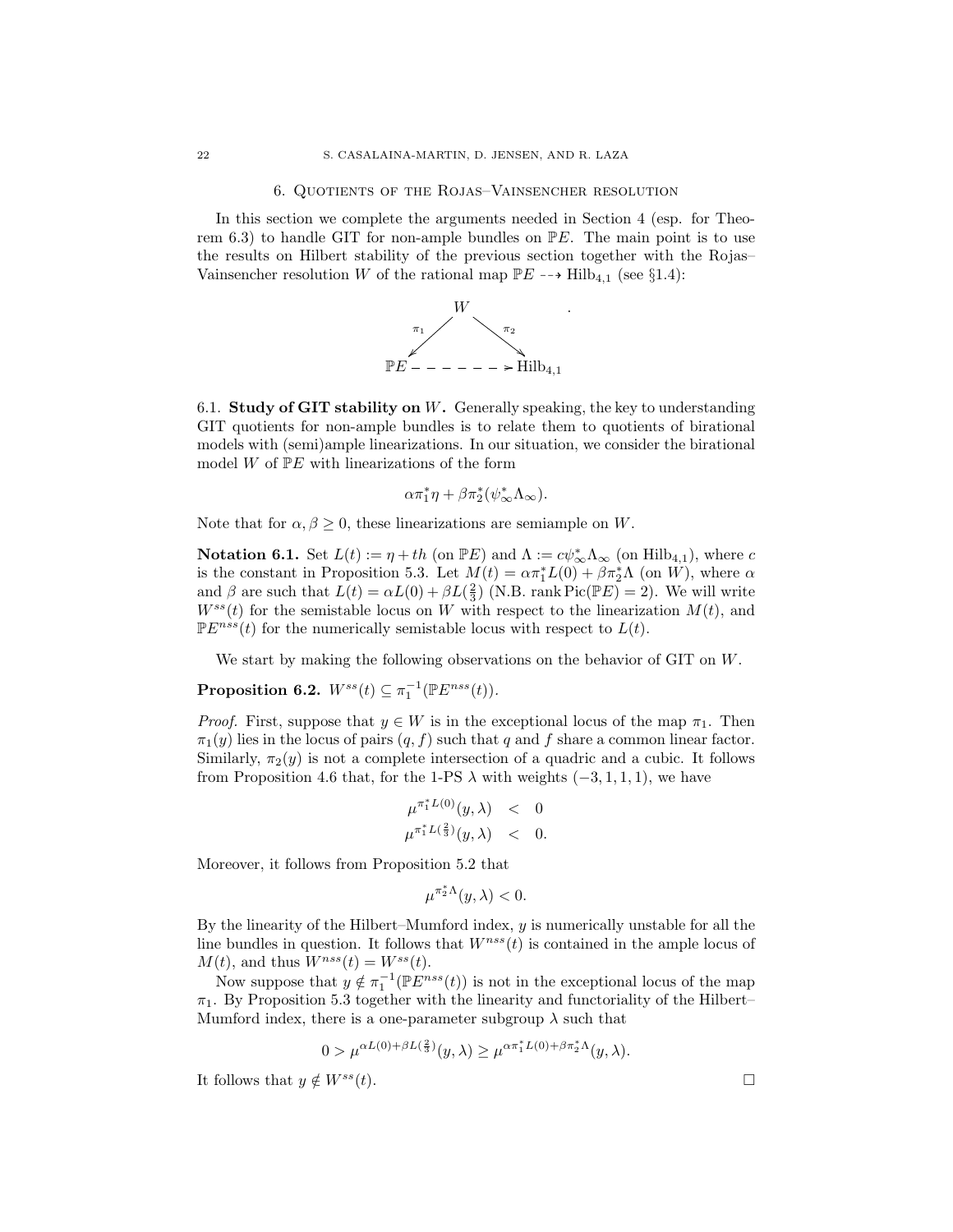A consequence of Proposition 6.2 is that, for every t in the range  $0 < t \leq \frac{2}{3}$ ,  $W^{ss}(t) = W^{nss}(t)$  is contained in the locus on which  $\pi_2$  restricts to an isomorphism. It follows that every invariant section of  $M(t)$  has affine non-vanishing locus, hence the usual results about GIT hold for the linearization  $M(t)$  despite the fact that it is only semi-ample, rather than ample. As another consequence, we may think of points in  $W^{ss}(t)$  as  $(2, 3)$ -complete intersections. Combining Proposition 6.2 with the results of  $\S 4.2$ , we can identify many t-unstable points in W. It remains to show that each curve that has not been explicitly destabilized thus far is in fact t-semi-stable. We will prove this in Theorem 6.3. This type of argument is related in spirit to the potential stability argument used by Gieseker and Mumford for the GIT construction of  $\overline{M}_q$  (e.g. see [HM98, §4.C]).

Finally, we recall briefly the notion of the basin of attraction from [HL10b, Def. 4]. If the stabilizer of a curve C' contains a 1-PS  $\lambda$ , then the basin of attraction (of C' with respect to  $\lambda$ ) is defined to be

 $A_{\lambda}(C') := \{C \mid C \text{ specializes to } C' \text{ under } \lambda\}.$ 

If C' is strictly semi-stable with respect to  $\lambda$ , meaning that  $\mu(C', \lambda) = 0$ , then C' is semi-stable if and only if C is semi-stable for every (equivalently, any)  $C \in A_{\lambda}(C')$ (see [HH08, Lem. 4.3]).

We are now ready to prove the following key result describing the stability on the space W which interpolates between  $\mathbb{P}E$  and  $\text{Hilb}_{4,1}$ . The main advantages here are:  $(1)$  on W we are in a standard GIT set-up (i.e. (semi-)ample linearizations, as opposed to the situation on  $\mathbb{P}E/\!\!/_{t}SL(4)$  for  $t > \frac{1}{2}$ , and (2) the natural spaces  $\text{Hilb}_{4,1}^m/\text{SL}(4)$  are then easily described using  $W/\!\!/_{t}\tilde{\text{SL}}(4)$ .

**Theorem 6.3.** Let  $C \in W^{ss}(t)$ . Then C is a complete intersection of a quadric and a cubic in  $\mathbb{P}^3$ , and:

- (1)  $C \in W^{(s)s}(\frac{2}{3})$  if and only if it is Chow (semi-)stable.
- (2)  $C \in W^{(s)s}(t)$  for all  $t \in (\frac{6}{11}, \frac{2}{3})$  if and only if it is Chow (semi-)stable, but not a ribbon, an elliptic triborough, or a curve on a quadric cone with a tacnode at the vertex of the cone. The closed orbits of strictly t-semi-stable points correspond to the maximally degenerate curve with  $A_5$  singularities (i.e.  $C_{2A_5}$  in the notation of §3) and the unions of three conics meeting in two  $D_4$  singularities (see Remark 3.7 (1) and (4)).
- (3)  $C \in W^{ss}(t)$  for all  $t \in (\frac{2}{5}, \frac{6}{11})$  if and only if
	- (a)  $C \in W^{ss}(t)$  for  $t \in (\frac{6}{11}, \frac{2}{3})$  and is not an irreducible cuspidal curve with hyperelliptic normalization, or
	- (b) C contains a conic that meets the residual curve in a singularity of type  $A_7$ , but otherwise satisfies condition (2) of Theorem 3.1.

The closed orbits of strictly t-semi-stable points are the same as for  $t \in$  $\left(\frac{6}{11}, \frac{2}{3}\right)$ .

- (4)  $C \in W^{ss}(t)$  for  $t \in (\frac{2}{9}, \frac{2}{5})$  if and only if
	- (a)  $C \in W^{ss}(t)$  for  $t \in (\frac{2}{5}, \frac{6}{11})$  and is not an irreducible nodal curve with hyperelliptic normalization, or
	- (b) C has a triple-point singularity whose tangent cone is the union of a double conic and a conic meeting in two points, but otherwise satisfies condition (2) of Theorem 3.1.

The closed orbits of strictly t-semi-stable points correspond to the maximally degenerate curve with  $A_5$  singularities, the unions of three conics meeting in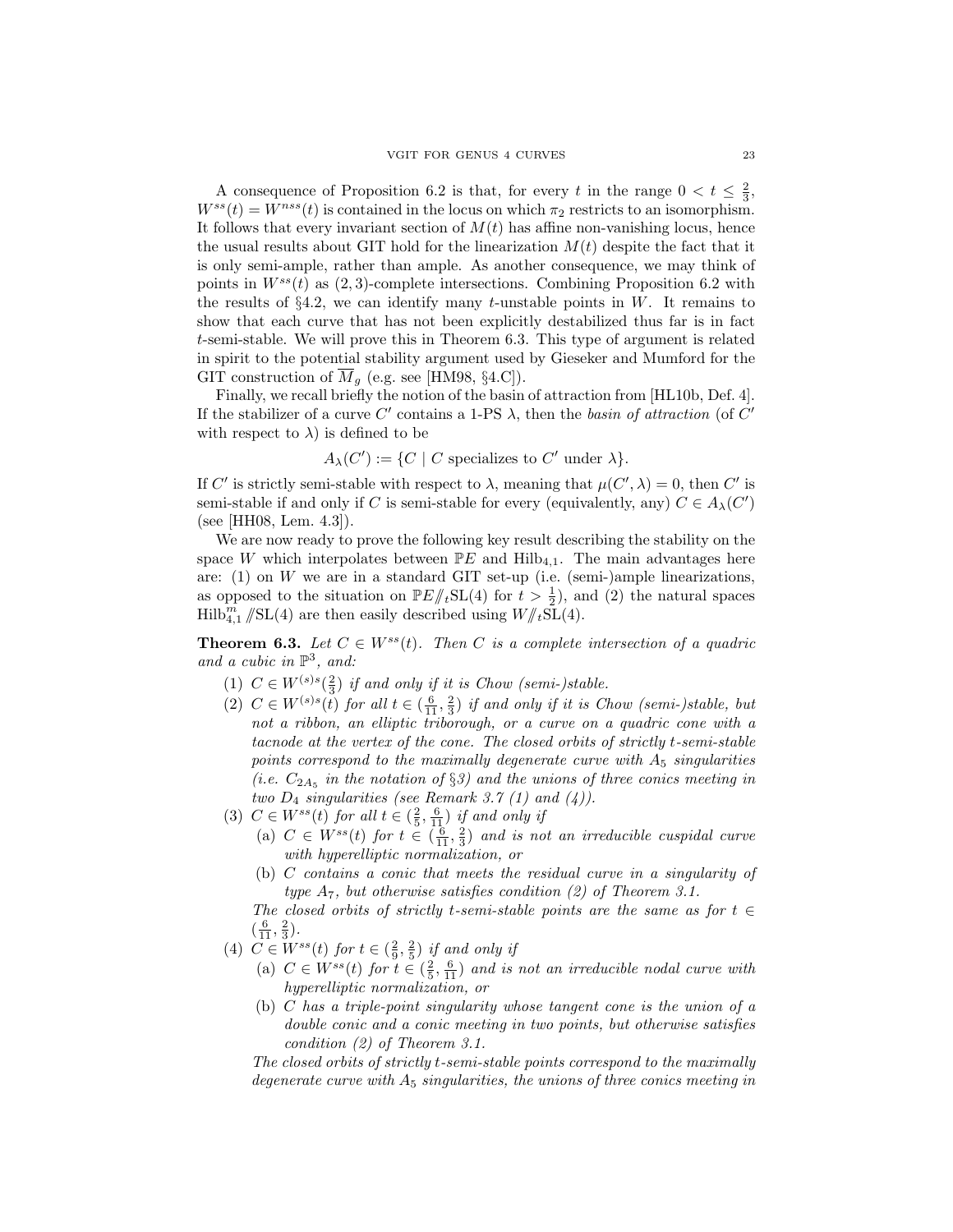two  $D_4$  singularities, and the unions of a conic and a double conic meeting at two points (see Remark 3.7  $(1)$ ,  $(3)$  and  $(4)$ ).

(5)  $C \in W^{(s)s}(t)$  for  $t \in (0, \frac{2}{9})$  if and only if it is contained in a smooth quadric and it is terminally (semi-)stable.

Proof. As already mentioned, the strategy of the proof is to show that every curve that has not been explicitly destabilized by using the results of §4.2 and Proposition 6.2 is in fact  $t$ -semi-stable. We start by proving items  $(1)$  and  $(5)$ , which identify the quotients corresponding to the two end chambers of the VGIT on W with the two GIT quotients discussed in  $\S 3$ . We then identify GIT walls using t-semistable curves with positive dimensional stabilizer. We use the basin of attraction to determine t-semi-stable curves at each wall. By general variation of GIT, each such curve that is contained in a smooth quadric is in fact t-semi-stable for all smaller values of  $t$ . In this way we identify the majority of  $t$ -semi-stable curves. To establish the t-semi-stability of the remaining curves, we use another basin of attraction argument.

*Proof of (1)*. The isomorphism  $\mathbb{P}E/\mathbb{Z}_{\frac{2}{3}}\text{SL}(4) \cong \text{Chow}_{4,1}/\text{SL}(4)$  was established in [CMJL12]. Since  $M(\frac{2}{3}) = \Lambda$  is semi-ample (it is the pull-back of the natural polarization  $\mathcal{O}(1)$  on Chow<sub>4,1</sub>), one obtains the identification Proj  $R(W, M(\frac{2}{3}))^{\text{SL}(4)} =$ Proj  $R(\text{Chow}_{4,1}, \mathcal{O}(1))^{\text{SL}(4)}$ . In fact, although  $\Lambda$  is only semi-ample, we have shown that  $W^{ss}(M(t)) = W^{nss}(M(t))$ , and so one may also conclude that the (categorical) GIT quotients agree:  $W/\!\!/_{M(\frac{2}{3})} \text{SL}(4) \cong \text{Chow}_{4,1}/\!\!/ \text{SL}(4)$ . (QED (1))

*Proof of (5)*. Suppose now that  $0 < t < \frac{2}{9}$  (in particular,  $L(t)$  is ample on  $\mathbb{P}E$ ) and note that by Prop. 6.2 and Lem. 4.18,  $W^{ss}(t) \subseteq \pi_1^{-1}(\mathbb{P}E^{nss}(t)) = \pi_1^{-1}(\mathbb{P}E^{ss}(t))$  is contained in the open set V consisting of pairs  $(q, f)$  where q is smooth. Since  $\pi_1$ restricts to an isomorphism on the open set V and  $M(t)|_V = L(t)|_V$ , (5) follows from Lemmas 4.17 and 4.18. (QED (5))

We now turn to the intermediate chambers. By general variation of GIT, we know that if  $C \in W^{ss}(\epsilon) \cap W^{ss}(\frac{2}{3})$ , then  $C \in W^{ss}(t)$  for all t in the range  $\epsilon < t < \frac{2}{3}$ . On the other hand, suppose that  $C$  is neither Chow semi-stable nor terminally semistable. It follows that one of the following must be true:

- (1) C contains a line L such that  $L \cap \overline{C \setminus L}$  is a singular point of the residual curve;
- $(2)$  C has a singularity of multiplicity greater than three;
- (3) C is contained in a quadric of rank 1 or 2;
- (4) C is contained in a quadric cone and has a singularity of type other than  $A_2$ ,  $A_3$  or  $A_4$  at the singular point of the cone;
- (5) C is contained in a quadric cone and has a separating  $A_7$  singularity, or
- $(6)$  C is contained in a quadric cone and has a triple-point singularity of type other than  $D_4$ .

By Proposition 6.2 and the results of §4.2, any of the first four possibilities imply that  $C \notin W^{ss}(t)$  for any  $t < \frac{2}{3}$ . The fifth case can only be t-semi-stable for  $t \in \left[\frac{2}{9}, \frac{6}{11}\right]$ . In the last case, C specializes to its "tangent cone" under the oneparameter subgroup described in §2.2. By the proof of Proposition 4.11, this oneparameter subgroup has weight zero on  $C$ , and hence if  $C$  is t-semi-stable then its tangent cone is t-semi-stable as well. Since the singularity is not of type  $D_4$ ,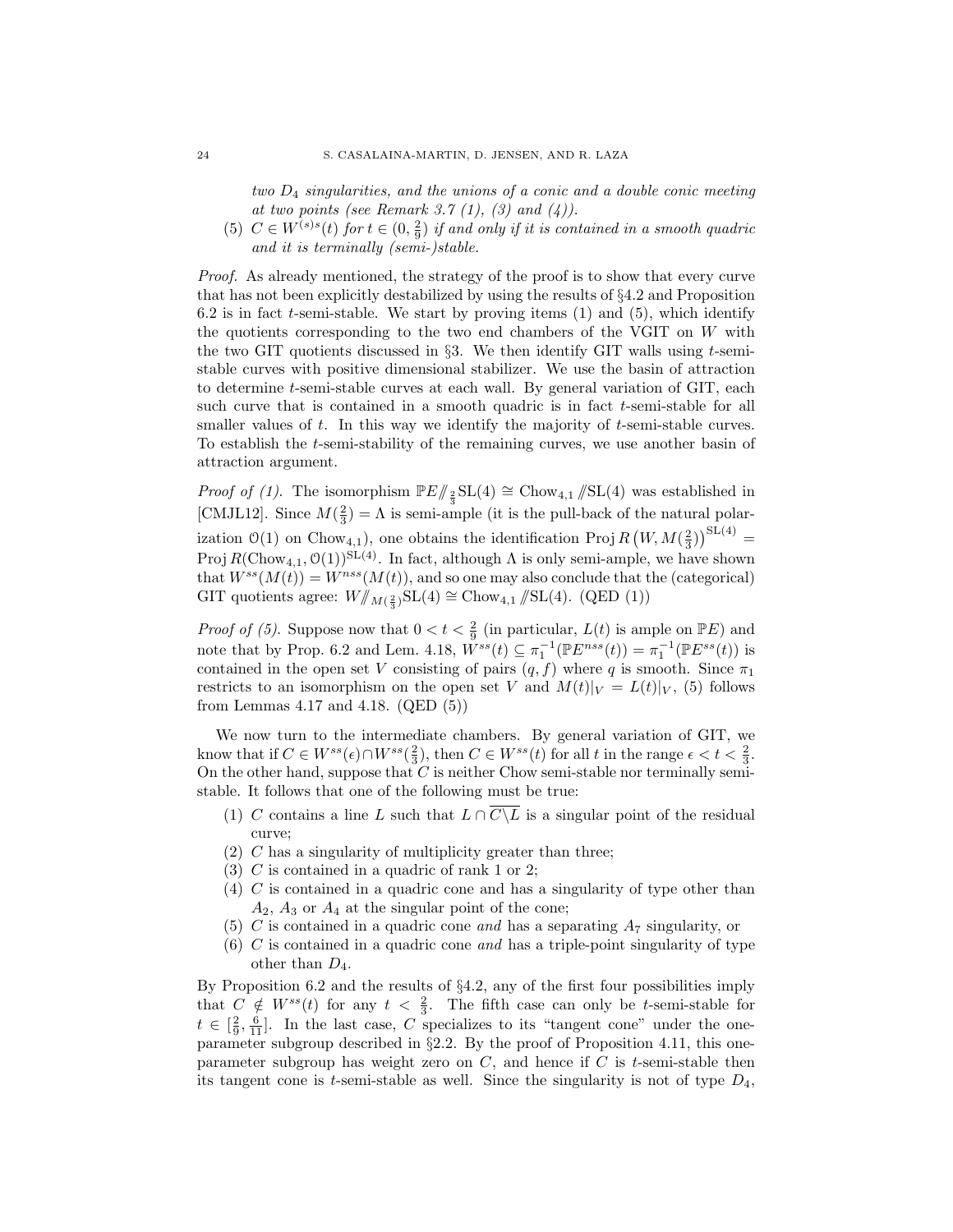the tangent cone is non-reduced. It cannot be a triple conic unless  $t = \frac{2}{9}$ , because by Proposition 4.16 a triple conic and a curve on a singular quadric cannot be simultaneously semi-stable except at this critical value. It therefore must be the union of a conic and a double conic on a quadric cone, which can only be t-semistable for  $t \in \left[\frac{2}{9}, \frac{2}{5}\right]$ .

Having destabilized the necessary curves, we now turn our attention to showing that various curves are (semi-)stable for particular values of t.

*Proof of (2)*. We consider first the *t*-interval  $(\frac{6}{11}, \frac{2}{3})$ . By the above, every *t*-semistable point for  $t \in (\frac{6}{11}, \frac{2}{3})$  is either terminally semi-stable or Chow semi-stable. The only terminally polystable curves that are not Chow semi-stable are the triple conic, the double conics, and the curves with separating  $A_7$  singularities (§3.1, §3.2), and none of these can be t-semi-stable for  $t > \frac{6}{11}$  (§4.2). It follows that  $W^{ss}(t) \subset W^{ss}(\frac{2}{3})$  for all t in this interval. As a consequence, since a wall  $t_0$  of this GIT chamber is characterized by  $W^{ss}(t_0) \nsubseteq W^{ss}(\frac{2}{3})$ , the wall must lie outside the open *t*-interval  $(\frac{6}{11}, \frac{2}{3})$ . By general variation of GIT, we therefore have that  $W^{s}(\frac{2}{3}) \subset W^{ss}(t)$  for t in this interval, and  $W^{ss}(\frac{2}{3}) \cap W^{ss}(\epsilon) \subset W^{ss}(t)$  for all  $0 < \epsilon < t$  (and in particular for  $0 < \epsilon < \frac{2}{9}$ ) as well.

Thus it remains to determine the t-semi-stability of the remaining strictly Chow semi-stable points that are not terminally semi-stable. These all lie on the quadric cone. Considering the possibilities from Theorem 3.1, we see that the only such curves that have not already been destabilized are the curves on the quadric cone with  $A_k$  ( $k \geq 5$ ) singularities (that do not have an  $A_n$  ( $n \geq 3$ ) singularity at the vertex of the cone) and the curves on the quadric cone with  $D_4$  singularities.

Suppose first that  $C = V(q, f)$  is a  $\frac{2}{3}$ -semi-stable curve on the quadric cone that has an  $A_k$  ( $k \geq 5$ ) singularity at a smooth point of the cone, but does not have an  $A_n$  ( $n \geq 3$ ) singularity at the vertex of the cone. We argue by contradiction that C is also t-semi-stable. Suppose that  $\lambda$  is a one-parameter subgroup such that  $\mu^t((q, f), \lambda) < 0$ . By standard facts from variation of GIT, one can assume that  $\mu^{\frac{2}{3}}((q, f), \lambda) = 0$  (see e.g. [Laz11, §4.1.2 ]). Now let  $C' = V(q', f')$  be the specialization of C under  $\lambda$ . Since  $\lambda$  fixes C', it follows from the basin of attraction argument that C' is  $\frac{2}{3}$ -semi-stable as well. The only  $\frac{2}{3}$ -semi-stable curve in the orbit closure of  $C$ , however, is a curve of the form

$$
C' = C_{A,B} = V(x_2^2 - x_1x_3, Ax_1^3 + Bx_0x_1x_2 + x_0^2x_3),
$$

whose stabilizer in the given coordinates is the  $\mathbb{C}^*$  with weights  $\pm (3, 1, -1, -3)$ . All of the curves that specialize to  $C_{A,B}$  under the 1-PS with weights  $(3, 1, -1, -3)$ have an  $A_n$  ( $n \geq 3$ ) singularity at the vertex of the cone. Consequently,  $\lambda$  must be the 1-PS with weights  $(-3, -1, 1, 3)$ . This gives  $\mu(q', \lambda) = 2$  and  $\mu(f', \lambda) = -3$ , so that  $\mu^t((q', f'), \lambda) > 0$  (any other representative of f' will have weight  $\geq -3$ ). Now since  $(q', f')$  is the limit of  $(q, f)$  under  $\lambda$ , we have  $\mu^t((q, f), \lambda) = \mu^t((q', f'), \lambda) > 0$ , a contradiction.

Similarly, if C has a  $D_4$  singularity, then C specializes to its tangent cone under the one-parameter subgroup described in §2.2, and this one-parameter subgroup has weight zero on C by Proposition 4.11. Hence C is t-semi-stable if and only if its tangent cone is  $t$ -semi-stable as well. Now, suppose that there is a oneparameter subgroup  $\lambda$  such that  $\mu^t((q, f), \lambda) < 0$ . As in the previous case, we see that  $\lambda$  must be contained in the stabilizer of the  $\frac{2}{3}$ -polystable limit of C, which is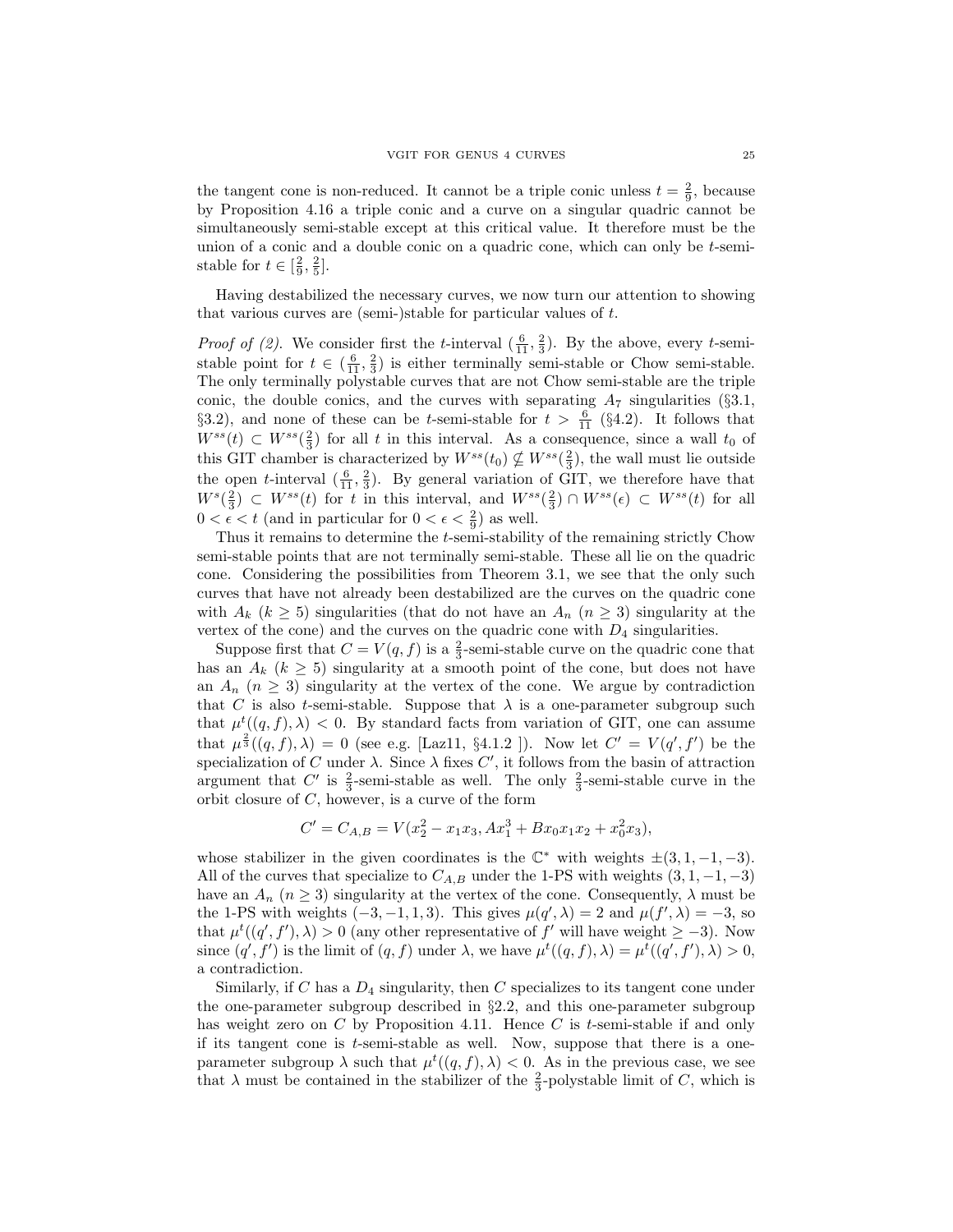$C_D = V(x_0x_3, x_1^3 + x_2^3)$ . The stabilizer of  $C_D$  is the 2-dimensional torus consisting of one-parameter subgroups with weights of the form  $\pm(a, -1, -1, 2 - a)$ . Since C specializes to  $C_D$  under  $\lambda$  and C is not contained in a reducible quadric, we see that  $\lambda$  has weights of the form  $(a, -1, -1, 2 - a)$ . But then  $\mu(x_0, x_3, \lambda) = 2$  and  $\mu(x_1^3 + x_2^3, \lambda) = -3$ , so as above,  $\mu^t((q, f), \lambda) > 0$ , a contradiction. (QED (2))

The proofs of the remaining parts are similar. We include the details for the convenience of the reader.

*Proof of (3)*. We next consider the *t*-interval  $(\frac{2}{5}, \frac{6}{11})$ . For  $t < \frac{6}{11}$ , cuspidal curves with hyperelliptic normalization can no longer be *t*-semi-stable, so there must be a GIT wall at  $t = \frac{6}{11}$ . This implies that there is a  $\frac{6}{11}$ -semi-stable curve with positive dimensional stabilizer that is not *t*-semi-stable for  $t = \frac{6}{11} + \epsilon$ . Reviewing the possibilities, we see that there is only one possible such curve, namely

$$
C' = V(x_1^2 + x_0x_2, x_2^2x_3 + x_0x_3^2),
$$

which has both a separating  $A_7$  singularity and a cusp at the vertex of the quadric cone on which it lies. If  $C \in W^{ss}(\frac{6}{11} + \epsilon)$  is not in  $W^{ss}(\frac{6}{11} - \epsilon)$ , then the orbit of C under the  $\mathbb{C}^*$  that stabilizes  $C'$  must contain  $C'$  in its closure. It follows that, up to change of coordinates, C must be of the form:

$$
C = V(x_1^2 + x_0x_2 + \alpha x_0^2 + \beta x_0x_1, x_2^2x_3 + x_0x_3^2 + f(x_0, x_1, x_2)),
$$

where  $\alpha, \beta$  are constants and f is a cubic. In other words, C must be contained in a singular quadric and have a cusp at the vertex. We therefore see that every  $\left(\frac{6}{11} + \epsilon\right)$ -semi-stable curve that is not of this form is  $\left(\frac{6}{11} - \epsilon\right)$ -semi-stable as well.

To identify the remaining  $\frac{6}{11}$ -semi-stable curves, we use the basin of attraction of C'. Namely, since the curve C' is  $\frac{6}{11}$ -semi-stable, we see that every curve in the basin of attraction of C' is also  $\frac{6}{11}$ -semistable. By Proposition 4.12, we see that this includes every curve with a separating  $A_7$  singularity apart from those that we have explicitly destabilized already. If such a curve  $C$  is contained in a smooth quadric, then  $C \in W^{ss}(\frac{6}{11}) \cap W^{ss}(0)$ , so  $C \in W^{ss}(t)$  for all  $t \in [0, \frac{6}{11}]$ .

It remains to show that the curves contained in a quadric cone with a separating  $A_7$  singularity are in fact  $\left(\frac{6}{11} - \epsilon\right)$ -semi-stable. So let  $C = V(q, f)$  be such a curve. To show C is t-semi-stable, we argue as above, noting that if  $\lambda$  is a 1-PS such that  $\mu^t((q, f), \lambda) < 0$ , then  $\lambda$  must be contained in the stabilizer of the  $\frac{6}{11}$ polystable limit of this curve, which is the curve  $C'$  above. The stabilizer of  $C'$  is a one-dimensional torus, so this determines the 1-PS  $\lambda$  uniquely. Indeed, in these coordinates,  $\lambda$  must be the 1-PS with weights  $(7, 3, -1, -9)$ . Then  $\mu(x_1^2 + x_0x_2, \lambda) =$ 6 and  $\mu(x_2^2x_3 + x_0x_3^2, \lambda) = -11$ , so as above  $\mu^t((q, f), \lambda) > 0$ , a contradiction.

To complete this part of the proof, we note that by the above we obtain the inclusion  $W^{ss}(t) \subset W^{ss}(\frac{6}{11}-\epsilon)$  for all  $t \in (\frac{2}{5}, \frac{6}{11})$ , and hence this interval is contained in a single GIT chamber. (QED (3))

*Proof of*  $(4)$ *.* By arguments nearly identical to the previous case, we identify a GIT wall at  $t = \frac{2}{5}$  corresponding to the curve  $C' = V(x_0x_2 - x_1^2, x_1x_3^2)$ , which is the union of a double conic and two rulings of a quadric cone. As before, if  $C \in W^{ss}(\frac{2}{5} + \epsilon)$  is not in  $W^{ss}(\frac{2}{5} - \epsilon)$ , then the orbit of C under the stabilizer of C' must contain  $C'$  in its closure. It follows that, up to change of coordinates,  $C$  must be of the form  $C = V(q(x_0, x_1, x_2), f(x_0, x_1, x_2, x_3))$ , where f is a cubic containing the vertex  $(0, 0, 0, 1)$ . In other words, C must be contained in a singular quadric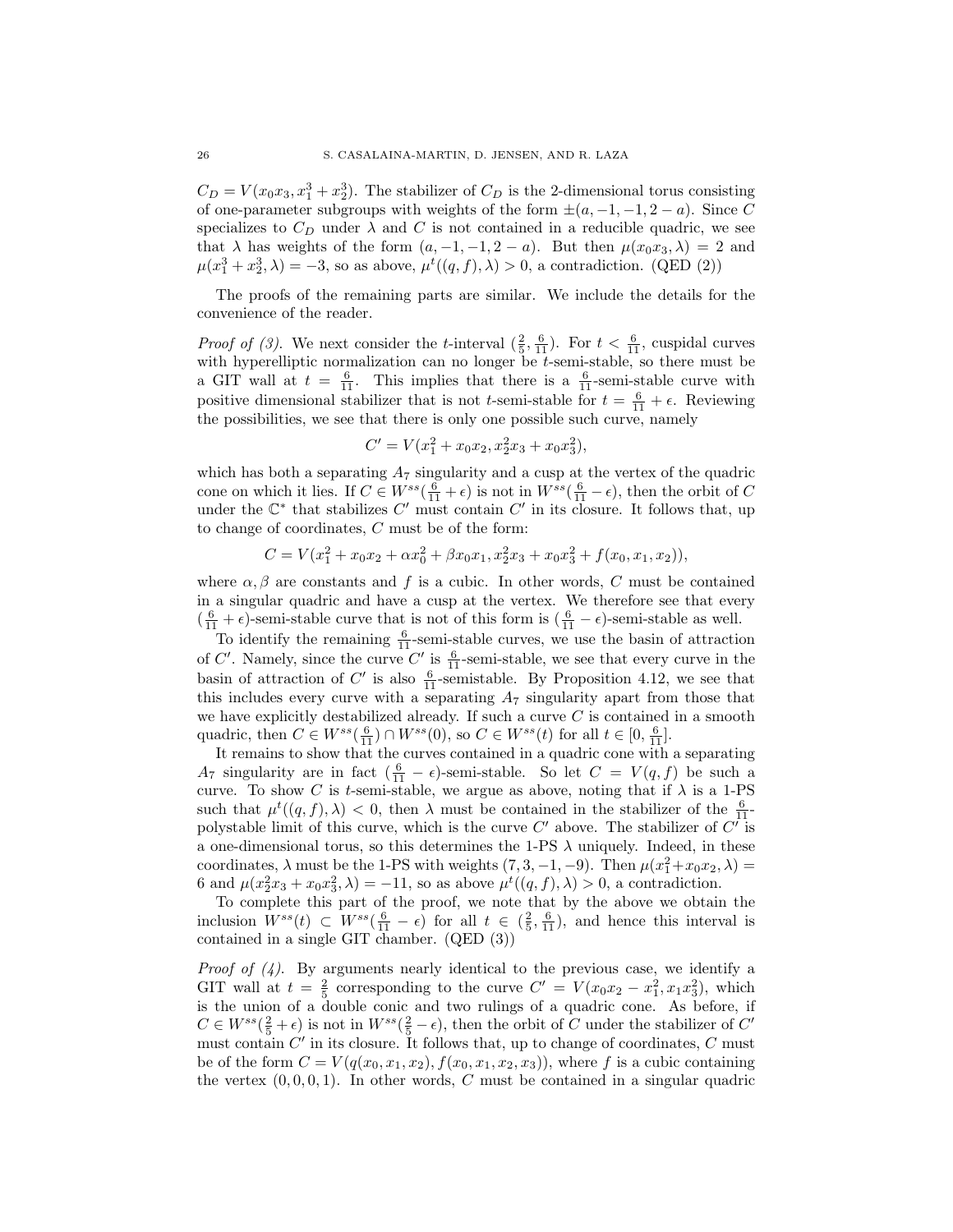and have a node at the vertex. We therefore see that every  $(\frac{2}{5} + \epsilon)$ -semi-stable curve that is not of this form is  $(\frac{2}{5} - \epsilon)$ -semi-stable as well.

As in the previous case, we see that every curve with a double conic component, apart from those we have explicitly destabilized, is  $\frac{2}{5}$ -semi-stable, as such curves are in the basin of attraction of  $C'$ . Specifically, if a curve  $C$  contains a double conic component that is contained in the plane  $x_0 = 0$ , then C specializes to C' under the 1-PS with weights  $(-3, 1, 1, 1)$ , which is contained in the stabilizer of  $C'$ . Furthermore, if such a curve is contained in a smooth quadric then it is contained in  $W^{ss}(\frac{2}{5}) \cap W^{ss}(0)$ , and hence it is t-semi-stable for all  $t \leq \frac{2}{5}$ .

It remains to show that the double conics contained in a quadric cone are  $(\frac{2}{5} - \epsilon)$ semi-stable as well. For this, we argue as above, noting that if  $\lambda$  is a 1-PS such that  $\mu^t((q, f), \lambda) < 0$  for such a curve  $C = V(q, f)$ , then  $\lambda$  must be contained in the stabilizer of the  $\frac{2}{5}$ -polystable limit of this curve, which is the curve C' above. The stabilizer of  $C'$  is the two-dimensional torus consisting of one parameter subgroups with weights  $\pm(a, 1, 2 - a, -3)$ . All the curves that specialize to C under a 1-PS with weights  $(-a, -1, a-2, 3)$  pass through the vertex of the cone, so  $\lambda$  must have weights  $(a, 1, 2 - a, -3)$ . But then  $\mu(x_0x_2 - x_1^2, \lambda) = 2$  and  $\mu(x_1x_3^2, \lambda) = -5$ , so as above,  $\mu^t((q, f), \lambda) > 0$ , a contradiction. The fact that the entire t-interval  $(\frac{2}{9}, \frac{2}{5})$ is contained in a GIT chamber follows exactly as above. (QED (4)).

Remark 6.4. Note that in the theorem, points that are strictly semi-stable on a wall may become stable in the adjacent chamber. For instance, for  $t = \frac{2}{3}$ , the ribbon is semi-stable, and the strictly semi-stable points corresponding to curves with  $A_8$ ,  $A_9$ singularities degenerate to this curve. For  $\frac{6}{11} < t < \frac{2}{3}$ , the ribbon is unstable, but the curves with  $A_8$ ,  $A_9$  singularities become stable (not just semi-stable).

Remark 6.5. The argument above also determines semi-stability conditions at the GIT walls.

(1) At  $t = \frac{6}{11}$ , both irreducible cuspidal curves with hyperelliptic normalization and curves with a separating  $A_7$  singularity are strictly semi-stable. The orbit closure of either type of curve contains the point

$$
x_1^2 + x_0 x_2 = x_2^2 x_3 + x_0 x_3^2 = 0.
$$

(2) At  $t = \frac{2}{5}$ , both irreducible nodal curves with hyperelliptic normalization and double conics are strictly semi-stable. The orbit closure of either type of curve contains the union of a double conic and two rulings on the quadric cone, given by

$$
q(x_0, x_1, x_2) = x_0 x_3^2 = 0.
$$

(3) At  $t = \frac{2}{9}$ , both curves contained in a quadric cone and triple conics are strictly semi-stable. The orbit closure of either type of curve contains the triple conic on a quadric cone.

## 6.2. Comparing the GIT quotients. We set

$$
W/\!\!/_{t} \mathrm{SL}(4) := W/\!\!/_{M(t)} \mathrm{SL}(4) = \mathrm{Proj} R(W, M(t))^{\mathrm{SL}(4)},
$$

where recall  $W/\gamma_{M(t)}SL(4)$  is the categorical quotient of the semi-stable locus, and the equality on the right holds because  $W^{nss}(t)$  is contained in the ample locus of  $M(t).$ 

As discussed in Section 4, the GIT quotient  $\mathbb{P}E/\!\!/_{t}\mathrm{SL}(4)$  makes sense as a categorical quotient for all t. However, for non-ample linearizations (i.e.  $t \geq \frac{1}{2}$ ), it is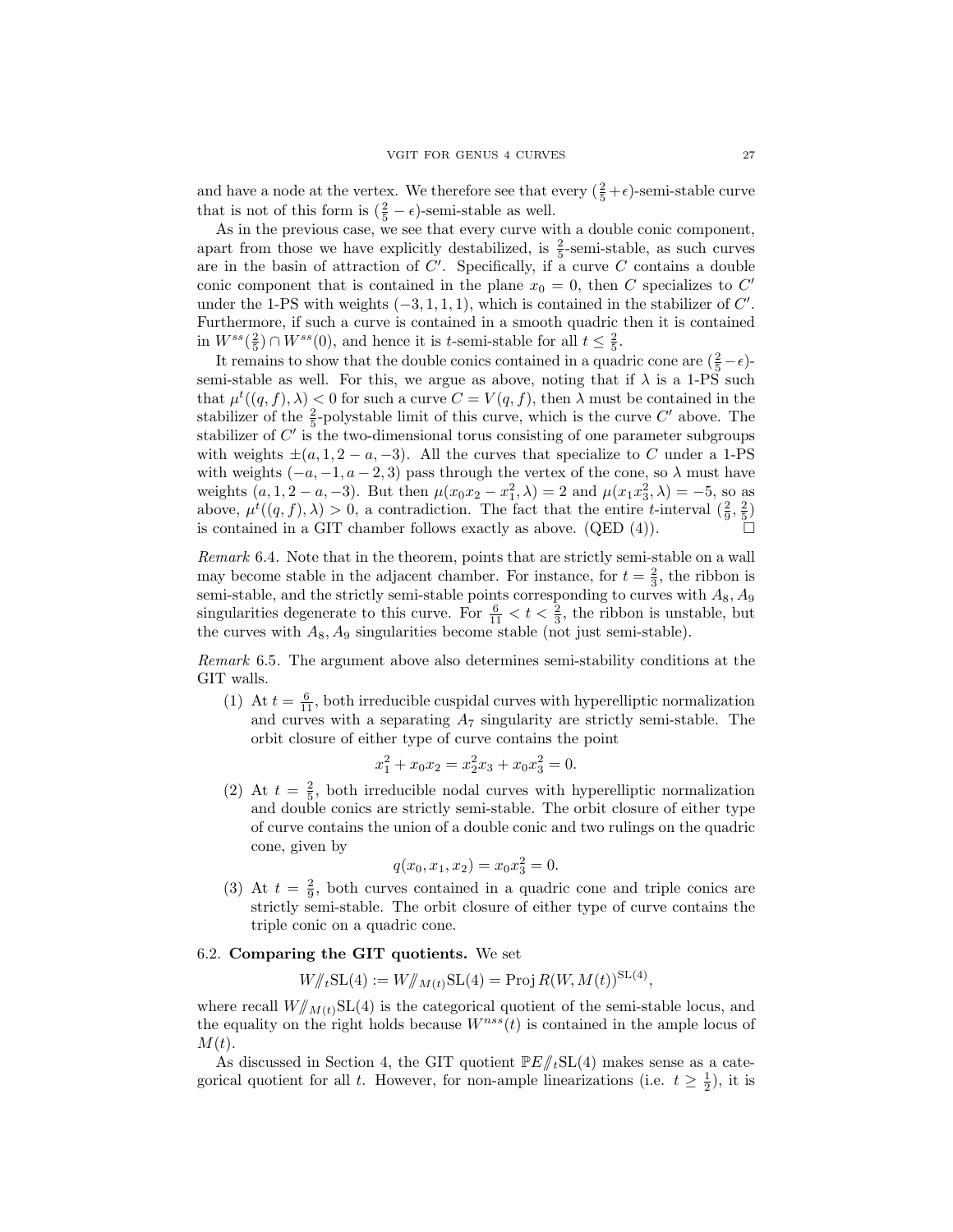not *a priori* clear how to describe it in terms of the numerically (semi-)stable points (e.g. Rem. 4.4). Here we note that Proposition 6.2 and Theorem 6.3 allows us to interpret our numerical results from the previous section as honest GIT results on the resolution W, and then the expected properties of  $\mathbb{P}E/\!\!/_{t} \text{SL}(4)$  follow (as well as the connection between numerical stability and stability).

Corollary 6.6. For  $t \in [0, \frac{2}{3}]$ ,  $\mathbb{P}E/\mathcal{L}(t)$   $SL(4) = W/\mathcal{L}(t)$  and for both spaces, numerical (semi-)stablility agrees with Mumford (semi-)stability. Moreover, the ring of invariant sections  $R(\mathbb{P}E, L(t))$ <sup>SL(4)</sup> is finitely generated and

$$
\mathbb{P}E/\!\!/_{L(t)}\mathrm{SL}(4) = \operatorname{Proj} R(\mathbb{P}E, L(t))^{\mathrm{SL}(4)}.
$$

*Proof.* The boundary cases  $t = 0$  and  $t = \frac{2}{3}$  have been proven already. For  $t \in (0, \frac{2}{3})$ ,  $W^{ss}(M(t)) \subseteq \pi_1^{-1}(\mathbb{P}E^{nss}(L(t)))$  by Prop 6.2. On the other hand, in Theorem 6.3 we showed that every curve that is not explicitly destabilized in §4.2 is in fact semi-stable in W, so  $\pi_1^{-1}(\mathbb{P}E^{nss}(L(t))) \subseteq W^{ss}(M(t))$ . By Prop. 4.6, we see that  $\pi_1^{-1}(\mathbb{P}E^{nss}(L(t)))$  is contained in the locus where  $\pi_1$  restricts to an isomorphism identifying  $\mathbb{P}E^{nss}(L(t))$  and  $\pi_1^{-1}(\mathbb{P}E^{nss}(L(t)))$ . Thus the categorical quotient of  $\mathbb{P}E^{nss}(L(t))$  agrees with the categorical quotient  $W/\!\!/_{M(t)}\mathrm{SL}(4)$ , which equals  $\text{Proj } R(M(t))^{\text{SL}(4)}$ .

Now consider the injective restriction maps:

$$
H^{0}(W, M(t))^{\text{SL}(4)} \to H^{0}(W^{ss}, M(t)|_{W^{ss}})^{\text{SL}(4)}
$$
  

$$
H^{0}(\mathbb{P}E, L(t))^{\text{SL}(4)} \to H^{0}(\mathbb{P}E^{nss}, L(t)|_{\mathbb{P}E^{nss}})^{\text{SL}(4)}.
$$

The map on the top is in fact surjective (up to possibly taking a higher tensor power of  $M(t)$  by Lemma 4.17. The map on the bottom is surjective as well. This follows for  $t \leq \frac{2}{9}$  by Lemma 4.17, and for  $\frac{2}{9} < t \leq \frac{2}{3}$  since the complement of  $\mathbb{P}E^{nss}$  has codimension at least two. Since  $\mathbb{P}E^{nss}$  is identified with  $W^{ss}$ , and  $M(t)|_{W^{ss}} \cong L(t)|_{\mathbb{P}E^{nss}}$ , we get the equality we need.

It follows immediately that  $R(\mathbb{P}E, L(t))^{\text{SL}(4)}$  is finitely generated, and gives the same projective variety as  $R(W, M(t))$ SL(4). It is also elementary to check from this equality of invariant sections, that Mumford stability and numerical stability then agree on  $\mathbb{P}E$ , since this holds on W. Thus we have

$$
\mathbb{P}E/\!\!/_{L(t)}\mathrm{SL}(4) = W/\!\!/_{M(t)}\mathrm{SL}(4) = \mathrm{Proj}\, R(M(t))^{\mathrm{SL}(4)} = \mathrm{Proj}\, R(L(t))^{\mathrm{SL}(4)}.
$$

We now compare the GIT quotients of  $W$  to those of the Hilbert scheme.

Theorem 6.7. We have the following isomorphisms of GIT quotients:

- (1) Chow<sub>4,1</sub>  $/\!\!/$ SL(4) ≅  $W/\!\!/_{M(\frac{2}{3})}$ SL(4).
- (2) Hilb<sup>m</sup><sub>4,1</sub>  $\sqrt{\text{SL}(4)} \cong W/\!\!/_{M(t)}\text{SL}(4)$ , where  $t = \frac{m-2}{m+1}$  for  $2 \le m \le 4$  and  $t =$  $\frac{2(m-2)^2}{3m^2-9m+8}$  ∀ $m \ge 5$ .

*Proof.* (1) was established in the proof of Theorem 6.3. (2) Let  $U \subset \mathbb{P}E$  be the open set parameterizing complete intersections (see Rem. 1.4) and  $U_m \subset \text{Hilb}_{4,1}^m$ be the corresponding open subset of  $\text{Hilb}_{4,1}^m$ . By Proposition 5.2,  $\text{Hilb}_{4,1}^{m,ss} \subset U_m$ , hence Hilb $_{4,1}^{m}$  //<sub>Λm</sub>SL(4)  $\cong U_m$ //<sub>Λm</sub>|<sub>Um</sub>SL(4) by Lemma 4.17. The rational map  $\varphi_m : \mathbb{P}E \dashrightarrow \text{Hilb}_{4,1}^m$  restricts to an isomorphism  $\varphi_m|_U : U \to U_m$ , and  $\varphi_m|_U^*\Lambda_m =$  $L(t)|_U$ , where t is given by the formula above. It follows from Lem. 4.17 and Cor. 6.6 that  $\text{Hilb}_{4,1}^m/\!\!/ \text{SL}(4) \cong U_m/\!\!/_{\Lambda_m|_{U_m}} \text{SL}(4) \cong U/\!\!/_{L(t)|_U} \text{SL}(4) \cong \mathbb{P} E/\!\!/_{t} \text{SL}(4).$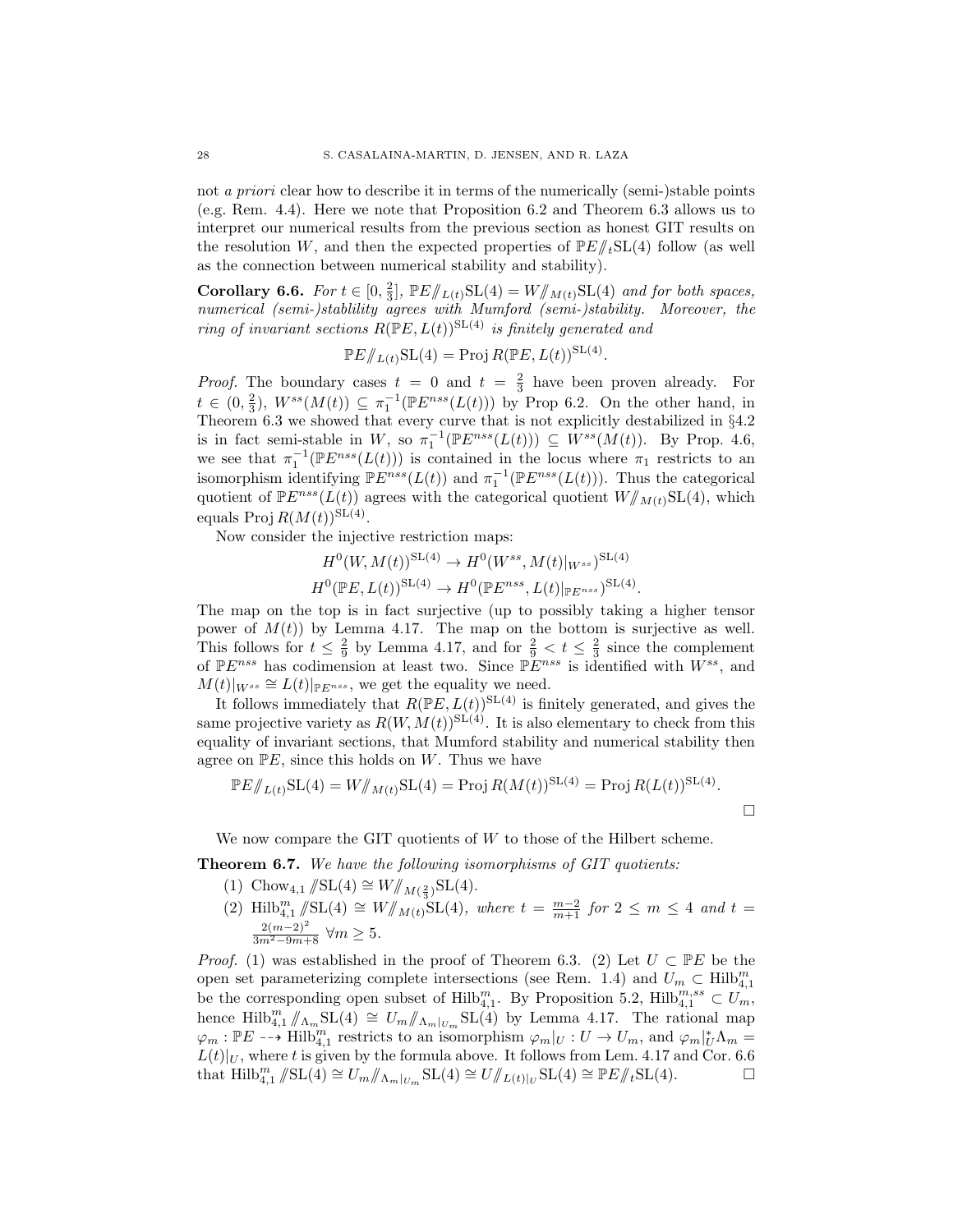### 7. Hassett–Keel Program

So far, we have described the GIT quotients  $\mathbb{P}E/\!\!/_{t}SL(4)$  parameterizing  $(2, 3)$ complete intersections in  $\mathbb{P}^3$ , as well as the birational transformations among them as the linearization varies. To complete the proof of the Main Theorem stated in the introduction, we only need to relate these GIT quotients to the Hassett–Keel spaces  $\overline{M}_4(\alpha)$ . In fact, by [CMJL12] and [Fed12], this is already known for the extremal values of the slope  $t$  (see  $(3.4)$  and  $(3.8)$ ). Now, using the GIT computation of the previous sections, we will obtain in Theorem 7.1 the relationship for the intermediate cases.

To prove the theorem, we will use some elementary properties of birational contractions (e.g. [HK00, §1]). Let  $f : X \dashrightarrow Y$  be a birational map between normal projective varieties with X Q-factorial. Let  $(\pi_1, \pi_2): W \to X \times Y$  be a resolution of f, with W projective (and  $\pi_1$  birational). We call f a birational contraction if every  $\pi_1$ -exceptional divisor is also a  $\pi_2$ -exceptional divisor. In this case, for a Q-Cartier divisor D on Y, we define  $f^*D$  to be  $(\pi_1)_*(\pi_2^*D)$  and one can check that  $H^0(Y, D) = H^0(X, f^*D)$ . These definitions are independent of the choice of resolution.

**Theorem 7.1.** Each of the log minimal models  $\overline{M}_4(\alpha)$  for  $\alpha \leq \frac{5}{9}$  is isomorphic to one of the GIT quotients constructed above. Namely, we have

$$
\overline{M}_4(\alpha) \cong \mathbb{P}E/\!\!/_{t} \mathrm{SL}(4)
$$

where  $t = \frac{34\alpha - 16}{33\alpha - 14} \,\forall \alpha \in \left[\frac{8}{17}, \frac{5}{9}\right]$ .

*Proof.* We argue similarly to the case  $\alpha = \frac{5}{9}$ , which is Theorem 3.4 in [CMJL12]. First, by the description of the GIT stability, we get that the natural map

$$
\varphi : \overline{M}_4 \dashrightarrow \mathbb{P}E/\!\!/_{t}\mathrm{SL}(4)
$$

is a birational contraction for all  $t \in (0, \frac{2}{3}]$ . We then write

$$
\varphi^*(4s\eta + 4h) = a\lambda - b_0\delta_0 - b_1\delta_1 - b_2\delta_2.
$$

(using  $s = \frac{1}{t}$  and the scalar 4 to make the formulas more attractive). The computations in §1.2.1 tell us that  $a = 34s - 33$  and  $b<sub>0</sub> = 4s - 4$ . To compute the coefficients  $b_1$  and  $b_2$ , we proceed exactly as in [CMJL12]. In particular, let  $Z \subset \overline{M}_4$  be the curve obtained by gluing a fixed non-hyperelliptic curve  $C$  of genus 3 to a varying elliptic tail. By the results of §1.3 of [CMJL12], the map  $\varphi$  is regular and constant along Z, so  $b_1 = 14s - 15$ . Specifically, we see that the image of Z is the point corresponding to the cuspidal curve with normalization  $C$ , which is  $t$ -stable for all  $t \in (0, \frac{2}{3}]$ . Similarly, we see that if  $j : \overline{M}_{2,1} \to \overline{M}_4$  is the standard gluing map, then  $j^*\varphi^*(4s\eta + 4h)$  is supported along the union of  $\delta_1$  and the Weierstrass divisor, and hence  $b_2 = 18s - 21$ . In short, we obtain

$$
\varphi^*(4s\eta + 4h) = (34s - 33)\lambda - (4s - 4)\delta_0 - (14s - 15)\delta_1 - (18s - 21)\delta_2.
$$

Now, since  $\delta_1$  and  $\delta_2$  are  $\varphi$ -exceptional and  $t \leq \frac{2}{3} < \frac{14}{17}$ , we have

$$
H^0(\overline{M}_4, n\varphi^*(4s\eta + 4h))
$$

$$
\cong H^0(\overline{M}_4, n\varphi^*(4s\eta + 4h) + (10s - 11)\delta_1 + (14s - 17)\delta_2))
$$
  
=  $H^0(\overline{M}_4, n((34s - 33)\lambda - (4s - 4)(\delta_0 + \delta_1 + \delta_2))).$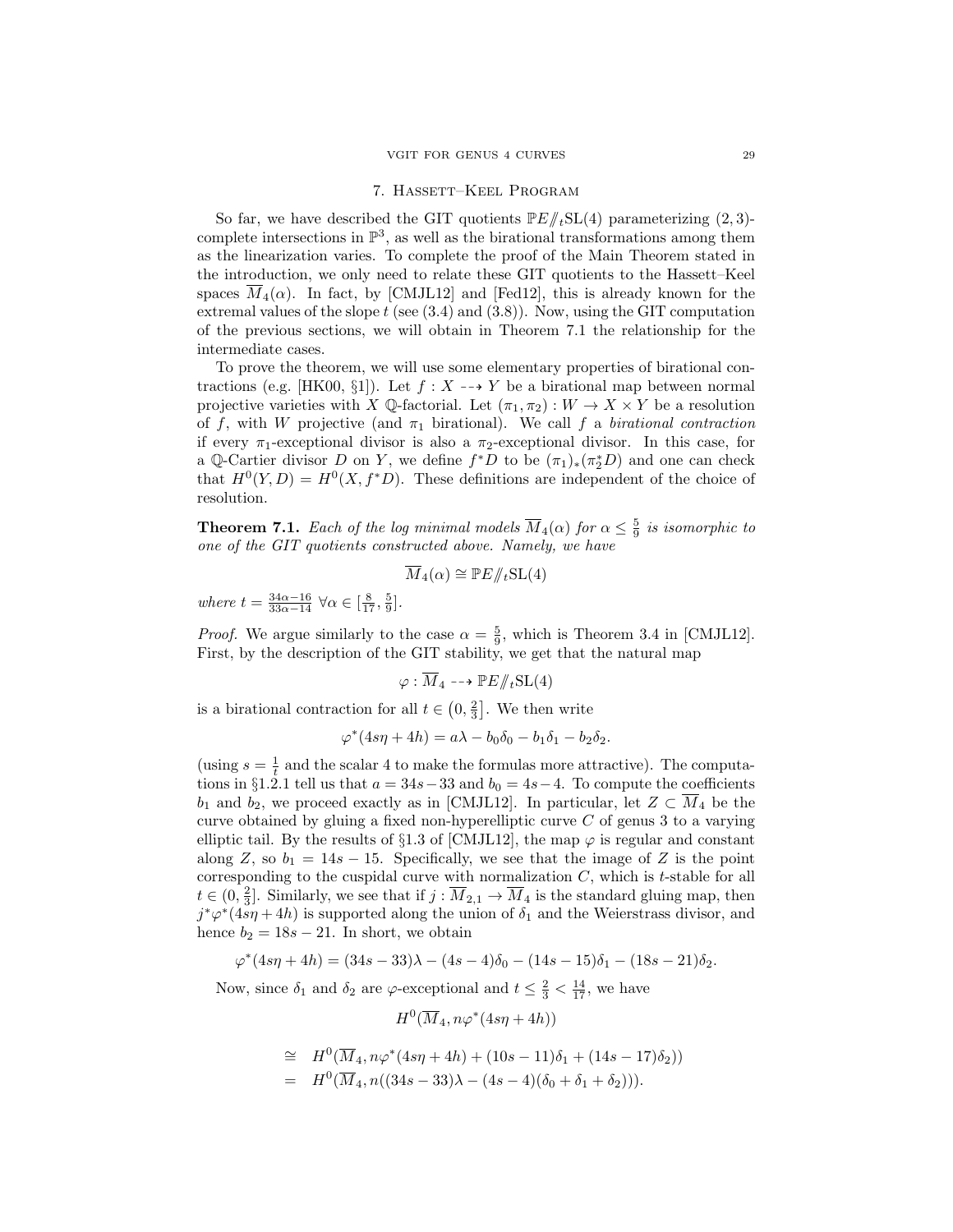Thus, for  $s = \frac{33\alpha - 14}{34\alpha - 16}$ ,  $\mathbb{P}E/\!\!/_{t}\mathrm{SL}(4) = \mathrm{Proj}(\bigoplus)$ n  $H^0(\mathbb{P}E/\!\!/_{t}\mathrm{SL}(4), n(4s\eta+4h))$  $= \text{Proj}(\mathcal{A})$ n  $H^0(\overline{M}_4, n\varphi^*(4s\eta + 4h))$ ∼= ProjM n  $H^0\left(\overline{M}_4, n\left(K_{\overline{M}_4} + \alpha \delta\right)\right)$  $\overline{M}_{4}(\alpha)$ .

#### **REFERENCES**

- [AFS10] J. Alper, M. Fedorchuk, and D. I. Smyth. Singularities with  $\mathbb{G}_m$ -action and the log minimal model program for  $\overline{M}_g$ . arXiv:1010.3751v1, 2010.
- [AFS12] J. Alper, M. Fedorchuk, and D. I. Smyth. Finite Hilbert stability of (bi)canonical curves. to appear in Invent. Math., 2012.
- [AH12] J. Alper and D. Hyeon. GIT constructions of log canonical models of  $M_q$ . In Compact Moduli Spaces and Vector Bundles, volume 564 of Contemp. Math., pages 87–106. Amer. Math. Soc., Providence, RI, 2012.
- [All03] D. Allcock. The moduli space of cubic threefolds. J. Algebraic Geom., 12(2):201–223, 2003.
- [AM99] D. Avritzer and R. Miranda. Stability of pencils of quadrics in  $\mathbf{P}^4$ . Bol. Soc. Mat. Mexicana (3), 5(2):281–300, 1999.
- [BE95] D. Bayer and D. Eisenbud. Ribbons and their canonical embeddings. Trans. Amer. Math. Soc., 347(3):719–756, 1995.
- [Ben11] O. Benoist. Quelques espaces de modules d'intersections complètes lisses qui sont quasiprojectifs. to appear in J. Eur. Math. Soc. (arxiv:1111.1589v2), 2011.
- [CMJL12] S. Casalaina-Martin, D. Jensen, and R. Laza. The geometry of the ball quotient model of the moduli space of genus four curves. In Compact Moduli Spaces and Vector Bundles, volume 564 of Contemp. Math., pages 107–136. Amer. Math. Soc., Providence, RI, 2012.
- [Fed12] M. Fedorchuk. The final log canonical model of the moduli space of stable curves of genus four. Int. Math. Res. Not., 2012. doi:10.1093/imrn/rnr242.
- [FS10] M. Fedorchuk and D. I. Smyth. Alternate compactifications of moduli spaces of curves. to appear in "Handbook of Moduli" (arXiv:1012.0329v1), 2010.
- [Gie82] D. Gieseker. Lectures on moduli of curves, volume 69 of Tata Institute of Fundamental Research Lectures on Mathematics and Physics. Published for the Tata Institute of Fundamental Research, Bombay, 1982.
- [Has05] B. Hassett. Classical and minimal models of the moduli space of curves of genus two. In Geometric methods in algebra and number theory, volume 235 of Progr. Math., pages 169–192. Birkhäuser Boston, Boston, MA, 2005.
- [HH08] B. Hassett and D. Hyeon. Log minimal model program for the moduli space of curves: The first flip. to appear in Ann. of Math. (arXiv:0806.3444v1), 2008.
- [HH09] B. Hassett and D. Hyeon. Log canonical models for the moduli space of curves: the first divisorial contraction. Trans. Amer. Math. Soc., 361(8):4471–4489, 2009.
- [HHL10] B. Hassett, D. Hyeon, and Y. Lee. Stability computation via Gröbner basis. J. Korean Math. Soc., 47(1):41–62, 2010.
- [HK00] Y. Hu and S. Keel. Mori dream spaces and GIT. *Michigan Math. J.*, 48:331–348, 2000. Dedicated to William Fulton on the occasion of his 60th birthday.
- [HL10a] D. Hyeon and Y. Lee. Birational contraction of genus two tails in the moduli space of genus four curves I. arXiv:1003.3973, 2010.
- [HL10b] D. Hyeon and Y. Lee. Log minimal model program for the moduli space of stable curves of genus three. Math. Res. Lett., 17(4):625–636, 2010.
- [HM98] J. Harris and I. Morrison. *Moduli of curves*, volume 187 of *Graduate Texts in Mathe*matics. Springer-Verlag, New York, 1998.

 $\Box$